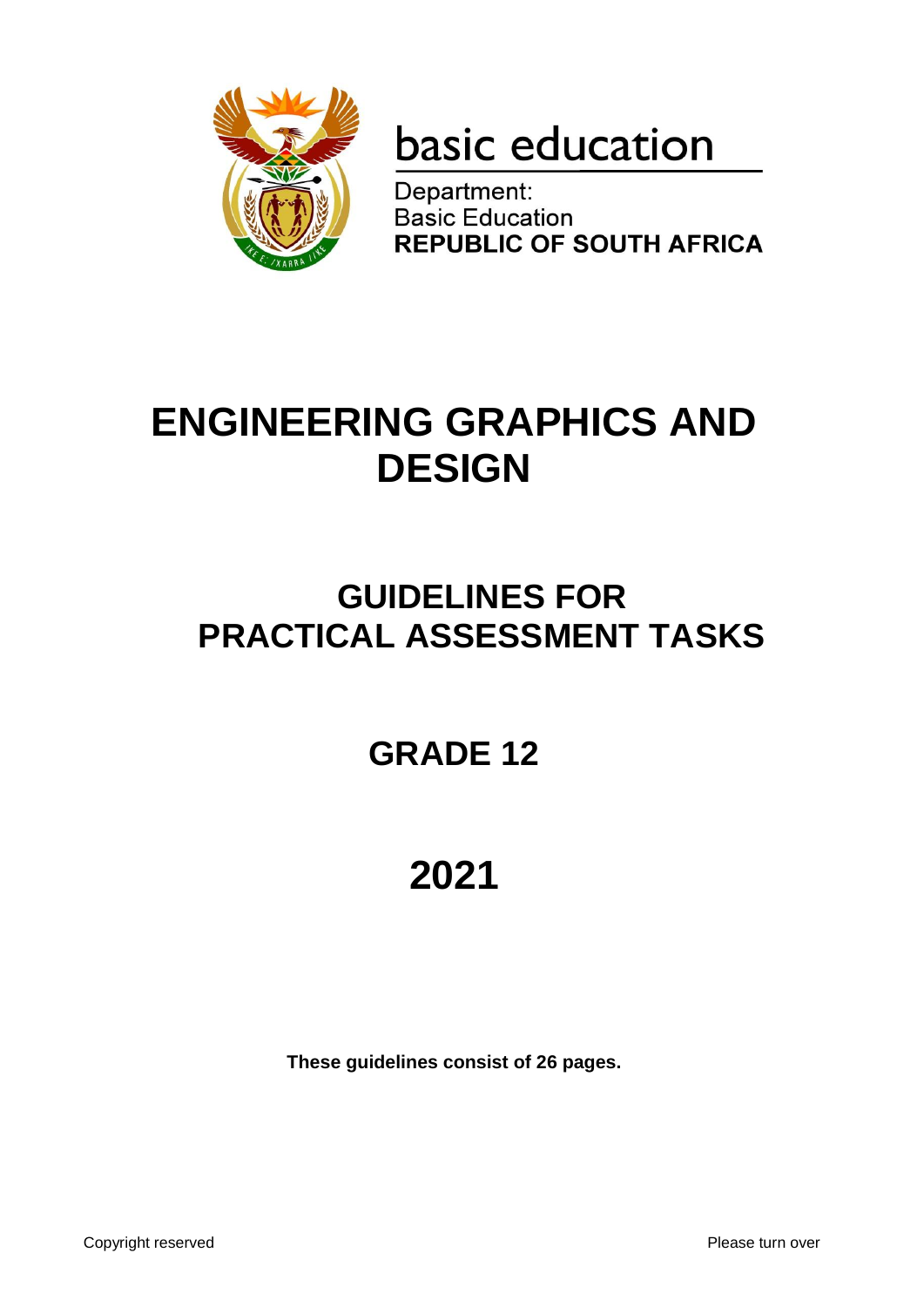# **TABLE OF CONTENTS**

| $\mathbf 1$ . | <b>INTRODUCTION</b>                                                              |                                       |  |  |  |  |  |  |  |
|---------------|----------------------------------------------------------------------------------|---------------------------------------|--|--|--|--|--|--|--|
|               | <b>SECTION A (TEACHER GUIDELINES)</b>                                            | 4                                     |  |  |  |  |  |  |  |
| 2.            | <b>STRUCTURE OF THE PAT FOR EGD</b>                                              | 4                                     |  |  |  |  |  |  |  |
| 3.            | <b>ADMINISTRATION OF THE PAT</b>                                                 | 5                                     |  |  |  |  |  |  |  |
| 4.            | ASSESSMENT AND MODERATION OF THE PAT                                             |                                       |  |  |  |  |  |  |  |
|               | 4.1<br>Assessment<br>4.2 Moderation<br>4.3<br><b>Declaration of Authenticity</b> | 6<br>$\overline{7}$<br>$\overline{7}$ |  |  |  |  |  |  |  |
| 5.            | <b>CONCLUSION</b>                                                                | $\overline{7}$                        |  |  |  |  |  |  |  |
|               | <b>SECTION B (LEARNER TASKS)</b>                                                 | 8                                     |  |  |  |  |  |  |  |
| 6.            | <b>PRACTICAL ASSESSMENT TASK 1 (PAT 1)</b>                                       | 9                                     |  |  |  |  |  |  |  |
|               | A civil design task                                                              | 9                                     |  |  |  |  |  |  |  |
| 7.            | <b>PRACTICAL ASSESSMENT TASK 2 (PAT 2)</b>                                       | 16                                    |  |  |  |  |  |  |  |
|               | A mechanical design task                                                         | 16                                    |  |  |  |  |  |  |  |
| 8.            | <b>ANNEXURE A: ASSESSMENT RUBRIC</b>                                             | 23                                    |  |  |  |  |  |  |  |
| 9.            | SIMPLIFIED RUBRIC FOR ALLOCATION AND VERIFICATION OF MARKS                       | 24                                    |  |  |  |  |  |  |  |
| 10.           | <b>PAT 2021: SUMMATIVE ASSESSMENT SHEET</b>                                      | 25                                    |  |  |  |  |  |  |  |
| 11.           | <b>DECLARATION OF AUTHENTICITY</b><br>26                                         |                                       |  |  |  |  |  |  |  |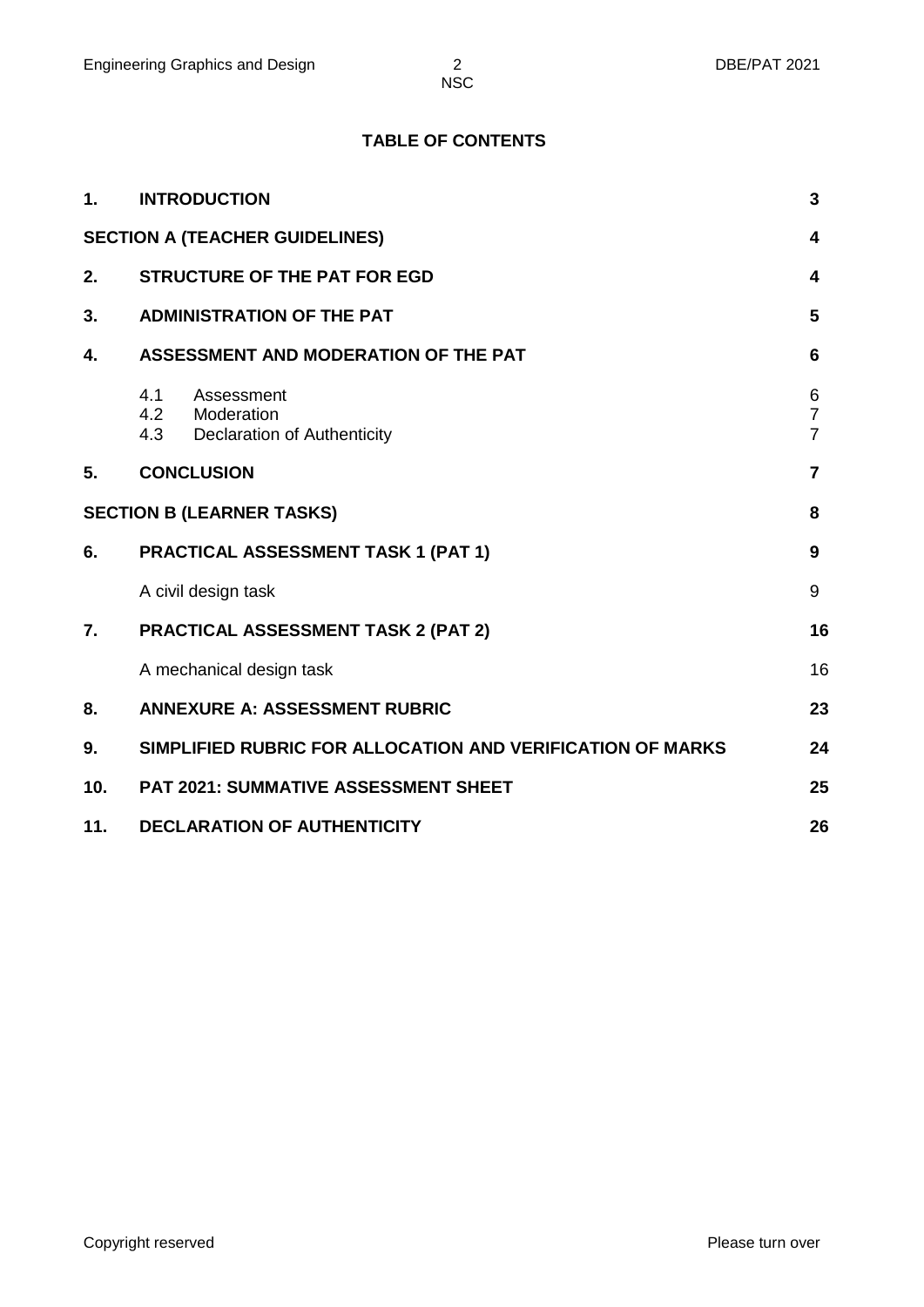# **1. INTRODUCTION**

The 18 Curriculum and Assessment Policy Statement subjects which contain a practical component all include a practical assessment task (PAT):

- AGRICULTURE: Agricultural Management Practices, Agricultural Technology
	- ARTS: Dance Studies, Design, Dramatic Arts, Music, Visual Arts
- SCIENCES: Computer Applications Technology, Information Technology and Technical Sciences, Technical Mathematics
- SERVICES: Consumer Studies, Hospitality Studies, Tourism
- TECHNOLOGY: Engineering Graphics and Design, Civil Technology, Electrical Technology and Mechanical Technology

A practical assessment task (PAT) is a compulsory component of the final promotion mark for all candidates offering subjects that have a practical component and counts 25% (100 marks) of the end-of-year examination mark. The PAT is implemented across the first three terms of the school year. This is broken down into different phases or a series of smaller activities that make up the PAT. The PAT allows for learners to be assessed on a regular basis during the school year and it also allows for the assessment of skills that cannot be assessed in a written format, e.g. test or examination. It is therefore important that schools ensure that all learners complete the practical assessment tasks within the stipulated period to ensure that learners are resulted at the end of the school year. The planning and execution of the PAT differs from subject to subject.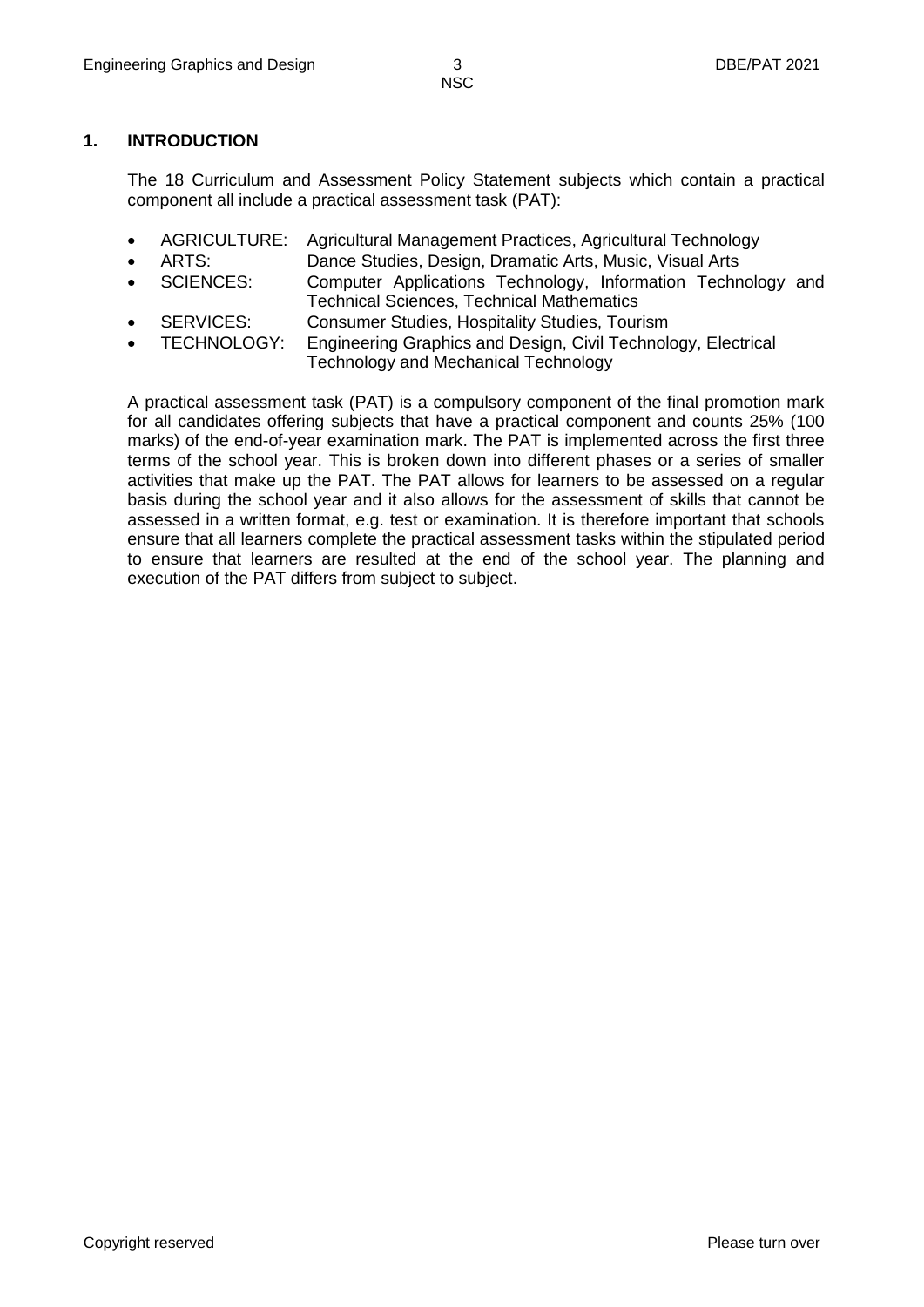# **SECTION A (TEACHER GUIDELINES)**

# **2. STRUCTURE OF THE PAT FOR EGD**

As the Engineering Graphics and Design (EGD) **PAT** is a **compulsory national formal assessment task** that contributes 25% (i.e. 100 marks) towards a learner's final NSC mark, and is essentially the **third NSC examination paper** for EGD. All the presentation requirements must therefore be adhered to and, with the exception of the required research, be **completed at school**, **under the supervision of the EGD teacher**. Each learner must complete the PAT individually and ALL the presentations must be his/her own original work.

The primary purpose of the EGD PAT is to assess content and concept topics which are not assessed in the examination papers. These are:

- The design process
- The application of the design process
- The quality and neatness of free-hand, instrument and CAD drawings

However, with the inclusion of research as a fundamental component of the design process, content and concepts that are not included in the CAPS may be included in the PAT. The EGD PAT is therefore designed to develop a learner's ability to integrate and apply taught and self-acquired knowledge and to demonstrate acquired levels of skills and competency.

With the inclusion of the PAT into EGD, the learner is given an opportunity to apply acquired knowledge in a creative way through the design process. The learner is also given an opportunity to complete the PAT in an environment which is more conducive to the creative processes. This environment should therefore provide the learner with easier access to, and a wider variety of, resource material than would be available in a formal examination.

The various components of the EGD PAT give the learner an opportunity to demonstrate the level of drawing skill that has been attained in all the appropriate drawing methods through the presentation of the required drawings. Each EGD PAT consists of THREE parts:

- **PART A (Phase 1):** The design process
- **PART B (Phase 2):** The working and pictorial drawings
- **PART C (Phase 3):** Creating a PAT file/portfolio

PART A and PART C of both PATs requires that the learner demonstrates a clear understanding of, and is able to apply, the design process. As part of the design process, the learner must be able to do the following:

- Analyse the given scenario and formulate a design brief. Include a list of specifications, constraints and a management plan as part of the design brief.
- Conduct relevant research.
- Use the research in generating a number of ideas/concepts/solutions, analytically and graphically, through comprehensive freehand drawings.
- Select a final solution that demonstrates a clear understanding of the design brief.
- Provide clear evidence of continuous self-evaluation during the development of the PAT.
- Create a PAT file/portfolio

PART B of both PATs requires that the learner demonstrates and provides evidence of a high level of knowledge and understanding of the concepts and content of Engineering Graphics and Design through the presentation of orthographic working drawings and pictorial drawings.

PART A and PART B of both PATs give the learner the opportunity to demonstrate a level of competency and skill that has been attained in the following drawing methods:

- **Freehand drawings**, prepared in pencil
- **Instrument drawings**, prepared in pencil
- **CAD drawings**, prepared using a CAD program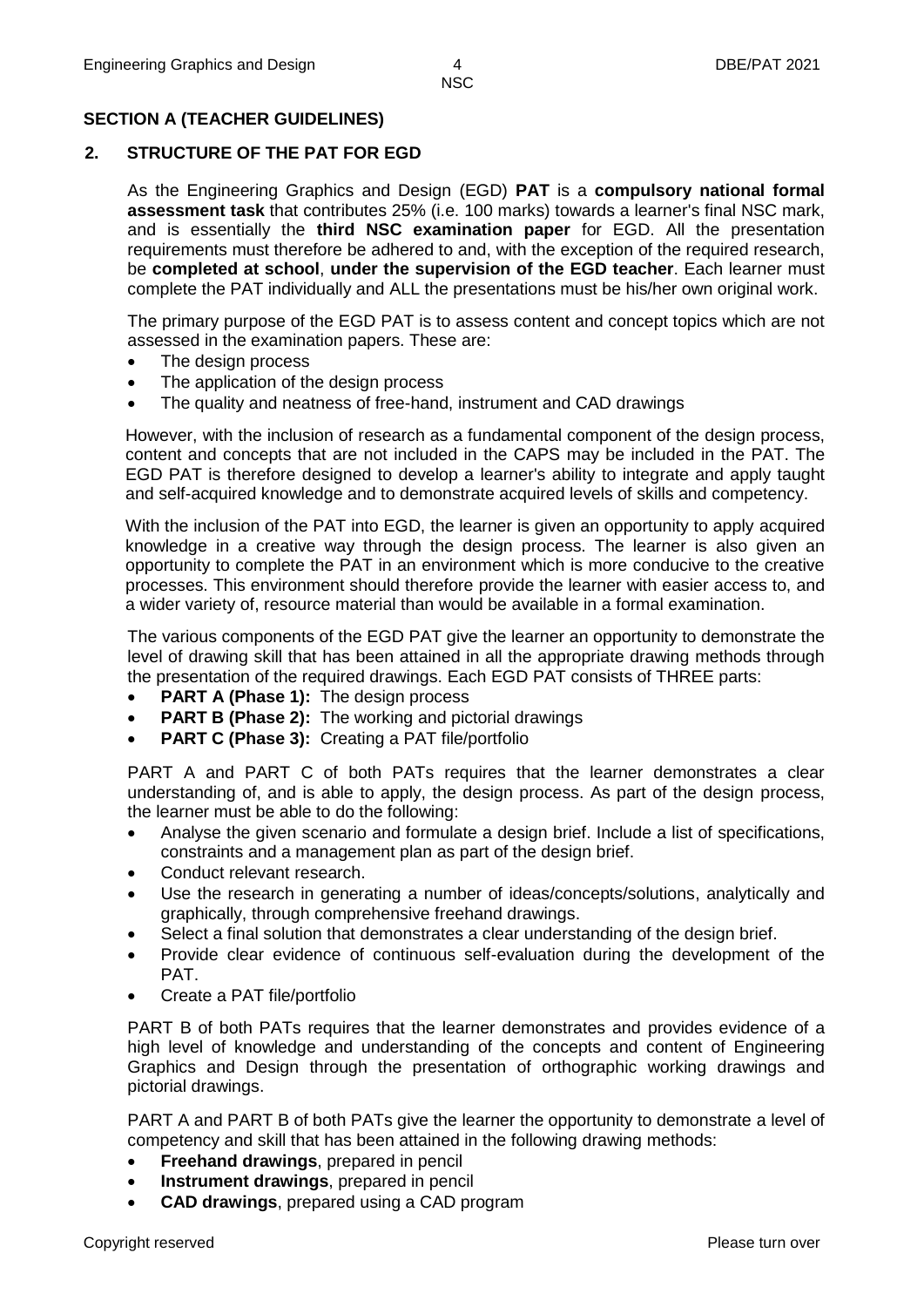TWO practical assessment tasks (PATs) are included in this document:

- PAT 1 is a task in the context of civil technology, with an electrical component
- PAT 2 is a task in the context of mechanical technology

Each learner must, with the guidance of the teacher, select **ONE** of the PATs.

#### **Elements that make up the PAT mark for Engineering Graphics and Design:**

| ELEMENTS OF THE MARK FOR THE PRACTICAL ASSESSMENT TASK |      |  |  |  |  |  |  |  |  |
|--------------------------------------------------------|------|--|--|--|--|--|--|--|--|
| The design process                                     | 25%  |  |  |  |  |  |  |  |  |
| The correctness of the working and pictorial drawings  | 50%  |  |  |  |  |  |  |  |  |
| The drawing methods (freehand, instrument and CAD)     | 25%  |  |  |  |  |  |  |  |  |
| <b>TOTAL</b>                                           | 100% |  |  |  |  |  |  |  |  |

#### **3. ADMINISTRATION OF THE PAT**

At the beginning of the academic year, the teacher must ensure that every Grade 12 learner receives a copy of the entire SECTION B (i.e. pages 8 to 26) of this PAT document. Each phase must be completed prior to commencement of phase moderation in the second and third terms and provincial moderation in the third and fourth terms.

The phases of the PAT must therefore be completed within the following times:

- PHASE 1: Design process (completed by the end of Term 1)
- PHASE 2: Presentation drawings (completed by the end of Term 2)
- PHASE 3: Completion of file/portfolio (before the commencement of provincial moderation in Term 3 or at the latest before the commencement of the preparatory examinations)

Although the phases could be done either **cyclically** or in **block times**, as indicated in the CAPS, it is recommended that **one entire day** per term, e.g. as an extra paper during the June examinations, be allocated for each phase.

The teaching time that may be allocated for the completion of all three phases of the PAT is between 12 hours and 16 hours. However, additional non-teaching time may also be allocated for the completion of the PAT at the school, but the total maximum time for the completion of all the phases of the PAT should NOT exceed 20 hours.

To ensure that the PAT is completed within the stipulated timeframe, it is essential that the teacher draws up a pacesetter/management plan with target dates. This will help learners to monitor their own progress and teachers to set up intervention programmes.

#### **NOTE:**

- ALL the presentation requirements of the selected PAT must be adhered to and, with the exception of the required research, **completed at school under the guidance and supervision of the teacher**. Not adhering to this instruction will be deemed as an examination irregularity.
- It is the **teacher's responsibility** to ensure that each learner's PAT is of an appropriate Grade 12 level and complexity.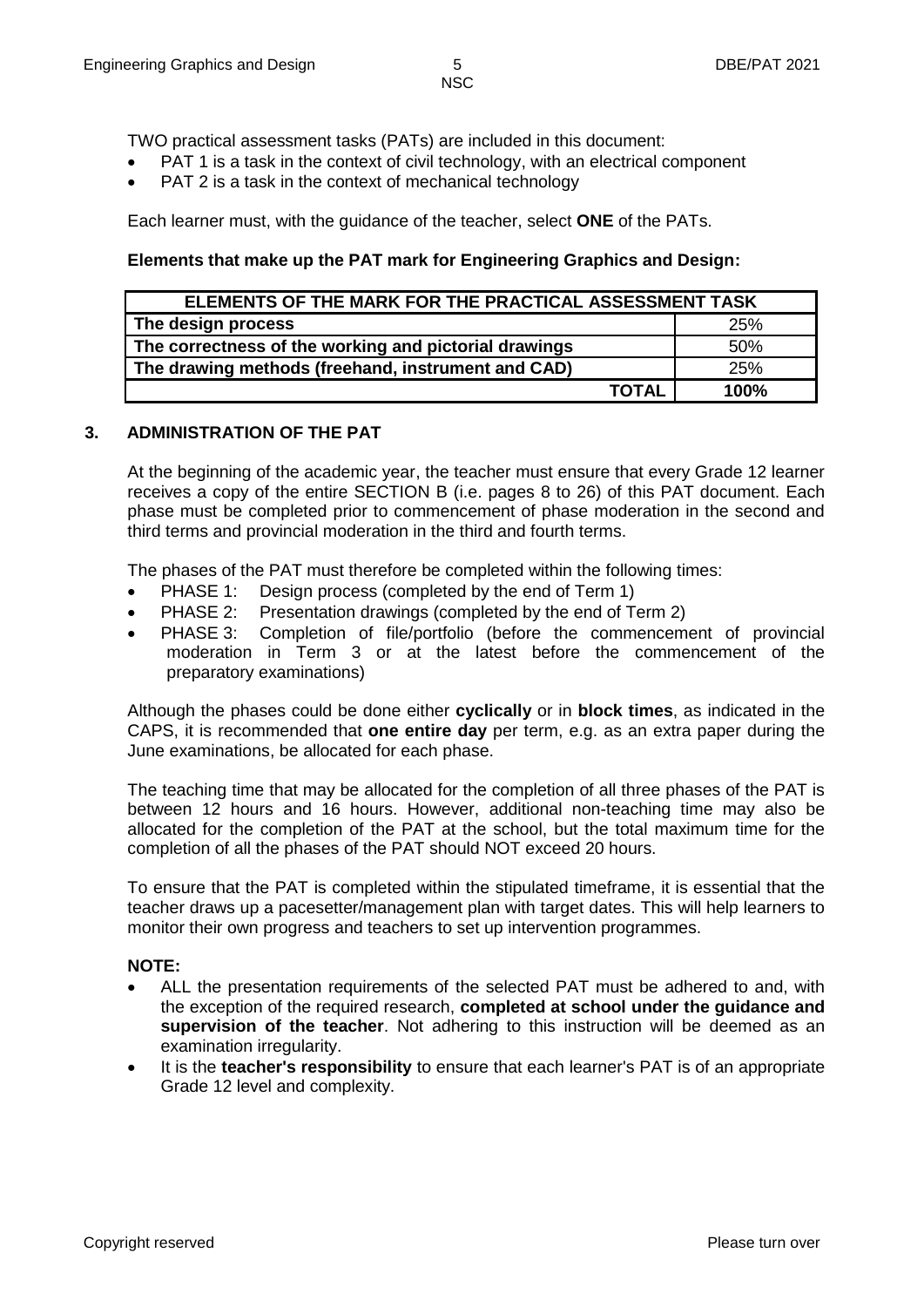#### **4. ASSESSMENT AND MODERATION OF THE PAT**

#### **4.1 Assessment**

#### **The assessment of the PAT must be done according to the included relevant assessment criteria and checklist.**

Frequent developmental feedback is needed to guide and give support, and to ensure that each learner is on the right track. Both formal and informal assessment should therefore be conducted throughout the development of the PAT. Informal assessment can be conducted by the learner, a peer or by the teacher.

The teacher must conduct ALL formal assessment and record the results on the official mark sheets. The marks of each learner **must** also be indicated on the official 2021 SUMMATIVE ASSESSMENT SHEET, i.e. page 25 of this document, and be included in the learner's PAT file/portfolio.

The final formal assessment must be completed before the commencement of provincial/final moderation or, at the latest, before the preparatory examinations in Term 3.

Once ALL the PATs have been assessed and moderated, the teacher **must** retain ALL the PATs for the purpose of external moderation. ALL the PATs must also be retained at the school for the period of time as stipulated by the provincial departments of education.

**Clarification of level descriptors and the verification of marks:**

#### **1-mark level descriptor:**

This level descriptor is used for **elementary/basic presentation requirements and/or drawing features**, and must be applied as follows:

- $\circ$  '0' (zero) must be allocated for the requirement not met, or if the presentation thereof is incorrect.
- o 1 mark may **only** be allocated if the requirement has been fully met and the presentation thereof is correct.

#### **2-mark level descriptor:**

- $\circ$  '0' (zero) must be allocated if the requirement has not been included/shown, or if the presentation of the requirement shows **less than 30%** evidence of knowledge, or when the requirement is very poor.
- $\circ$  1 mark must be allocated if the presentation of the requirement shows at least **30% or more** evidence of knowledge, or the requirement is NOT complete or completely correct, compliant and/or clear, i.e. average.
- o 2 marks may only be allocated if the presentation of the requirement shows at least **80% or more** evidence of knowledge and the requirement is complete and correct, compliant and clear, i.e. very good.

#### **7-mark level descriptor:**

Refer to the 7-mark rubric on page 45 of the CAPS document for the level descriptors. This implies that a **'7' can only be allocated** if the presentation requirement(s) is **100% correct/compliant**, i.e. outstanding and **error-free**.

#### **Verification of ALL final marks out of 10:**

Each final mark out of 10 must be verified according to the descriptors contained in the rubric on page 24 of this document. This implies that a **'10' can only be allocated** if the presentation requirement(s) is/are **100% correct/compliant**, i.e. perfect and **error-free**.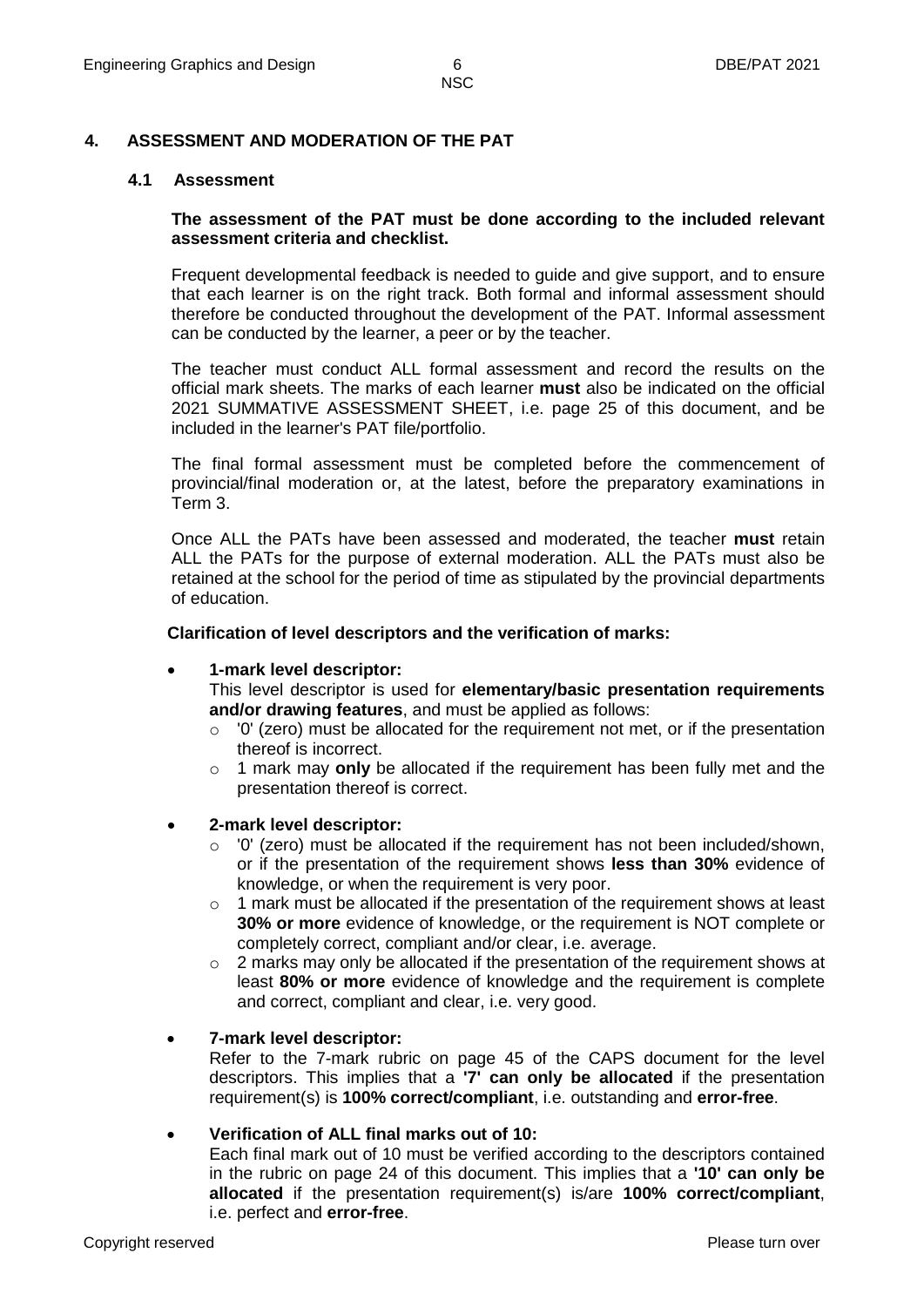#### **Rounding-off of marks:**

Each mark out of 10 must be rounded off **before** being captured on the SUMMATIVE ASSESSMENT SHEET (see page 25) and the mark sheet.

#### **4.2 Moderation**

Moderation of the PAT must be done according to the included relevant assessment criteria and checklists.

Monitoring and/or moderation of the PAT can take place **at any stage of the process**. ALL completed presentation requirements of the PAT must always be available at the school. However, to facilitate provision for intervention programmes, the following school-based and provincial moderation must be done during Terms 2 and 3:

- Phase 1: Design process (beginning of Term 2 before the commencement of PHASE 2 or the June examinations)
- Phase 2: Presentation drawings (beginning of Term 3 before the commencement of PHASE 3)

Provincial moderation must be concluded **before** the commencement of DBE (national) and/or Umalusi moderation, or by the end of the third week of Term 4, i.e. mid-October.

During the moderation process the moderator will randomly select PAT files/portfolios that have to be moderated. To assist the process of final provincial moderation, the teacher must supply the moderator with a set of completed mark sheet(s) and merit order list(s).

During the moderation process learners may be called upon to explain the functions and principles of operating a CAD program, and to demonstrate drawing skills through performing capability tasks.

**NOTE:** A **tolerance range** of only **5%** is permissible between the **average assessed mark** and the **average moderated mark** of the PATs selected for moderation. Only once moderation has been completed, must the more than 5% difference between the average marks of the moderated PATs be applied to the remainder of the PATs.

#### **4.3 Declaration of Authenticity**

Prior to the final submission of the PAT, ALL the learners and the teacher must complete the Declaration of Authenticity, as set out on page 26 of this document.

**NOTE:** The official 2021 SUMMATIVE ASSESSMENT SHEET, the completed DECLARATION OF AUTHENTICITY and the relevant CHECKLIST must be included in the learner's completed PAT file/portfolio.

# **5. CONCLUSION**

On completion of the practical assessment task, learners should be able to demonstrate their understanding of the design process, enhance their knowledge, skills, values and reasoning abilities as well as establish connections to life outside the classroom and address real-world challenges. The PAT furthermore develops learners' life skills and provides opportunities for learners to engage in their own learning.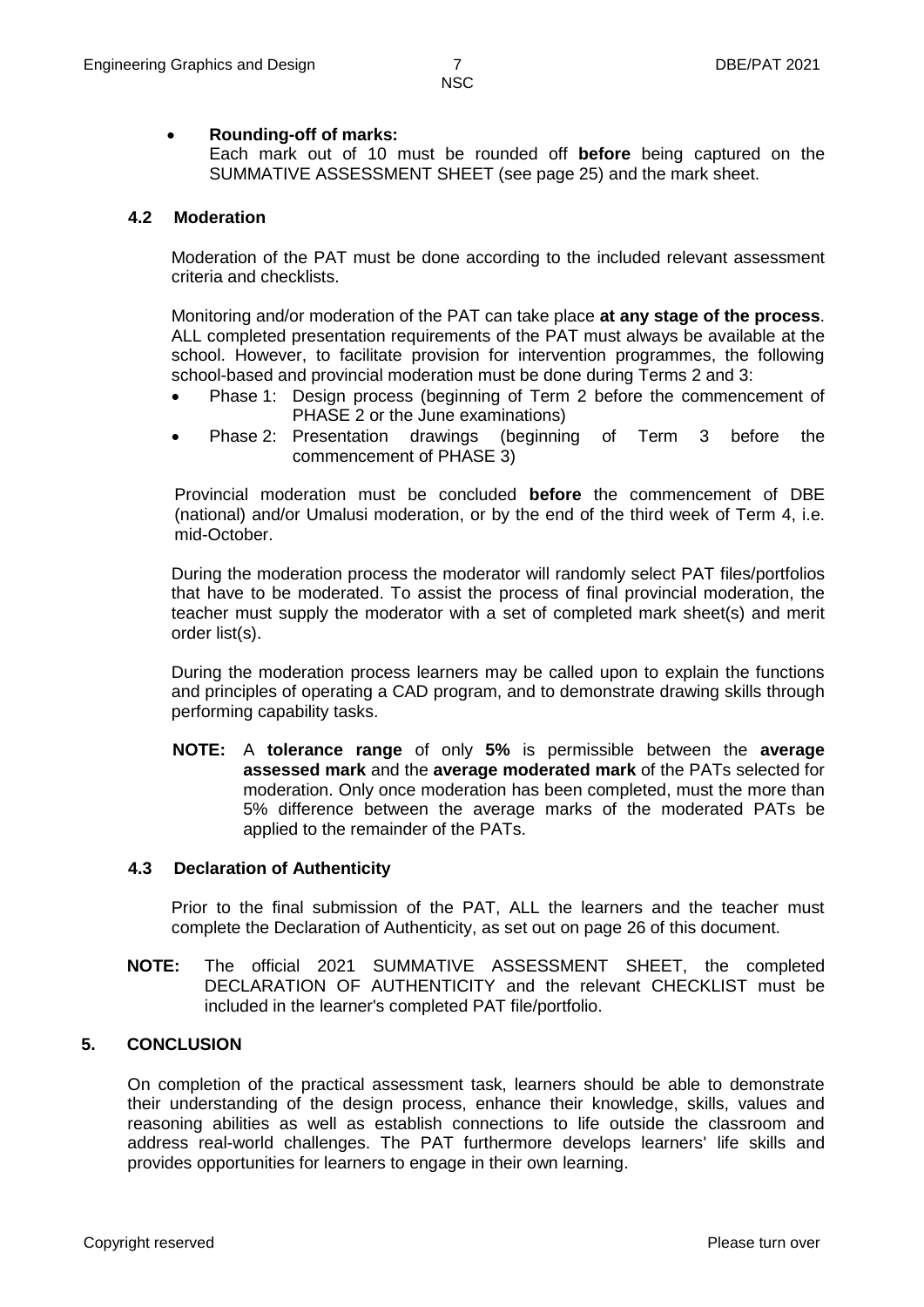# **SECTION B (LEARNER TASKS)**

#### **General information and instructions:**

- The EGD PAT is a compulsory formal national assessment task that contributes 100 marks towards your final National Senior Certificate (NSC) mark.
- This document contains the following TWO PAT scenarios:
	- o PAT 1: A civil design task, with an electrical component
	- o PAT 2: A mechanical design task

You, the learner, with the guidance of your teacher, must select and complete ONE of the PAT scenarios contained in this document.

- ALL the presentation requirements of the selected PAT must be adhered to and, with the exception of the research, be completed at school, under the guidance and supervision of your teacher.
- Although the sharing of knowledge and information is permissible, the entire PAT must be completed individually and ALL the presentations, including the front page and index, must be your own original work.
- The PAT must be completed in phases and within the given timeframe of your teacher's PAT pacesetter/management plan.
- ALL freehand drawings and instrument drawings must be prepared in pencil.
- The PAT must be of an appropriate higher-order Grade 12 complexity.
- The PAT will be assessed according to the relevant assessment criteria and checklists, which are included in this PAT document.
- The relevant ASSESSMENT CRITERIA AND CHECKLIST FOR THE 2021 EGD PAT (i.e. pages 14 and 15 or pages 21 and 22) must be used to provide clear evidence of your own continuous self-assessment and the meeting of deadlines during the development of the PAT.
- Untidy and messy work, as well as the late submission of presentation requirements, will be penalised.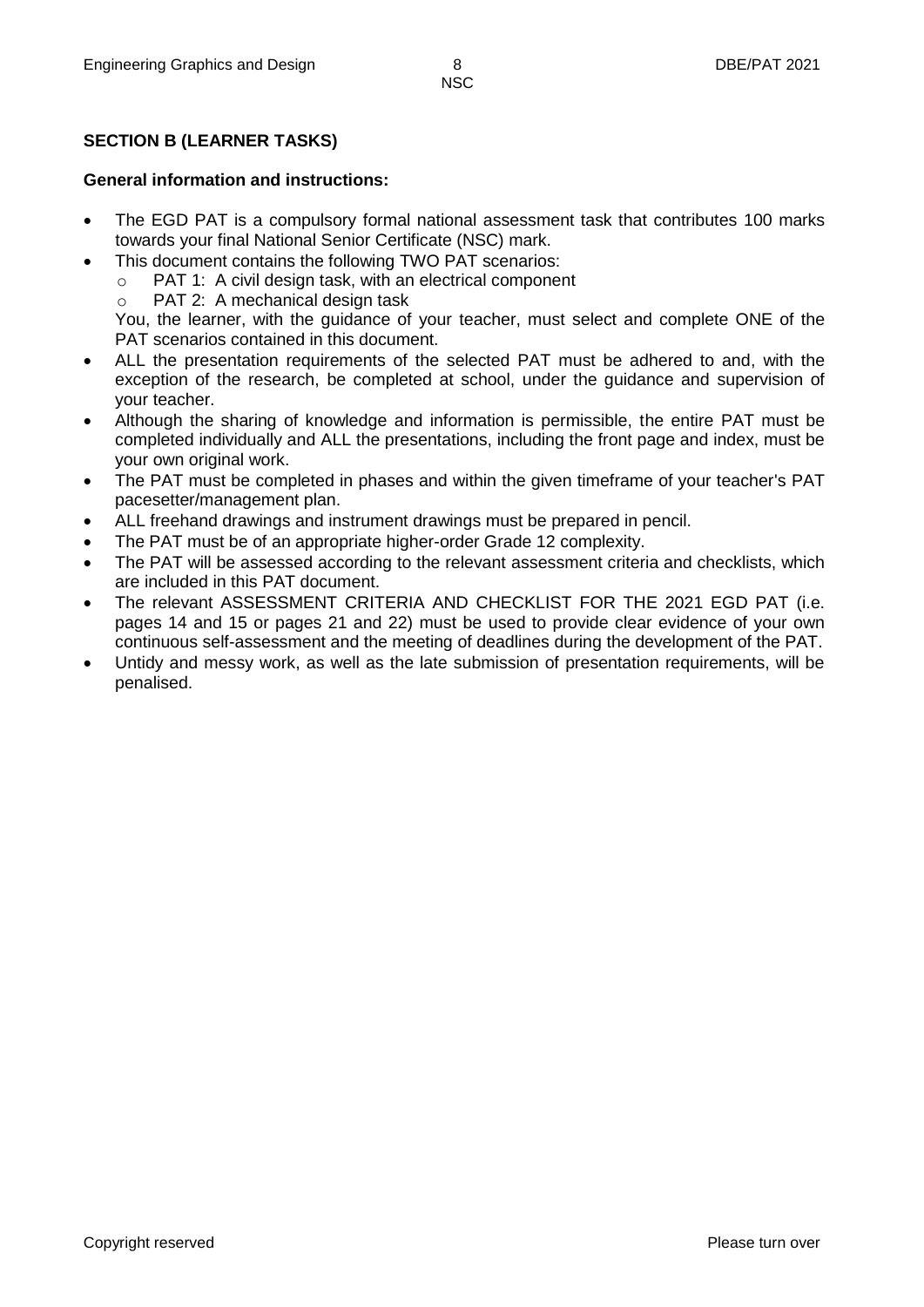#### **6. PRACTICAL ASSESSMENT TASK 1 (PAT 1)**

#### **A civil design project**

#### **SCENARIO**

Your client owns STAND 82, a property situated on top of a steep embankment overlooking a river which lies on the south-eastern side. The river forms the boundary between your client's property and a nature reserve on the opposite side of the river. All the properties on the

north-western side of the river are ideally situated to observe the animals as they come down to the river to drink.

The client is in the final stages of acquiring STAND 81 and STAND 83, the two adjacent properties to STAND 82. These three properties will form part of an upmarket timeshare resort in the near future. Before the timeshare units for the resort are developed, your client wants you to design an enclosed single-story brick structure containing the general reception area for the resort and a day spa, which will initially be used to attract potential investors. In this project the structure will forthwith be referred to as the **building**.

The proposed new building must be sited between the municipal sewerage line and the south-eastern building line, and it must have a modern entrance with a large door(s) that face(s) Blesbok Street. The large door(s) must lead into the general reception area, which must have ceilings that are at least 4 m high and a floor area of no less than 65 m². To create one larger open area where guests can sit to enjoy eats and drinks, the reception area must have aluminium stacking doors that open onto an 80 m² timber deck which overlooks the river below. The timber deck must have a secure railing of 1 m high on all sides, and to ensure that the building is disability friendly, all the floors and the timber deck must be on the same level.

Leading off the general reception area must be a small coffee shop, an administration office for the resort, male and female toilet facilities as well as the entrance to the day spa. Using standard-sized aluminium stacking doors, the small coffee shop must open into the reception area. As the coffee shop will only be selling non-alcoholic beverages and preprepared 'food-on-the-go', it only requires space for a large display fridge, preparation and serving counters and a double sink, and may therefore not exceed 12 m<sup>2</sup>. The female toilet facility have not contained the must have have have have a toilet and a hand-wash basin, and the male toilet facility must have a toilet, a single wall-mounted urinal and a hand-wash basin.

The total area of the day spa section of the building, which will be expanded at a later stage, may not exceed 100 m². It must consist of an open area with a small indoor pool, a treatment room of at least 12 m², a small staffroom with a built-in counter and a single sink, as well as a change room. The open area must be large enough to also serve as a reception and seating area exclusively for the clients of the day spa. The change room must have a separate toilet, a hand-wash basin, a shower, a wall-mounted bench, four lockers and ample space to change.

The building must have a pitched roof designed in such a way that it will also cover half of the timber deck. Due to the high humidity levels next to the river, the roof covering must be of aluminium sheeting, and aluminium window and door frames must be used throughout.

All the rooms and areas in the building must have sufficient electrical lighting and switched socket outlets, and ALL the rooms facing outwards must have windows that will let in ample natural light. All sewerage and wastewater pipes from the building must be connected to the existing municipal sewerage line on the property.

The entire building, including the timber deck, **may NOT exceed 280 m²**.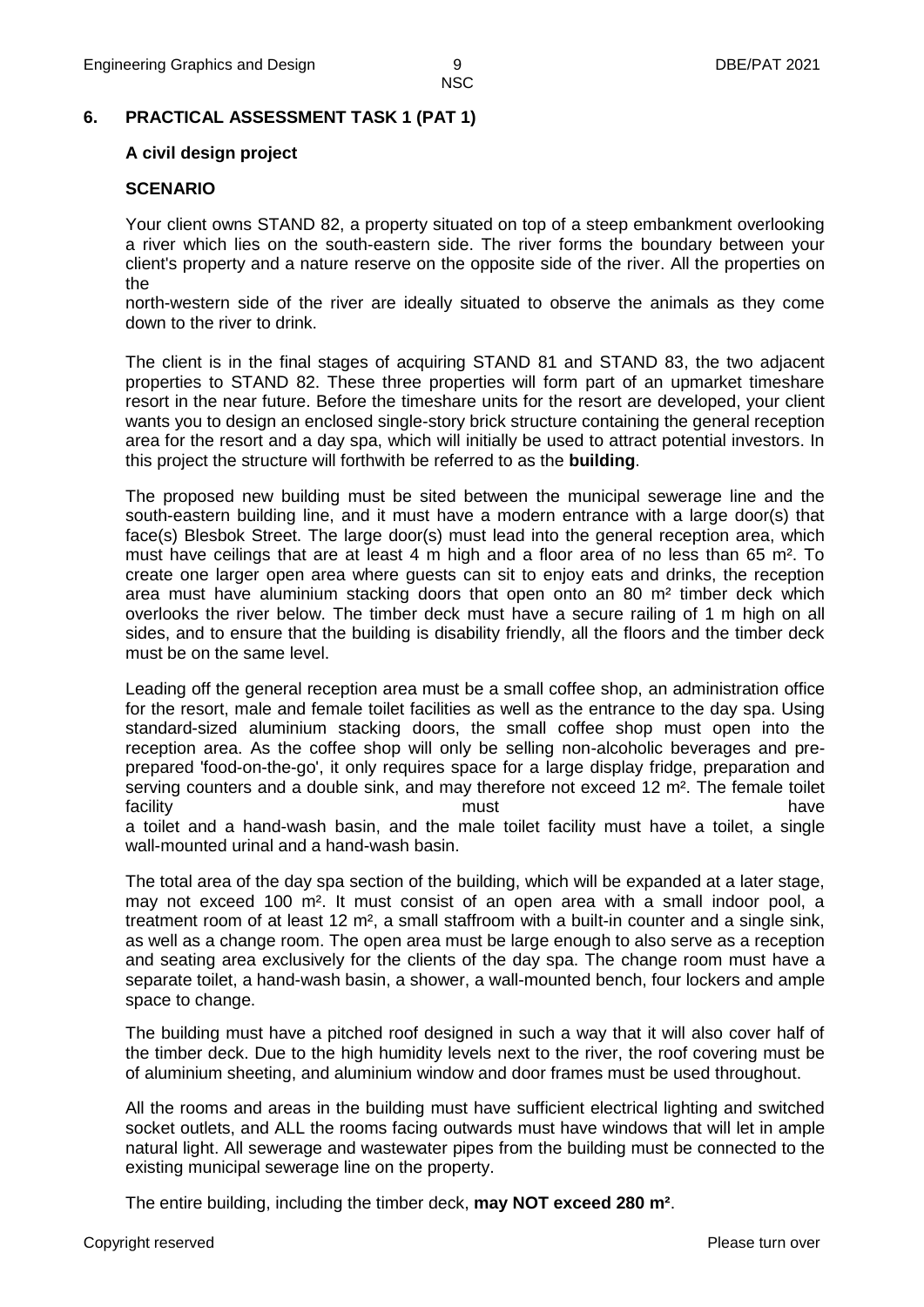

**Given:** The site plan of STAND 82

# **PHASE 1 PRESENTATION REQUIREMENTS**

- 1. Analyse the given scenario and formulate a design brief in two paragraphs:
	- The first paragraph must, in your own words, give a brief background to the project, as well as a detailed description of what has to be designed.
		- The second paragraph must, in your own words, give a clear overview of your role in the project, as well as the complete design process that you are going to follow to arrive at a proposed solution.

From the scenario and your teacher's management plan, **include the following as part of the design brief**:

- A list of a minimum of TWENTY specifications
- A list of a minimum of FIVE possible constraints
- A management plan, which specifies target dates for the completion of each presentation requirement
- 2. Conduct research on:
	- Designs and construction detail of aluminium stacking doors
	- Designs and construction detail of large timber decks and railings
	- Designs of small indoor pools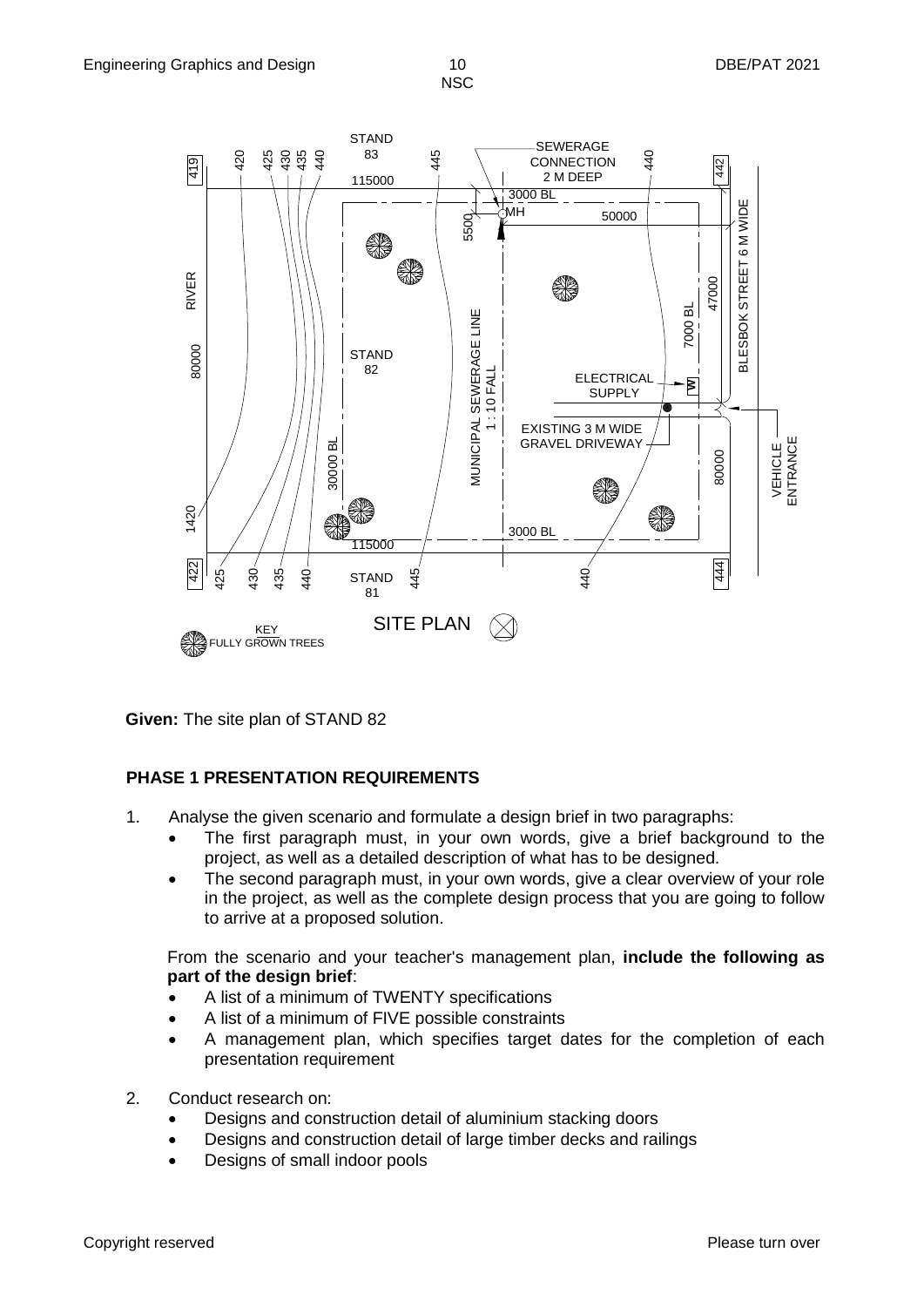# **NOTE:**

- The research must be relevant and should therefore be primarily in the form of graphic material, i.e. pictures and/or illustrations.
- Evidence of ALL the required research material must be included in the PAT file/portfolio.
- The presentation of the research material should be aesthetically presented and may NOT exceed FOUR A4 or TWO A3 pages per topic.
- There must be clear evidence that the research has been used in your proposed design solution.
- Include a list of ALL references used. (Bibliography)
- 3. Prepare neat detailed freehand drawings of the layout, i.e. a floor plan, of TWO possible design solutions for the proposed new building. Each freehand drawing must show the correct presentation of ALL the building features, the permanent fixtures, the timber deck, the roof lines as well as the primary dimensions and labels. The calculations for the floor area of the reception area, the total area of the day spa facility and the total area of the entire building, including the timber deck, must be clearly shown in a table on the drawing sheet of each freehand drawing.

# **NOTE:**

- **Grid/Graph paper must be used** to generate the freehand drawings so that ALL features and fixtures are drawn to proportion. The **grid/graph paper used must be included** in the PAT file/portfolio.
- Electrical fittings and waste-water disposal systems are NOT required on the freehand drawings.
- All the drawings must comply with the *SANS 10143 Guidelines.*
- These drawings must provide clear evidence that a high level of competency has been attained in **freehand drawing**.
- 4. Select the best solution, which demonstrates an in-depth understanding of the scenario within the context of the design brief, specifications and constraints.

On a separate page, compare and evaluate the TWO freehand solutions by:

- Creating a table with a minimum of SIX descriptive criteria
- Creating and applying a simple rating scale to score each solution against each criterion
- Justifying each score by describing the positive and/or negative aspects of each solution against each criterion

Complete the process by writing a comprehensive summary giving reasons for your selected freehand solution. The summary must also include whether there were any late changes made to the selected freehand solution, or not. If there were, they must be clearly described.

# **PHASE 2 PRESENTATION REQUIREMENTS**

- 5. Present the selected solution as a set of working drawings and a pictorial drawing (5.1, 5.2 and 5.3) that meet the following criteria:
	- All the working drawings must be presented on appropriately sized drawing sheets, set up with correct borders. ONLY the first drawing sheet showing the floor plan and elevation (i.e. for 5.1.1) must be set up with a complete civil title panel.
	- The drawings must provide clear evidence that a high level of competency has been attained in the following TWO drawing methods:
		- o Instrument drawing
		- o CAD (Computer-aided Drawing/Design)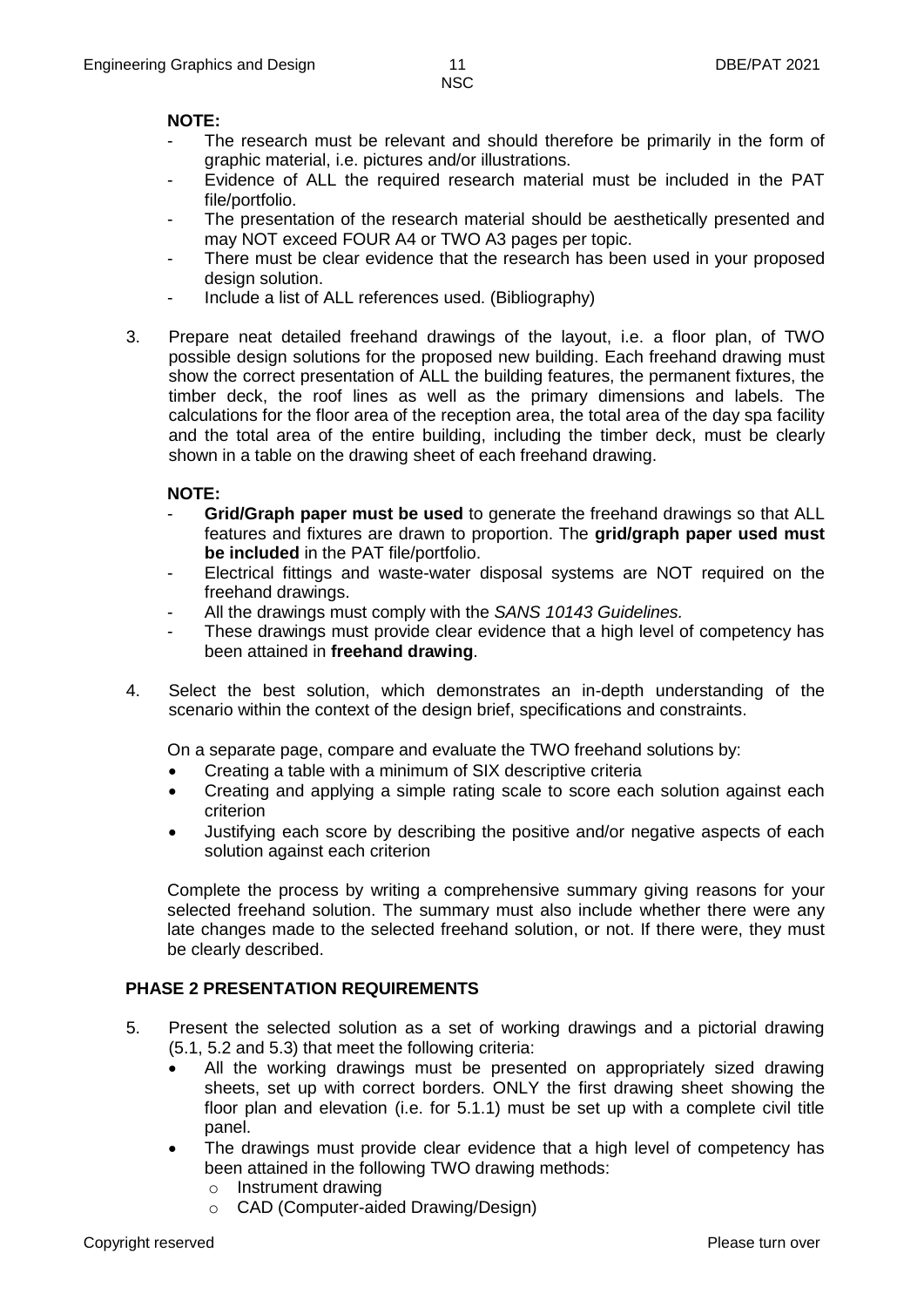# **NOTE:**

- ONE entire working drawing (i.e. 5.1.1, 5.1.2 and 5.1.3 **OR** 5.2) must be prepared using drawing instruments and the other using a CAD program.
- The perspective drawing (5.3) may be prepared either by using drawing instruments or by using a CAD program.
- Schools that do not have CAD facilities must prepare all the required working drawings and pictorial drawing (i.e. 5.1, 5.2 and 5.3) using drawing instruments and in pencil.
- The title panel and ALL the working drawings must comply with the *SANS 10143 Guidelines.*
- 5.1 Draw, to a suitable scale, detailed layout drawings of the selected freehand solution of the complete building, including the timber deck, clearly showing all the required building features.

# **The layout drawings must show the following orthographic views:**

#### 5.1.1 The complete **FLOOR PLAN**

- 5.1.2 **TWO ELEVATIONS**, drawn to the same scale as the floor plan, with one showing the front entrance and the other showing a side view of the building and timber deck in relation to the slope of the STAND **NOTE:** Draw the elevations that would be required for the perspective.
- 5.1.3 A **DETAILED SECTION(S)**, drawn to scale 1 **:** 20, showing all the detail of the foundation, walls, a 1½ m section of the timber deck (outward from the wall), the stacking doors that open onto the timber deck, a window and the roof
	- **NOTE:** Use break lines to divide the detailed section into TWO or more parts, each representing a width of ±2 m.

# **Include the following on ALL relevant views:**

- o ALL exterior features, including door and window detail
	- **NOTE:** Windows and door frames must be shown in the TWO elevations.
- o The roof detail, including all rainwater items and roof lines
- o ALL permanent fixtures
- o ALL electrical fittings and the wiring detail
- o Waste-water disposal systems (sewerage)
- o Titles, labels and notes
- o Scale(s)
- o Detailed dimensioning
- $\circ$  Cutting plane(s)
- o All hatching detail
- o North point
- 5.2 Draw, to a suitable scale, a detailed **SITE PLAN** for the task.

#### **Include the following:**

- o ALL the given general site details and features for STAND 82
- o The complete proposed new building and timber deck
- o Driveways, parking areas and the landscaping layout
- o ALL sewerage detail and the electrical supply
- o Scale
- o Dimensions, including the setting-out dimensions and corner heights
- o North point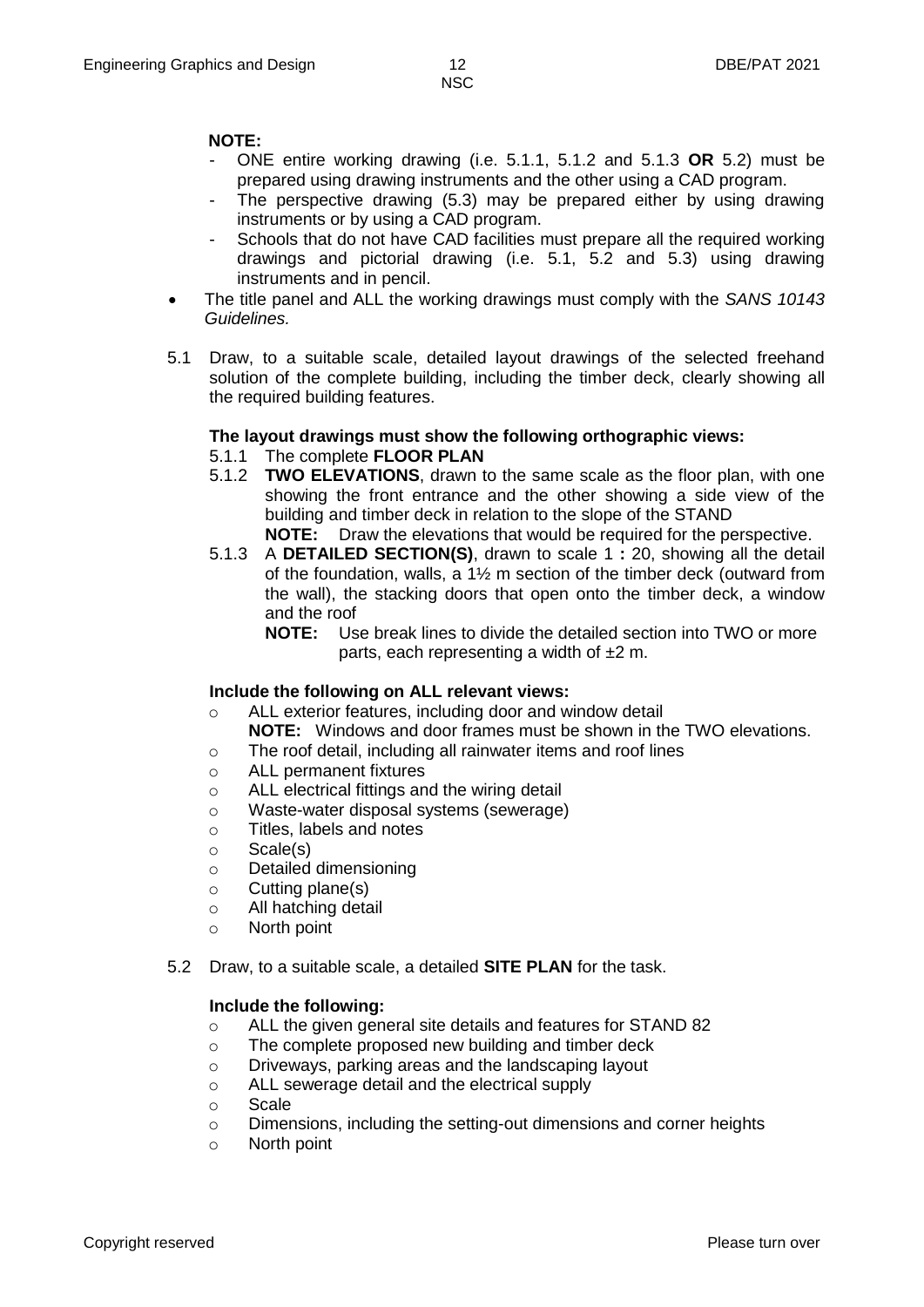- **NSC**
- 5.3 Draw a **detailed human eye view TWO-POINT PERSPECTIVE DRAWING** that shows the front entrance and a side view of the building that includes a portion of the timber deck. The horizon line (HL) must be  $\pm 1.8$  m above the ground line (GL).

# **Evidence of the following must be included:**

- o All views/drawings used to produce the perspective drawing
- o The construction method used to produce the perspective drawing
- **NOTE:** Use a **copy** of the **perspective drawing**, which may contain artistic features, as the picture for the cover page of the PAT file/portfolio.

# **PHASE 3 PRESENTATION REQUIREMENTS**

# **Create a PAT file/portfolio containing:**

- A complete cover page
- An index
- The 2021 SUMMATIVE ASSESSMENT SHEET (see page 25)
- The completed DECLARATION OF AUTHENTICITY (see page 26)

# **Include the following PHASE 1 and PHASE 2 presentation requirements in the correct sequence in the PAT file/portfolio after the DECLARATION OF AUTHENTICITY:**

- 1. ALL the design brief requirements
- 2. Evidence of ALL the resource material used for the required research
- 3. The TWO freehand drawings of the possible design solutions
- 4. ALL the evidence of the selection of the best solution
- 5. ALL the required working drawings (5.1 and 5.2) and the perspective drawing (5.3)
- 6. The ASSESSMENT CRITERIA AND CHECKLIST FOR THE 2021 EGD CIVIL PAT (see pages 14 and 15), which must provide clear evidence of your own continuous self-assessment and the meeting of deadlines during the development of the PAT.

# **NOTE:**

Include the following on each page:

- Clear numbering according to the numbers of the presentation requirements
- Your (the learner's) name
- The date of completion and submission

# **Assessment criteria and checklist for the 2021 EGD Civil PAT**

- The SUMMATIVE ASSESSMENT SHEET on page 25 of this PAT document must be used to indicate the final totals out of 10 for each assessment criterion.
- The contribution of each aspect of the PAT is as follows:
	- $\circ$  The design process, i.e. presentation requirements numbers 1, 2, 3, 4, 6 and 7, will contribute 25 marks out of 100.
	- o The working drawings and the pictorial drawing, i.e. presentation requirement number 5, will contribute 50 marks out of 100.
	- o Drawing methods, drawing skills and presentation, which should be assessed according to ANNEXURE A, will contribute 25 marks out of 100.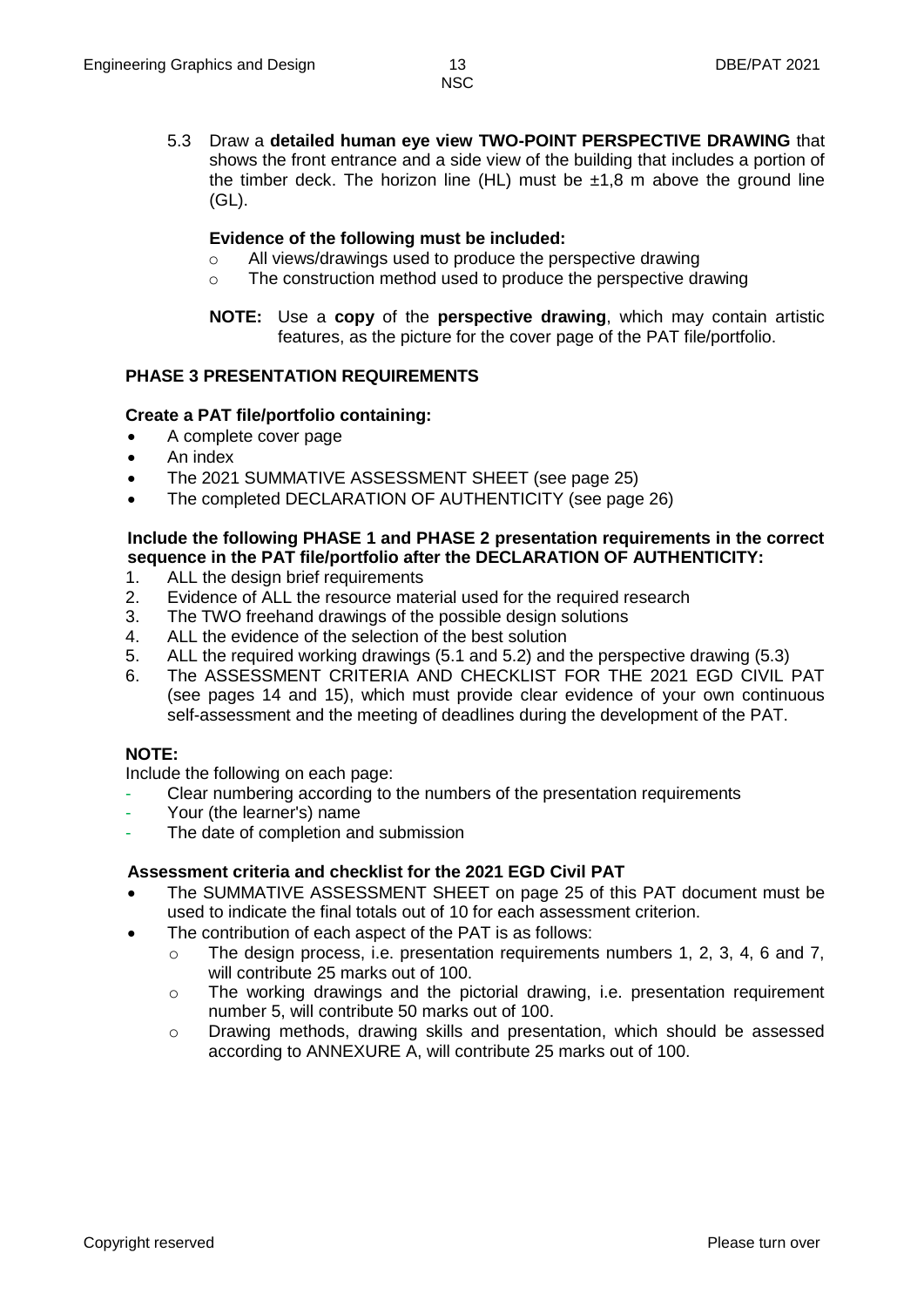|                    |                                                         |                | ASSESSMENT CRITERIA AND CHECKLIST FOR THE 2021 EGD CIVIL PAT                                                       |                                       |              |                                  |          |  |  |  |  |
|--------------------|---------------------------------------------------------|----------------|--------------------------------------------------------------------------------------------------------------------|---------------------------------------|--------------|----------------------------------|----------|--|--|--|--|
|                    | 1-mark level                                            | $\overline{0}$ | Requirement not met or presented incorrectly                                                                       |                                       |              |                                  |          |  |  |  |  |
|                    | descriptive                                             | 1.             | Requirement has been met and/or presented correctly                                                                |                                       | Checked      | Maximum                          | Comments |  |  |  |  |
|                    | 2-mark level                                            | $\overline{0}$ | Requirement not met, or less than 30% evidence of knowledge shown (very poor)                                      |                                       |              | mark                             |          |  |  |  |  |
|                    | descriptive                                             | $\mathbf{1}$   | Requirement included and at least 30%+ evidence of knowledge shown (avg.)                                          |                                       |              |                                  |          |  |  |  |  |
|                    |                                                         | $\overline{2}$ | Presentation shows at least 80% or more evidence of knowledge (very good)                                          |                                       |              |                                  |          |  |  |  |  |
| 1.<br>Design brief |                                                         |                |                                                                                                                    |                                       |              |                                  |          |  |  |  |  |
|                    | 1.1                                                     |                | 1 <sup>st</sup> paragraph: background and comprehensive description of what to design                              |                                       |              | $\boldsymbol{2}$                 |          |  |  |  |  |
|                    | 1.2                                                     |                | 2 <sup>nd</sup> paragraph: your role and the design process that you are going to follow                           |                                       |              | $\overline{2}$                   |          |  |  |  |  |
|                    | 1.3                                                     |                | A list of a minimum of TWENTY of the given specifications from the scenario                                        |                                       |              | $\overline{\mathbf{c}}$          |          |  |  |  |  |
|                    | 1.4                                                     |                | A list of FIVE possible constraints from the scenario                                                              |                                       |              | $\overline{c}$                   |          |  |  |  |  |
|                    | 1.5                                                     |                | A management plan with target dates for ALL the presentation requirements                                          |                                       |              | $\overline{2}$                   |          |  |  |  |  |
|                    |                                                         |                |                                                                                                                    |                                       | <b>TOTAL</b> | 10                               |          |  |  |  |  |
| 2.                 |                                                         |                | Research (This should be restricted to a maximum of FOUR A4 or TWO A3 pages per topic.)                            |                                       |              |                                  |          |  |  |  |  |
|                    | <b>Relevant and</b><br>usable                           |                | Designs and construction detail of aluminium stacking doors<br>2.1<br>2.2                                          |                                       |              | $\overline{2}$<br>$\overline{2}$ |          |  |  |  |  |
|                    | research on:                                            |                | Designs and construction detail of timber decks and railings<br>2.3<br>Designs of small indoor pools               |                                       |              | $\overline{2}$                   |          |  |  |  |  |
|                    |                                                         |                | Clear evidence that the research has been used in your proposed design solutions                                   |                                       |              | $\overline{c}$                   |          |  |  |  |  |
|                    |                                                         |                | A list of ALL references (Bibliography)                                                                            |                                       |              | $\overline{2}$                   |          |  |  |  |  |
|                    |                                                         |                |                                                                                                                    |                                       | <b>TOTAL</b> | $\overline{10}$                  |          |  |  |  |  |
| 3.                 |                                                         |                | Freehand drawings of TWO possible design solutions                                                                 | Final mark for each solution          |              |                                  |          |  |  |  |  |
|                    | Assess                                                  |                | ALL the building features, including the timber deck<br>1                                                          |                                       |              |                                  |          |  |  |  |  |
|                    | each                                                    |                | $\overline{2}$<br>Correct presentation of all building features                                                    | <b>Solution</b>                       |              |                                  |          |  |  |  |  |
|                    | freehand                                                |                | ALL fixtures included<br>1                                                                                         | 1                                     |              | 10                               |          |  |  |  |  |
|                    | solution                                                |                | Correct presentation of all fixtures according to SANS 10143<br>$\overline{2}$                                     |                                       |              |                                  |          |  |  |  |  |
|                    | as                                                      |                | $\overline{2}$<br>Relative size/proportion of ALL features to each other                                           |                                       |              |                                  |          |  |  |  |  |
|                    | follows:                                                |                | Primary labels $(1)$ + primary dimensions $(1)$<br>$\boldsymbol{2}$<br>$(1 + 1 = 2)$                               | <b>Solution</b>                       |              |                                  |          |  |  |  |  |
|                    |                                                         |                | 3 x area calculations shown and within the specifications $(3 \times 1 = 3)$<br>3                                  | $\mathbf{2}$                          |              | 10                               |          |  |  |  |  |
|                    |                                                         |                | $\overline{2}$<br>Design: functionality and effective utilisation of space                                         |                                       |              |                                  |          |  |  |  |  |
|                    |                                                         |                | Subtotal = $15 \div 1,5 = TOTAL$<br>15                                                                             |                                       |              |                                  |          |  |  |  |  |
|                    |                                                         |                | $(1 = 1; 2 = 1; 3 = 2; 4 = 3; 5 = 3; 6 = 4; 7 = 5; 8 = 5; 9 = 6; 10 = 7; 11 = 7; 12 = 8; 13 = 9; 14 = 9; 15 = 10)$ |                                       |              |                                  |          |  |  |  |  |
| 4.                 |                                                         |                | Selecting the best freehand solution (This must be a separate presentation.)                                       |                                       |              |                                  |          |  |  |  |  |
|                    |                                                         |                | Table created for the selection process                                                                            |                                       |              | $\overline{2}$                   |          |  |  |  |  |
|                    |                                                         |                | Minimum of SIX descriptive criteria to compare and evaluate                                                        |                                       |              | $\sqrt{2}$                       |          |  |  |  |  |
|                    |                                                         |                | Simple rating scale created and used to score each solution against each criterion                                 |                                       |              | $\overline{2}$                   |          |  |  |  |  |
|                    |                                                         |                | Each sore justified by describing the positive or negative aspects of each criterion                               |                                       |              | $\overline{2}$                   |          |  |  |  |  |
|                    |                                                         |                | Comprehensive summary with reasons for selected solution, incl. if there were late changes, or not                 |                                       | <b>TOTAL</b> | $\overline{2}$<br>10             |          |  |  |  |  |
|                    |                                                         |                | Layout drawings and a pictorial drawing of selected solution                                                       |                                       |              |                                  |          |  |  |  |  |
| 5.                 |                                                         |                | <b>Drawing sheet preparation</b>                                                                                   |                                       |              |                                  |          |  |  |  |  |
|                    |                                                         |                |                                                                                                                    |                                       |              |                                  |          |  |  |  |  |
|                    |                                                         |                | Appropriately sized drawing sheets used                                                                            |                                       |              | 1<br>$\overline{2}$              |          |  |  |  |  |
|                    |                                                         |                | Correct borders on all the drawing sheets of all the working drawings                                              |                                       |              | $\overline{7}$                   |          |  |  |  |  |
|                    |                                                         |                | Complete SANS 10143 compliant civil title panel on first drawing sheet (5.1)                                       |                                       |              |                                  |          |  |  |  |  |
|                    |                                                         |                | NOTE: Use the 7-mark simplified rubric on page 45 of the EGD CAPS.                                                 |                                       | <b>TOTAL</b> | 10                               |          |  |  |  |  |
| 5.1                |                                                         |                | Detailed layout drawings of the proposed new building and timber deck                                              |                                       |              |                                  |          |  |  |  |  |
|                    | 5.1.1                                                   |                | FLOOR PLAN showing:                                                                                                |                                       |              |                                  |          |  |  |  |  |
|                    |                                                         |                | Correlation with selected freehand solution and selection process summary<br>ALL internal and external walls       |                                       |              | $\overline{2}$                   |          |  |  |  |  |
|                    |                                                         |                |                                                                                                                    |                                       |              | $\overline{2}$                   |          |  |  |  |  |
|                    |                                                         |                | ALL rooflines                                                                                                      |                                       |              | $\overline{2}$                   |          |  |  |  |  |
|                    |                                                         |                | ALL doors and windows                                                                                              |                                       |              | $\overline{c}$<br>$\overline{2}$ |          |  |  |  |  |
|                    | ALL permanent fixtures, including the small indoor pool |                |                                                                                                                    |                                       |              |                                  |          |  |  |  |  |
|                    | ALL electrical fittings and the wiring detail           |                |                                                                                                                    |                                       |              |                                  |          |  |  |  |  |
|                    |                                                         |                | Title, labels and notes $(2)$ + detailed dimensioning $(2)$<br>4)                                                  | $(2 + 2 =$                            |              | $\overline{4}$                   |          |  |  |  |  |
|                    |                                                         |                | Hatching detail $(1)$ + cutting plane $(1)$<br>2)                                                                  | $(1 + 1 =$                            |              | $\overline{2}$                   |          |  |  |  |  |
|                    |                                                         |                | Suitable scale selected and correctly indicated $(1)$ + north point $(1)$<br>(2)                                   | $(1 + 1 =$                            |              | 2                                |          |  |  |  |  |
|                    |                                                         |                |                                                                                                                    | Subtotal = $20 \div 2 = \text{TOTAL}$ |              | 10                               |          |  |  |  |  |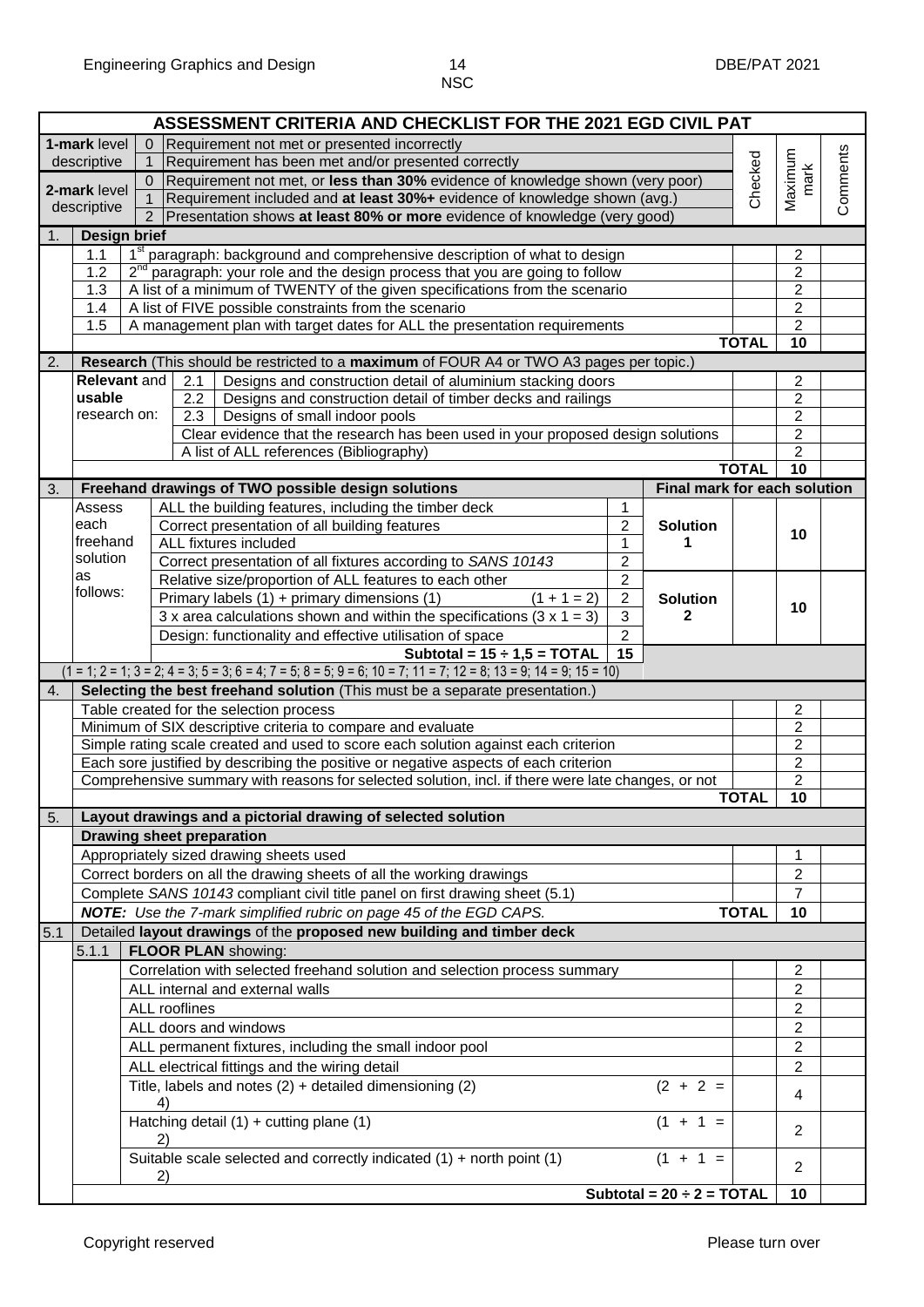| TWO ELEVATIONS, that shows the front entrance and a side view of the building and timber deck<br>5.1.2<br>Prescribed views shown<br>1<br>$\overline{2}$<br>External walls and ALL other external features, including the slope of the STAND<br>$\overline{2}$<br>Door and window detail, including the door and window frames<br>Roof detail, including rainwater items<br>$\overline{2}$<br>Waste-water disposal system (sewerage)<br>$\overline{2}$<br>Elevations drawn to same scale as the floor plan<br>1<br>10<br><b>TOTAL</b><br>5.1.3<br><b>DETAILED SECTION(S)</b><br>Section(s) correct according to the indicated cutting plane(s)<br>2<br>Foundation, slab and wall detail<br>$\overline{c}$<br>Detail of 11/2 m section of the timber deck against the wall<br>$\overline{2}$<br>$\overline{2}$<br>Stacking door detail<br>$\overline{2}$<br>Window detail<br>Roof detail, showing side of roof and sections of roof above stacking doors and window<br>$\overline{2}$<br>$\overline{2}$<br>Labels and notes<br>$\overline{2}$<br>Detailed dimensioning<br>$\overline{2}$<br>ALL hatching detail<br>Scale 1:20 used and indicated correctly (1) + break lines (1)<br>$\overline{2}$<br>Subtotal = $20 \div 2 = TOTAL$<br>10<br><b>Detailed SITE PLAN</b><br>5.2<br>Site correctly drawn and ALL the given site features included<br>$\overline{2}$<br>Complete proposed new building and timber deck, correctly sited and shaded<br>2<br>ALL sewerage detail and the electrical supply<br>$\overline{2}$<br>$\overline{2}$<br>Dimensions, including the setting-out dimension and corner heights<br>Suitable scale selected and indicated correctly<br>$\mathbf{1}$<br>North point<br>1<br><b>TOTAL</b><br>10<br>PERSPECTIVE DRAWING showing the entrance and side view of the building, including a portion of the timber deck<br>5.3<br>Evidence of the views, as well as construction and projections used to prepare the drawing<br>1<br>$\overline{2}$<br>Correct orientation of the building with the HL at the correct height<br>$\overline{7}$<br>Correctness of perspective drawing (NOTE: Use the 7-mark rubric on page 45 of the EGD CAPS.)<br><b>TOTAL</b><br>10<br>Continuous self-evaluation and the meeting of deadlines<br>6.<br>Completed checklist as evidence of continuous self-assessment<br>(mark out of $10 \div 2$ )<br>5<br>Meeting ALL the deadlines during the development<br>(mark out of $10 \div 2$ )<br>5<br><b>TOTAL</b><br>10<br>Presentation of the complete PAT file/portfolio<br>7.<br>Complete cover page with a copy of the perspective drawing<br>1<br>Index<br>1<br>Summative assessment sheet and declaration<br>1<br>Correct sequencing of ALL presentation requirements<br>1<br>Name and numbering on the presentation requirements<br>1<br>General impression of file/portfolio, e.g. binding, appearance, etc.<br>5<br>(mark out of $10 \div 2$ )<br>10<br><b>TOTAL</b><br>Assessment of drawing methods, drawing skills and presentation<br><b>Freehand drawings</b><br>a.<br>Freehand drawing methods and skills<br>(See ANNEXURE A on page 23.)<br>10<br>NOTE: No evidence of grid/graph paper used = max. <b>7 marks</b> , even if drawn excellently.<br>Neatness (2) + correct line types used (2) + line consistency (2) + printing/writing (2) + dimensioning (2)<br>10<br>(Also see ANNEXURE A on page 23.)<br><b>Instrument drawings</b><br>b.<br>Use of drawing instruments, drawing methods and skills<br>(See ANNEXURE A on page 23.)<br>10<br>Neatness (2) + correct line types used (2) + line consistency (2) + printing/writing (2) + dimensioning (2)<br>10<br>(Also see ANNEXURE A on page 23.)<br><b>CAD drawings</b><br>C.<br>Competence displayed in using a CAD program<br>(See ANNEXURE A on page 23.)<br>10<br>Layout and correctness of the drawings presentation<br>(See ANNEXURE A on page 23.)<br>10 | ASSESSMENT CRITERIA AND CHECKLIST FOR THE 2021 EGD CIVIL PAT |  |  |  |  |  |  |  |  |  |  |
|--------------------------------------------------------------------------------------------------------------------------------------------------------------------------------------------------------------------------------------------------------------------------------------------------------------------------------------------------------------------------------------------------------------------------------------------------------------------------------------------------------------------------------------------------------------------------------------------------------------------------------------------------------------------------------------------------------------------------------------------------------------------------------------------------------------------------------------------------------------------------------------------------------------------------------------------------------------------------------------------------------------------------------------------------------------------------------------------------------------------------------------------------------------------------------------------------------------------------------------------------------------------------------------------------------------------------------------------------------------------------------------------------------------------------------------------------------------------------------------------------------------------------------------------------------------------------------------------------------------------------------------------------------------------------------------------------------------------------------------------------------------------------------------------------------------------------------------------------------------------------------------------------------------------------------------------------------------------------------------------------------------------------------------------------------------------------------------------------------------------------------------------------------------------------------------------------------------------------------------------------------------------------------------------------------------------------------------------------------------------------------------------------------------------------------------------------------------------------------------------------------------------------------------------------------------------------------------------------------------------------------------------------------------------------------------------------------------------------------------------------------------------------------------------------------------------------------------------------------------------------------------------------------------------------------------------------------------------------------------------------------------------------------------------------------------------------------------------------------------------------------------------------------------------------------------------------------------------------------------------------------------------------------------------------------------------------------------------------------------------------------------------------------------------------------------------------------------------------------------------------------------------------------------------------------------------------------------------------------------------------------------------------------------------------------------------------------------------------------------------------------------------------------------------------------------------------------------------------------------------------------------------|--------------------------------------------------------------|--|--|--|--|--|--|--|--|--|--|
|                                                                                                                                                                                                                                                                                                                                                                                                                                                                                                                                                                                                                                                                                                                                                                                                                                                                                                                                                                                                                                                                                                                                                                                                                                                                                                                                                                                                                                                                                                                                                                                                                                                                                                                                                                                                                                                                                                                                                                                                                                                                                                                                                                                                                                                                                                                                                                                                                                                                                                                                                                                                                                                                                                                                                                                                                                                                                                                                                                                                                                                                                                                                                                                                                                                                                                                                                                                                                                                                                                                                                                                                                                                                                                                                                                                                                                                                                            |                                                              |  |  |  |  |  |  |  |  |  |  |
|                                                                                                                                                                                                                                                                                                                                                                                                                                                                                                                                                                                                                                                                                                                                                                                                                                                                                                                                                                                                                                                                                                                                                                                                                                                                                                                                                                                                                                                                                                                                                                                                                                                                                                                                                                                                                                                                                                                                                                                                                                                                                                                                                                                                                                                                                                                                                                                                                                                                                                                                                                                                                                                                                                                                                                                                                                                                                                                                                                                                                                                                                                                                                                                                                                                                                                                                                                                                                                                                                                                                                                                                                                                                                                                                                                                                                                                                                            |                                                              |  |  |  |  |  |  |  |  |  |  |
|                                                                                                                                                                                                                                                                                                                                                                                                                                                                                                                                                                                                                                                                                                                                                                                                                                                                                                                                                                                                                                                                                                                                                                                                                                                                                                                                                                                                                                                                                                                                                                                                                                                                                                                                                                                                                                                                                                                                                                                                                                                                                                                                                                                                                                                                                                                                                                                                                                                                                                                                                                                                                                                                                                                                                                                                                                                                                                                                                                                                                                                                                                                                                                                                                                                                                                                                                                                                                                                                                                                                                                                                                                                                                                                                                                                                                                                                                            |                                                              |  |  |  |  |  |  |  |  |  |  |
|                                                                                                                                                                                                                                                                                                                                                                                                                                                                                                                                                                                                                                                                                                                                                                                                                                                                                                                                                                                                                                                                                                                                                                                                                                                                                                                                                                                                                                                                                                                                                                                                                                                                                                                                                                                                                                                                                                                                                                                                                                                                                                                                                                                                                                                                                                                                                                                                                                                                                                                                                                                                                                                                                                                                                                                                                                                                                                                                                                                                                                                                                                                                                                                                                                                                                                                                                                                                                                                                                                                                                                                                                                                                                                                                                                                                                                                                                            |                                                              |  |  |  |  |  |  |  |  |  |  |
|                                                                                                                                                                                                                                                                                                                                                                                                                                                                                                                                                                                                                                                                                                                                                                                                                                                                                                                                                                                                                                                                                                                                                                                                                                                                                                                                                                                                                                                                                                                                                                                                                                                                                                                                                                                                                                                                                                                                                                                                                                                                                                                                                                                                                                                                                                                                                                                                                                                                                                                                                                                                                                                                                                                                                                                                                                                                                                                                                                                                                                                                                                                                                                                                                                                                                                                                                                                                                                                                                                                                                                                                                                                                                                                                                                                                                                                                                            |                                                              |  |  |  |  |  |  |  |  |  |  |
|                                                                                                                                                                                                                                                                                                                                                                                                                                                                                                                                                                                                                                                                                                                                                                                                                                                                                                                                                                                                                                                                                                                                                                                                                                                                                                                                                                                                                                                                                                                                                                                                                                                                                                                                                                                                                                                                                                                                                                                                                                                                                                                                                                                                                                                                                                                                                                                                                                                                                                                                                                                                                                                                                                                                                                                                                                                                                                                                                                                                                                                                                                                                                                                                                                                                                                                                                                                                                                                                                                                                                                                                                                                                                                                                                                                                                                                                                            |                                                              |  |  |  |  |  |  |  |  |  |  |
|                                                                                                                                                                                                                                                                                                                                                                                                                                                                                                                                                                                                                                                                                                                                                                                                                                                                                                                                                                                                                                                                                                                                                                                                                                                                                                                                                                                                                                                                                                                                                                                                                                                                                                                                                                                                                                                                                                                                                                                                                                                                                                                                                                                                                                                                                                                                                                                                                                                                                                                                                                                                                                                                                                                                                                                                                                                                                                                                                                                                                                                                                                                                                                                                                                                                                                                                                                                                                                                                                                                                                                                                                                                                                                                                                                                                                                                                                            |                                                              |  |  |  |  |  |  |  |  |  |  |
|                                                                                                                                                                                                                                                                                                                                                                                                                                                                                                                                                                                                                                                                                                                                                                                                                                                                                                                                                                                                                                                                                                                                                                                                                                                                                                                                                                                                                                                                                                                                                                                                                                                                                                                                                                                                                                                                                                                                                                                                                                                                                                                                                                                                                                                                                                                                                                                                                                                                                                                                                                                                                                                                                                                                                                                                                                                                                                                                                                                                                                                                                                                                                                                                                                                                                                                                                                                                                                                                                                                                                                                                                                                                                                                                                                                                                                                                                            |                                                              |  |  |  |  |  |  |  |  |  |  |
|                                                                                                                                                                                                                                                                                                                                                                                                                                                                                                                                                                                                                                                                                                                                                                                                                                                                                                                                                                                                                                                                                                                                                                                                                                                                                                                                                                                                                                                                                                                                                                                                                                                                                                                                                                                                                                                                                                                                                                                                                                                                                                                                                                                                                                                                                                                                                                                                                                                                                                                                                                                                                                                                                                                                                                                                                                                                                                                                                                                                                                                                                                                                                                                                                                                                                                                                                                                                                                                                                                                                                                                                                                                                                                                                                                                                                                                                                            |                                                              |  |  |  |  |  |  |  |  |  |  |
|                                                                                                                                                                                                                                                                                                                                                                                                                                                                                                                                                                                                                                                                                                                                                                                                                                                                                                                                                                                                                                                                                                                                                                                                                                                                                                                                                                                                                                                                                                                                                                                                                                                                                                                                                                                                                                                                                                                                                                                                                                                                                                                                                                                                                                                                                                                                                                                                                                                                                                                                                                                                                                                                                                                                                                                                                                                                                                                                                                                                                                                                                                                                                                                                                                                                                                                                                                                                                                                                                                                                                                                                                                                                                                                                                                                                                                                                                            |                                                              |  |  |  |  |  |  |  |  |  |  |
|                                                                                                                                                                                                                                                                                                                                                                                                                                                                                                                                                                                                                                                                                                                                                                                                                                                                                                                                                                                                                                                                                                                                                                                                                                                                                                                                                                                                                                                                                                                                                                                                                                                                                                                                                                                                                                                                                                                                                                                                                                                                                                                                                                                                                                                                                                                                                                                                                                                                                                                                                                                                                                                                                                                                                                                                                                                                                                                                                                                                                                                                                                                                                                                                                                                                                                                                                                                                                                                                                                                                                                                                                                                                                                                                                                                                                                                                                            |                                                              |  |  |  |  |  |  |  |  |  |  |
|                                                                                                                                                                                                                                                                                                                                                                                                                                                                                                                                                                                                                                                                                                                                                                                                                                                                                                                                                                                                                                                                                                                                                                                                                                                                                                                                                                                                                                                                                                                                                                                                                                                                                                                                                                                                                                                                                                                                                                                                                                                                                                                                                                                                                                                                                                                                                                                                                                                                                                                                                                                                                                                                                                                                                                                                                                                                                                                                                                                                                                                                                                                                                                                                                                                                                                                                                                                                                                                                                                                                                                                                                                                                                                                                                                                                                                                                                            |                                                              |  |  |  |  |  |  |  |  |  |  |
|                                                                                                                                                                                                                                                                                                                                                                                                                                                                                                                                                                                                                                                                                                                                                                                                                                                                                                                                                                                                                                                                                                                                                                                                                                                                                                                                                                                                                                                                                                                                                                                                                                                                                                                                                                                                                                                                                                                                                                                                                                                                                                                                                                                                                                                                                                                                                                                                                                                                                                                                                                                                                                                                                                                                                                                                                                                                                                                                                                                                                                                                                                                                                                                                                                                                                                                                                                                                                                                                                                                                                                                                                                                                                                                                                                                                                                                                                            |                                                              |  |  |  |  |  |  |  |  |  |  |
|                                                                                                                                                                                                                                                                                                                                                                                                                                                                                                                                                                                                                                                                                                                                                                                                                                                                                                                                                                                                                                                                                                                                                                                                                                                                                                                                                                                                                                                                                                                                                                                                                                                                                                                                                                                                                                                                                                                                                                                                                                                                                                                                                                                                                                                                                                                                                                                                                                                                                                                                                                                                                                                                                                                                                                                                                                                                                                                                                                                                                                                                                                                                                                                                                                                                                                                                                                                                                                                                                                                                                                                                                                                                                                                                                                                                                                                                                            |                                                              |  |  |  |  |  |  |  |  |  |  |
|                                                                                                                                                                                                                                                                                                                                                                                                                                                                                                                                                                                                                                                                                                                                                                                                                                                                                                                                                                                                                                                                                                                                                                                                                                                                                                                                                                                                                                                                                                                                                                                                                                                                                                                                                                                                                                                                                                                                                                                                                                                                                                                                                                                                                                                                                                                                                                                                                                                                                                                                                                                                                                                                                                                                                                                                                                                                                                                                                                                                                                                                                                                                                                                                                                                                                                                                                                                                                                                                                                                                                                                                                                                                                                                                                                                                                                                                                            |                                                              |  |  |  |  |  |  |  |  |  |  |
|                                                                                                                                                                                                                                                                                                                                                                                                                                                                                                                                                                                                                                                                                                                                                                                                                                                                                                                                                                                                                                                                                                                                                                                                                                                                                                                                                                                                                                                                                                                                                                                                                                                                                                                                                                                                                                                                                                                                                                                                                                                                                                                                                                                                                                                                                                                                                                                                                                                                                                                                                                                                                                                                                                                                                                                                                                                                                                                                                                                                                                                                                                                                                                                                                                                                                                                                                                                                                                                                                                                                                                                                                                                                                                                                                                                                                                                                                            |                                                              |  |  |  |  |  |  |  |  |  |  |
|                                                                                                                                                                                                                                                                                                                                                                                                                                                                                                                                                                                                                                                                                                                                                                                                                                                                                                                                                                                                                                                                                                                                                                                                                                                                                                                                                                                                                                                                                                                                                                                                                                                                                                                                                                                                                                                                                                                                                                                                                                                                                                                                                                                                                                                                                                                                                                                                                                                                                                                                                                                                                                                                                                                                                                                                                                                                                                                                                                                                                                                                                                                                                                                                                                                                                                                                                                                                                                                                                                                                                                                                                                                                                                                                                                                                                                                                                            |                                                              |  |  |  |  |  |  |  |  |  |  |
|                                                                                                                                                                                                                                                                                                                                                                                                                                                                                                                                                                                                                                                                                                                                                                                                                                                                                                                                                                                                                                                                                                                                                                                                                                                                                                                                                                                                                                                                                                                                                                                                                                                                                                                                                                                                                                                                                                                                                                                                                                                                                                                                                                                                                                                                                                                                                                                                                                                                                                                                                                                                                                                                                                                                                                                                                                                                                                                                                                                                                                                                                                                                                                                                                                                                                                                                                                                                                                                                                                                                                                                                                                                                                                                                                                                                                                                                                            |                                                              |  |  |  |  |  |  |  |  |  |  |
|                                                                                                                                                                                                                                                                                                                                                                                                                                                                                                                                                                                                                                                                                                                                                                                                                                                                                                                                                                                                                                                                                                                                                                                                                                                                                                                                                                                                                                                                                                                                                                                                                                                                                                                                                                                                                                                                                                                                                                                                                                                                                                                                                                                                                                                                                                                                                                                                                                                                                                                                                                                                                                                                                                                                                                                                                                                                                                                                                                                                                                                                                                                                                                                                                                                                                                                                                                                                                                                                                                                                                                                                                                                                                                                                                                                                                                                                                            |                                                              |  |  |  |  |  |  |  |  |  |  |
|                                                                                                                                                                                                                                                                                                                                                                                                                                                                                                                                                                                                                                                                                                                                                                                                                                                                                                                                                                                                                                                                                                                                                                                                                                                                                                                                                                                                                                                                                                                                                                                                                                                                                                                                                                                                                                                                                                                                                                                                                                                                                                                                                                                                                                                                                                                                                                                                                                                                                                                                                                                                                                                                                                                                                                                                                                                                                                                                                                                                                                                                                                                                                                                                                                                                                                                                                                                                                                                                                                                                                                                                                                                                                                                                                                                                                                                                                            |                                                              |  |  |  |  |  |  |  |  |  |  |
|                                                                                                                                                                                                                                                                                                                                                                                                                                                                                                                                                                                                                                                                                                                                                                                                                                                                                                                                                                                                                                                                                                                                                                                                                                                                                                                                                                                                                                                                                                                                                                                                                                                                                                                                                                                                                                                                                                                                                                                                                                                                                                                                                                                                                                                                                                                                                                                                                                                                                                                                                                                                                                                                                                                                                                                                                                                                                                                                                                                                                                                                                                                                                                                                                                                                                                                                                                                                                                                                                                                                                                                                                                                                                                                                                                                                                                                                                            |                                                              |  |  |  |  |  |  |  |  |  |  |
|                                                                                                                                                                                                                                                                                                                                                                                                                                                                                                                                                                                                                                                                                                                                                                                                                                                                                                                                                                                                                                                                                                                                                                                                                                                                                                                                                                                                                                                                                                                                                                                                                                                                                                                                                                                                                                                                                                                                                                                                                                                                                                                                                                                                                                                                                                                                                                                                                                                                                                                                                                                                                                                                                                                                                                                                                                                                                                                                                                                                                                                                                                                                                                                                                                                                                                                                                                                                                                                                                                                                                                                                                                                                                                                                                                                                                                                                                            |                                                              |  |  |  |  |  |  |  |  |  |  |
|                                                                                                                                                                                                                                                                                                                                                                                                                                                                                                                                                                                                                                                                                                                                                                                                                                                                                                                                                                                                                                                                                                                                                                                                                                                                                                                                                                                                                                                                                                                                                                                                                                                                                                                                                                                                                                                                                                                                                                                                                                                                                                                                                                                                                                                                                                                                                                                                                                                                                                                                                                                                                                                                                                                                                                                                                                                                                                                                                                                                                                                                                                                                                                                                                                                                                                                                                                                                                                                                                                                                                                                                                                                                                                                                                                                                                                                                                            |                                                              |  |  |  |  |  |  |  |  |  |  |
|                                                                                                                                                                                                                                                                                                                                                                                                                                                                                                                                                                                                                                                                                                                                                                                                                                                                                                                                                                                                                                                                                                                                                                                                                                                                                                                                                                                                                                                                                                                                                                                                                                                                                                                                                                                                                                                                                                                                                                                                                                                                                                                                                                                                                                                                                                                                                                                                                                                                                                                                                                                                                                                                                                                                                                                                                                                                                                                                                                                                                                                                                                                                                                                                                                                                                                                                                                                                                                                                                                                                                                                                                                                                                                                                                                                                                                                                                            |                                                              |  |  |  |  |  |  |  |  |  |  |
|                                                                                                                                                                                                                                                                                                                                                                                                                                                                                                                                                                                                                                                                                                                                                                                                                                                                                                                                                                                                                                                                                                                                                                                                                                                                                                                                                                                                                                                                                                                                                                                                                                                                                                                                                                                                                                                                                                                                                                                                                                                                                                                                                                                                                                                                                                                                                                                                                                                                                                                                                                                                                                                                                                                                                                                                                                                                                                                                                                                                                                                                                                                                                                                                                                                                                                                                                                                                                                                                                                                                                                                                                                                                                                                                                                                                                                                                                            |                                                              |  |  |  |  |  |  |  |  |  |  |
|                                                                                                                                                                                                                                                                                                                                                                                                                                                                                                                                                                                                                                                                                                                                                                                                                                                                                                                                                                                                                                                                                                                                                                                                                                                                                                                                                                                                                                                                                                                                                                                                                                                                                                                                                                                                                                                                                                                                                                                                                                                                                                                                                                                                                                                                                                                                                                                                                                                                                                                                                                                                                                                                                                                                                                                                                                                                                                                                                                                                                                                                                                                                                                                                                                                                                                                                                                                                                                                                                                                                                                                                                                                                                                                                                                                                                                                                                            |                                                              |  |  |  |  |  |  |  |  |  |  |
|                                                                                                                                                                                                                                                                                                                                                                                                                                                                                                                                                                                                                                                                                                                                                                                                                                                                                                                                                                                                                                                                                                                                                                                                                                                                                                                                                                                                                                                                                                                                                                                                                                                                                                                                                                                                                                                                                                                                                                                                                                                                                                                                                                                                                                                                                                                                                                                                                                                                                                                                                                                                                                                                                                                                                                                                                                                                                                                                                                                                                                                                                                                                                                                                                                                                                                                                                                                                                                                                                                                                                                                                                                                                                                                                                                                                                                                                                            |                                                              |  |  |  |  |  |  |  |  |  |  |
|                                                                                                                                                                                                                                                                                                                                                                                                                                                                                                                                                                                                                                                                                                                                                                                                                                                                                                                                                                                                                                                                                                                                                                                                                                                                                                                                                                                                                                                                                                                                                                                                                                                                                                                                                                                                                                                                                                                                                                                                                                                                                                                                                                                                                                                                                                                                                                                                                                                                                                                                                                                                                                                                                                                                                                                                                                                                                                                                                                                                                                                                                                                                                                                                                                                                                                                                                                                                                                                                                                                                                                                                                                                                                                                                                                                                                                                                                            |                                                              |  |  |  |  |  |  |  |  |  |  |
|                                                                                                                                                                                                                                                                                                                                                                                                                                                                                                                                                                                                                                                                                                                                                                                                                                                                                                                                                                                                                                                                                                                                                                                                                                                                                                                                                                                                                                                                                                                                                                                                                                                                                                                                                                                                                                                                                                                                                                                                                                                                                                                                                                                                                                                                                                                                                                                                                                                                                                                                                                                                                                                                                                                                                                                                                                                                                                                                                                                                                                                                                                                                                                                                                                                                                                                                                                                                                                                                                                                                                                                                                                                                                                                                                                                                                                                                                            |                                                              |  |  |  |  |  |  |  |  |  |  |
|                                                                                                                                                                                                                                                                                                                                                                                                                                                                                                                                                                                                                                                                                                                                                                                                                                                                                                                                                                                                                                                                                                                                                                                                                                                                                                                                                                                                                                                                                                                                                                                                                                                                                                                                                                                                                                                                                                                                                                                                                                                                                                                                                                                                                                                                                                                                                                                                                                                                                                                                                                                                                                                                                                                                                                                                                                                                                                                                                                                                                                                                                                                                                                                                                                                                                                                                                                                                                                                                                                                                                                                                                                                                                                                                                                                                                                                                                            |                                                              |  |  |  |  |  |  |  |  |  |  |
|                                                                                                                                                                                                                                                                                                                                                                                                                                                                                                                                                                                                                                                                                                                                                                                                                                                                                                                                                                                                                                                                                                                                                                                                                                                                                                                                                                                                                                                                                                                                                                                                                                                                                                                                                                                                                                                                                                                                                                                                                                                                                                                                                                                                                                                                                                                                                                                                                                                                                                                                                                                                                                                                                                                                                                                                                                                                                                                                                                                                                                                                                                                                                                                                                                                                                                                                                                                                                                                                                                                                                                                                                                                                                                                                                                                                                                                                                            |                                                              |  |  |  |  |  |  |  |  |  |  |
|                                                                                                                                                                                                                                                                                                                                                                                                                                                                                                                                                                                                                                                                                                                                                                                                                                                                                                                                                                                                                                                                                                                                                                                                                                                                                                                                                                                                                                                                                                                                                                                                                                                                                                                                                                                                                                                                                                                                                                                                                                                                                                                                                                                                                                                                                                                                                                                                                                                                                                                                                                                                                                                                                                                                                                                                                                                                                                                                                                                                                                                                                                                                                                                                                                                                                                                                                                                                                                                                                                                                                                                                                                                                                                                                                                                                                                                                                            |                                                              |  |  |  |  |  |  |  |  |  |  |
|                                                                                                                                                                                                                                                                                                                                                                                                                                                                                                                                                                                                                                                                                                                                                                                                                                                                                                                                                                                                                                                                                                                                                                                                                                                                                                                                                                                                                                                                                                                                                                                                                                                                                                                                                                                                                                                                                                                                                                                                                                                                                                                                                                                                                                                                                                                                                                                                                                                                                                                                                                                                                                                                                                                                                                                                                                                                                                                                                                                                                                                                                                                                                                                                                                                                                                                                                                                                                                                                                                                                                                                                                                                                                                                                                                                                                                                                                            |                                                              |  |  |  |  |  |  |  |  |  |  |
|                                                                                                                                                                                                                                                                                                                                                                                                                                                                                                                                                                                                                                                                                                                                                                                                                                                                                                                                                                                                                                                                                                                                                                                                                                                                                                                                                                                                                                                                                                                                                                                                                                                                                                                                                                                                                                                                                                                                                                                                                                                                                                                                                                                                                                                                                                                                                                                                                                                                                                                                                                                                                                                                                                                                                                                                                                                                                                                                                                                                                                                                                                                                                                                                                                                                                                                                                                                                                                                                                                                                                                                                                                                                                                                                                                                                                                                                                            |                                                              |  |  |  |  |  |  |  |  |  |  |
|                                                                                                                                                                                                                                                                                                                                                                                                                                                                                                                                                                                                                                                                                                                                                                                                                                                                                                                                                                                                                                                                                                                                                                                                                                                                                                                                                                                                                                                                                                                                                                                                                                                                                                                                                                                                                                                                                                                                                                                                                                                                                                                                                                                                                                                                                                                                                                                                                                                                                                                                                                                                                                                                                                                                                                                                                                                                                                                                                                                                                                                                                                                                                                                                                                                                                                                                                                                                                                                                                                                                                                                                                                                                                                                                                                                                                                                                                            |                                                              |  |  |  |  |  |  |  |  |  |  |
|                                                                                                                                                                                                                                                                                                                                                                                                                                                                                                                                                                                                                                                                                                                                                                                                                                                                                                                                                                                                                                                                                                                                                                                                                                                                                                                                                                                                                                                                                                                                                                                                                                                                                                                                                                                                                                                                                                                                                                                                                                                                                                                                                                                                                                                                                                                                                                                                                                                                                                                                                                                                                                                                                                                                                                                                                                                                                                                                                                                                                                                                                                                                                                                                                                                                                                                                                                                                                                                                                                                                                                                                                                                                                                                                                                                                                                                                                            |                                                              |  |  |  |  |  |  |  |  |  |  |
|                                                                                                                                                                                                                                                                                                                                                                                                                                                                                                                                                                                                                                                                                                                                                                                                                                                                                                                                                                                                                                                                                                                                                                                                                                                                                                                                                                                                                                                                                                                                                                                                                                                                                                                                                                                                                                                                                                                                                                                                                                                                                                                                                                                                                                                                                                                                                                                                                                                                                                                                                                                                                                                                                                                                                                                                                                                                                                                                                                                                                                                                                                                                                                                                                                                                                                                                                                                                                                                                                                                                                                                                                                                                                                                                                                                                                                                                                            |                                                              |  |  |  |  |  |  |  |  |  |  |
|                                                                                                                                                                                                                                                                                                                                                                                                                                                                                                                                                                                                                                                                                                                                                                                                                                                                                                                                                                                                                                                                                                                                                                                                                                                                                                                                                                                                                                                                                                                                                                                                                                                                                                                                                                                                                                                                                                                                                                                                                                                                                                                                                                                                                                                                                                                                                                                                                                                                                                                                                                                                                                                                                                                                                                                                                                                                                                                                                                                                                                                                                                                                                                                                                                                                                                                                                                                                                                                                                                                                                                                                                                                                                                                                                                                                                                                                                            |                                                              |  |  |  |  |  |  |  |  |  |  |
|                                                                                                                                                                                                                                                                                                                                                                                                                                                                                                                                                                                                                                                                                                                                                                                                                                                                                                                                                                                                                                                                                                                                                                                                                                                                                                                                                                                                                                                                                                                                                                                                                                                                                                                                                                                                                                                                                                                                                                                                                                                                                                                                                                                                                                                                                                                                                                                                                                                                                                                                                                                                                                                                                                                                                                                                                                                                                                                                                                                                                                                                                                                                                                                                                                                                                                                                                                                                                                                                                                                                                                                                                                                                                                                                                                                                                                                                                            |                                                              |  |  |  |  |  |  |  |  |  |  |
|                                                                                                                                                                                                                                                                                                                                                                                                                                                                                                                                                                                                                                                                                                                                                                                                                                                                                                                                                                                                                                                                                                                                                                                                                                                                                                                                                                                                                                                                                                                                                                                                                                                                                                                                                                                                                                                                                                                                                                                                                                                                                                                                                                                                                                                                                                                                                                                                                                                                                                                                                                                                                                                                                                                                                                                                                                                                                                                                                                                                                                                                                                                                                                                                                                                                                                                                                                                                                                                                                                                                                                                                                                                                                                                                                                                                                                                                                            |                                                              |  |  |  |  |  |  |  |  |  |  |
|                                                                                                                                                                                                                                                                                                                                                                                                                                                                                                                                                                                                                                                                                                                                                                                                                                                                                                                                                                                                                                                                                                                                                                                                                                                                                                                                                                                                                                                                                                                                                                                                                                                                                                                                                                                                                                                                                                                                                                                                                                                                                                                                                                                                                                                                                                                                                                                                                                                                                                                                                                                                                                                                                                                                                                                                                                                                                                                                                                                                                                                                                                                                                                                                                                                                                                                                                                                                                                                                                                                                                                                                                                                                                                                                                                                                                                                                                            |                                                              |  |  |  |  |  |  |  |  |  |  |
|                                                                                                                                                                                                                                                                                                                                                                                                                                                                                                                                                                                                                                                                                                                                                                                                                                                                                                                                                                                                                                                                                                                                                                                                                                                                                                                                                                                                                                                                                                                                                                                                                                                                                                                                                                                                                                                                                                                                                                                                                                                                                                                                                                                                                                                                                                                                                                                                                                                                                                                                                                                                                                                                                                                                                                                                                                                                                                                                                                                                                                                                                                                                                                                                                                                                                                                                                                                                                                                                                                                                                                                                                                                                                                                                                                                                                                                                                            |                                                              |  |  |  |  |  |  |  |  |  |  |
|                                                                                                                                                                                                                                                                                                                                                                                                                                                                                                                                                                                                                                                                                                                                                                                                                                                                                                                                                                                                                                                                                                                                                                                                                                                                                                                                                                                                                                                                                                                                                                                                                                                                                                                                                                                                                                                                                                                                                                                                                                                                                                                                                                                                                                                                                                                                                                                                                                                                                                                                                                                                                                                                                                                                                                                                                                                                                                                                                                                                                                                                                                                                                                                                                                                                                                                                                                                                                                                                                                                                                                                                                                                                                                                                                                                                                                                                                            |                                                              |  |  |  |  |  |  |  |  |  |  |
|                                                                                                                                                                                                                                                                                                                                                                                                                                                                                                                                                                                                                                                                                                                                                                                                                                                                                                                                                                                                                                                                                                                                                                                                                                                                                                                                                                                                                                                                                                                                                                                                                                                                                                                                                                                                                                                                                                                                                                                                                                                                                                                                                                                                                                                                                                                                                                                                                                                                                                                                                                                                                                                                                                                                                                                                                                                                                                                                                                                                                                                                                                                                                                                                                                                                                                                                                                                                                                                                                                                                                                                                                                                                                                                                                                                                                                                                                            |                                                              |  |  |  |  |  |  |  |  |  |  |
|                                                                                                                                                                                                                                                                                                                                                                                                                                                                                                                                                                                                                                                                                                                                                                                                                                                                                                                                                                                                                                                                                                                                                                                                                                                                                                                                                                                                                                                                                                                                                                                                                                                                                                                                                                                                                                                                                                                                                                                                                                                                                                                                                                                                                                                                                                                                                                                                                                                                                                                                                                                                                                                                                                                                                                                                                                                                                                                                                                                                                                                                                                                                                                                                                                                                                                                                                                                                                                                                                                                                                                                                                                                                                                                                                                                                                                                                                            |                                                              |  |  |  |  |  |  |  |  |  |  |
|                                                                                                                                                                                                                                                                                                                                                                                                                                                                                                                                                                                                                                                                                                                                                                                                                                                                                                                                                                                                                                                                                                                                                                                                                                                                                                                                                                                                                                                                                                                                                                                                                                                                                                                                                                                                                                                                                                                                                                                                                                                                                                                                                                                                                                                                                                                                                                                                                                                                                                                                                                                                                                                                                                                                                                                                                                                                                                                                                                                                                                                                                                                                                                                                                                                                                                                                                                                                                                                                                                                                                                                                                                                                                                                                                                                                                                                                                            |                                                              |  |  |  |  |  |  |  |  |  |  |
|                                                                                                                                                                                                                                                                                                                                                                                                                                                                                                                                                                                                                                                                                                                                                                                                                                                                                                                                                                                                                                                                                                                                                                                                                                                                                                                                                                                                                                                                                                                                                                                                                                                                                                                                                                                                                                                                                                                                                                                                                                                                                                                                                                                                                                                                                                                                                                                                                                                                                                                                                                                                                                                                                                                                                                                                                                                                                                                                                                                                                                                                                                                                                                                                                                                                                                                                                                                                                                                                                                                                                                                                                                                                                                                                                                                                                                                                                            |                                                              |  |  |  |  |  |  |  |  |  |  |
|                                                                                                                                                                                                                                                                                                                                                                                                                                                                                                                                                                                                                                                                                                                                                                                                                                                                                                                                                                                                                                                                                                                                                                                                                                                                                                                                                                                                                                                                                                                                                                                                                                                                                                                                                                                                                                                                                                                                                                                                                                                                                                                                                                                                                                                                                                                                                                                                                                                                                                                                                                                                                                                                                                                                                                                                                                                                                                                                                                                                                                                                                                                                                                                                                                                                                                                                                                                                                                                                                                                                                                                                                                                                                                                                                                                                                                                                                            |                                                              |  |  |  |  |  |  |  |  |  |  |
|                                                                                                                                                                                                                                                                                                                                                                                                                                                                                                                                                                                                                                                                                                                                                                                                                                                                                                                                                                                                                                                                                                                                                                                                                                                                                                                                                                                                                                                                                                                                                                                                                                                                                                                                                                                                                                                                                                                                                                                                                                                                                                                                                                                                                                                                                                                                                                                                                                                                                                                                                                                                                                                                                                                                                                                                                                                                                                                                                                                                                                                                                                                                                                                                                                                                                                                                                                                                                                                                                                                                                                                                                                                                                                                                                                                                                                                                                            |                                                              |  |  |  |  |  |  |  |  |  |  |
|                                                                                                                                                                                                                                                                                                                                                                                                                                                                                                                                                                                                                                                                                                                                                                                                                                                                                                                                                                                                                                                                                                                                                                                                                                                                                                                                                                                                                                                                                                                                                                                                                                                                                                                                                                                                                                                                                                                                                                                                                                                                                                                                                                                                                                                                                                                                                                                                                                                                                                                                                                                                                                                                                                                                                                                                                                                                                                                                                                                                                                                                                                                                                                                                                                                                                                                                                                                                                                                                                                                                                                                                                                                                                                                                                                                                                                                                                            |                                                              |  |  |  |  |  |  |  |  |  |  |
|                                                                                                                                                                                                                                                                                                                                                                                                                                                                                                                                                                                                                                                                                                                                                                                                                                                                                                                                                                                                                                                                                                                                                                                                                                                                                                                                                                                                                                                                                                                                                                                                                                                                                                                                                                                                                                                                                                                                                                                                                                                                                                                                                                                                                                                                                                                                                                                                                                                                                                                                                                                                                                                                                                                                                                                                                                                                                                                                                                                                                                                                                                                                                                                                                                                                                                                                                                                                                                                                                                                                                                                                                                                                                                                                                                                                                                                                                            |                                                              |  |  |  |  |  |  |  |  |  |  |
|                                                                                                                                                                                                                                                                                                                                                                                                                                                                                                                                                                                                                                                                                                                                                                                                                                                                                                                                                                                                                                                                                                                                                                                                                                                                                                                                                                                                                                                                                                                                                                                                                                                                                                                                                                                                                                                                                                                                                                                                                                                                                                                                                                                                                                                                                                                                                                                                                                                                                                                                                                                                                                                                                                                                                                                                                                                                                                                                                                                                                                                                                                                                                                                                                                                                                                                                                                                                                                                                                                                                                                                                                                                                                                                                                                                                                                                                                            |                                                              |  |  |  |  |  |  |  |  |  |  |
|                                                                                                                                                                                                                                                                                                                                                                                                                                                                                                                                                                                                                                                                                                                                                                                                                                                                                                                                                                                                                                                                                                                                                                                                                                                                                                                                                                                                                                                                                                                                                                                                                                                                                                                                                                                                                                                                                                                                                                                                                                                                                                                                                                                                                                                                                                                                                                                                                                                                                                                                                                                                                                                                                                                                                                                                                                                                                                                                                                                                                                                                                                                                                                                                                                                                                                                                                                                                                                                                                                                                                                                                                                                                                                                                                                                                                                                                                            |                                                              |  |  |  |  |  |  |  |  |  |  |
|                                                                                                                                                                                                                                                                                                                                                                                                                                                                                                                                                                                                                                                                                                                                                                                                                                                                                                                                                                                                                                                                                                                                                                                                                                                                                                                                                                                                                                                                                                                                                                                                                                                                                                                                                                                                                                                                                                                                                                                                                                                                                                                                                                                                                                                                                                                                                                                                                                                                                                                                                                                                                                                                                                                                                                                                                                                                                                                                                                                                                                                                                                                                                                                                                                                                                                                                                                                                                                                                                                                                                                                                                                                                                                                                                                                                                                                                                            |                                                              |  |  |  |  |  |  |  |  |  |  |
|                                                                                                                                                                                                                                                                                                                                                                                                                                                                                                                                                                                                                                                                                                                                                                                                                                                                                                                                                                                                                                                                                                                                                                                                                                                                                                                                                                                                                                                                                                                                                                                                                                                                                                                                                                                                                                                                                                                                                                                                                                                                                                                                                                                                                                                                                                                                                                                                                                                                                                                                                                                                                                                                                                                                                                                                                                                                                                                                                                                                                                                                                                                                                                                                                                                                                                                                                                                                                                                                                                                                                                                                                                                                                                                                                                                                                                                                                            |                                                              |  |  |  |  |  |  |  |  |  |  |
|                                                                                                                                                                                                                                                                                                                                                                                                                                                                                                                                                                                                                                                                                                                                                                                                                                                                                                                                                                                                                                                                                                                                                                                                                                                                                                                                                                                                                                                                                                                                                                                                                                                                                                                                                                                                                                                                                                                                                                                                                                                                                                                                                                                                                                                                                                                                                                                                                                                                                                                                                                                                                                                                                                                                                                                                                                                                                                                                                                                                                                                                                                                                                                                                                                                                                                                                                                                                                                                                                                                                                                                                                                                                                                                                                                                                                                                                                            |                                                              |  |  |  |  |  |  |  |  |  |  |
|                                                                                                                                                                                                                                                                                                                                                                                                                                                                                                                                                                                                                                                                                                                                                                                                                                                                                                                                                                                                                                                                                                                                                                                                                                                                                                                                                                                                                                                                                                                                                                                                                                                                                                                                                                                                                                                                                                                                                                                                                                                                                                                                                                                                                                                                                                                                                                                                                                                                                                                                                                                                                                                                                                                                                                                                                                                                                                                                                                                                                                                                                                                                                                                                                                                                                                                                                                                                                                                                                                                                                                                                                                                                                                                                                                                                                                                                                            |                                                              |  |  |  |  |  |  |  |  |  |  |
|                                                                                                                                                                                                                                                                                                                                                                                                                                                                                                                                                                                                                                                                                                                                                                                                                                                                                                                                                                                                                                                                                                                                                                                                                                                                                                                                                                                                                                                                                                                                                                                                                                                                                                                                                                                                                                                                                                                                                                                                                                                                                                                                                                                                                                                                                                                                                                                                                                                                                                                                                                                                                                                                                                                                                                                                                                                                                                                                                                                                                                                                                                                                                                                                                                                                                                                                                                                                                                                                                                                                                                                                                                                                                                                                                                                                                                                                                            |                                                              |  |  |  |  |  |  |  |  |  |  |
|                                                                                                                                                                                                                                                                                                                                                                                                                                                                                                                                                                                                                                                                                                                                                                                                                                                                                                                                                                                                                                                                                                                                                                                                                                                                                                                                                                                                                                                                                                                                                                                                                                                                                                                                                                                                                                                                                                                                                                                                                                                                                                                                                                                                                                                                                                                                                                                                                                                                                                                                                                                                                                                                                                                                                                                                                                                                                                                                                                                                                                                                                                                                                                                                                                                                                                                                                                                                                                                                                                                                                                                                                                                                                                                                                                                                                                                                                            |                                                              |  |  |  |  |  |  |  |  |  |  |
|                                                                                                                                                                                                                                                                                                                                                                                                                                                                                                                                                                                                                                                                                                                                                                                                                                                                                                                                                                                                                                                                                                                                                                                                                                                                                                                                                                                                                                                                                                                                                                                                                                                                                                                                                                                                                                                                                                                                                                                                                                                                                                                                                                                                                                                                                                                                                                                                                                                                                                                                                                                                                                                                                                                                                                                                                                                                                                                                                                                                                                                                                                                                                                                                                                                                                                                                                                                                                                                                                                                                                                                                                                                                                                                                                                                                                                                                                            |                                                              |  |  |  |  |  |  |  |  |  |  |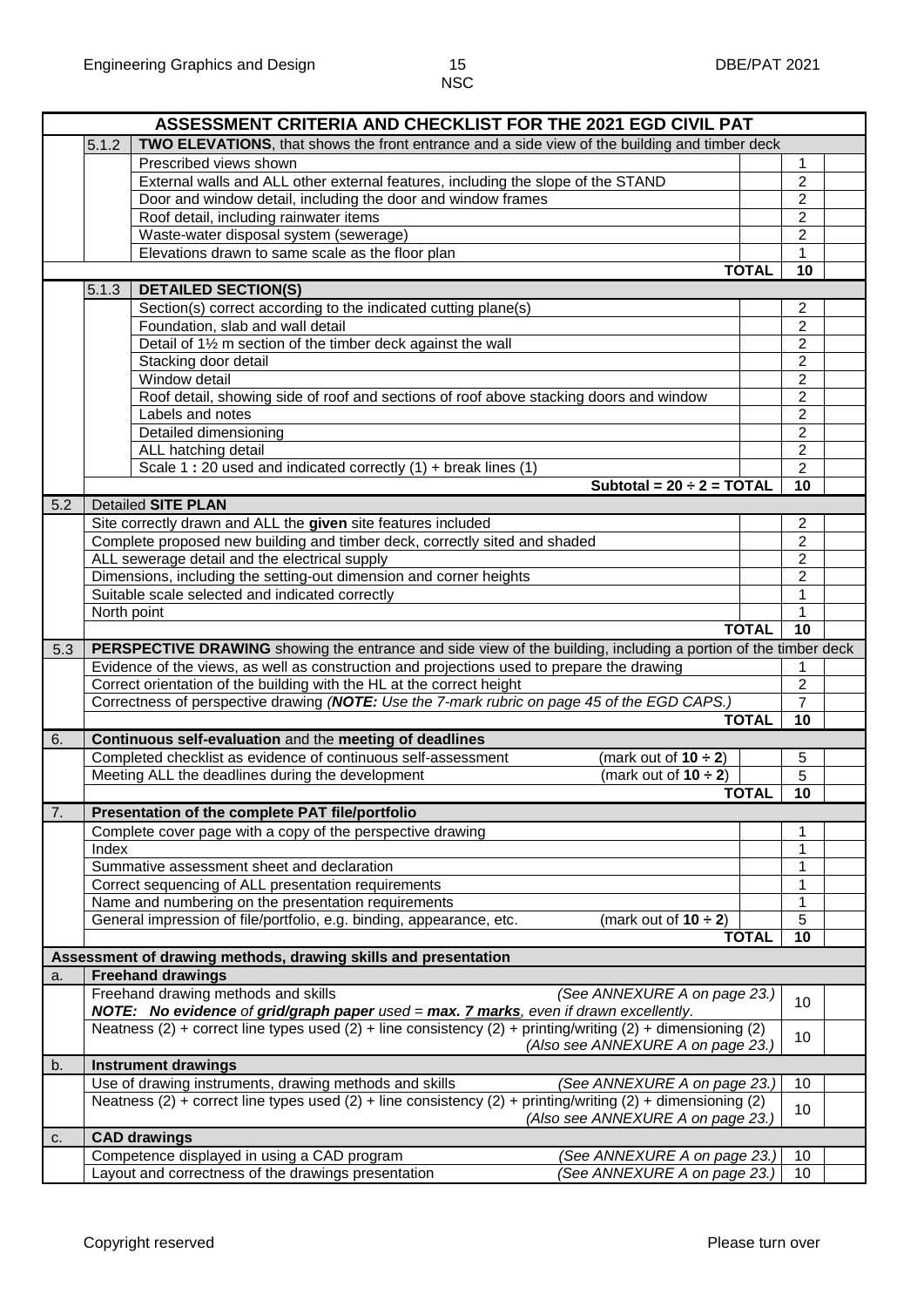# **7. PRACTICAL ASSESSMENT TASK 2 (PAT 2)**

# **A mechanical design project**

# **SCENARIO**

You are employed by a mechanical design firm that specialises in improving the design and function of small mechanical devices. Currently they are working on design solutions to improve non-digital or non-electronic SCALES, which incorporate, amongst others, mechanical mechanisms, gears, springs and/or similar mechanical components. Examples of these scales, as shown below, include, but are not limited to, kitchen scales, bathroom scales, hanging-type scales, pull-type scales etc.



You are tasked with investigating and analyse the design features of existing non-digital or non-electronic scales, and then to design (an) improvement(s) to the scales, which could be, but is not limited to, one or more of the following:

- Improved efficiency
- To strengthen its design
- Modify its design
- Adapt its design to fit a new application

# **The PAT requires the following stages:**

 The FIRST stage involves finding or selecting a suitable scale which is not digital or electronic. The scale **must** incorporate, amongst others, mechanical mechanisms, gears, springs and/or similar mechanical components. The selected scale will forthwith be referred to as the **selected scale** in this project.

**NOTE:** You are NOT required to purchase a new scale. The selected scale should therefore be one that is readily available to you.

- The SECOND stage involves the dismantling of the selected scale so that all the components, mechanisms, gears etc., are revealed and can be investigated and measured.
- The THIRD stage requires the identification of ONE of the main moving mechanical components (excluding the indication needle), or a combination of moving mechanical components of the selected scale, which could be modified, improved or re-designed in some way. This will necessitate the application of the design process, as stipulated below in the presentation requirements.

# **Requirements for and specifications of the selected scale:**

- Each learner must have **his/her own selected scale** for the PAT.
- Your own selected scale **must be submitted as part of your PAT presentation.** It must therefore **be small enough** to be submitted.
- The selected scale must, amongst other, incorporate mechanical mechanisms, gears, springs and/or similar mechanical components.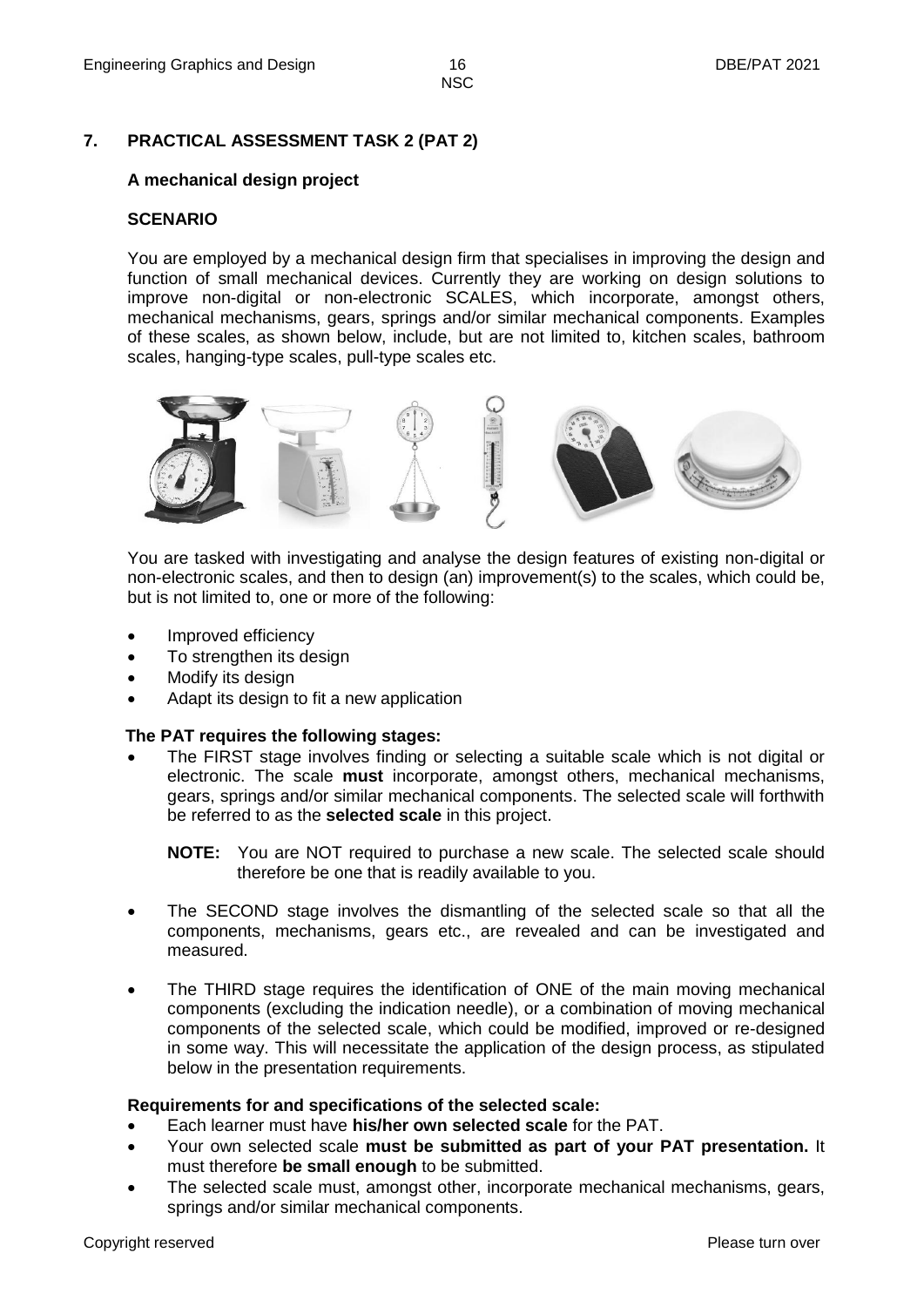- 
- **Digital or electronic scales may NOT be used.**
- Your teacher must approve the scale that you have selected. This is to ensure that it meets the requirements and that a PAT of an appropriate higher-order Grade 12 complexity can be produced.

# **PHASE 1 PRESENTATION REQUIREMENTS**

- 1. Analyse the given scenario and formulate a design brief in two paragraphs:
	- The first paragraph must, in your own words, give a brief background to the project, as well as a detailed description of what has to be designed.
	- The second paragraph must, in your own words, give a clear overview of your role in the project, as well as the complete design process that you are going to follow to arrive at a proposed solution.

From the given scenario and your teacher's management plan, **include the following as part of the design brief:**

- Your own list of ALL the specifications for the **selected scale**
- Your own list of at least THREE constraints for the **selected scale**
- A management plan, which specifies target dates for the completion of each presentation requirement
- 2. Conduct **research** on:
	- The material that is used for each individual component of the **selected scale**
	- The specific design features and/or function/purpose of each individual component of the **selected scale**
	- The design, components, mechanical mechanisms etc. of at least ONE other similar type of scale, i.e. has the same function/purpose as the **selected scale**

# **NOTE:**

- The research must be relevant and should therefore be in the form of graphic material, i.e. pictures and illustrations.
- ALL the required research material must be included in the PAT file/portfolio.
- The presentation of the research material must be aesthetically presented and may not exceed FOUR A4 or TWO A3 pages per topic.
- The first two research requirements will be primarily hands-on investigative research, which can be presented by using the comprehensive set of detailed photographs taken during the second stage, with labels and/or notes indicating the material and the function (purpose) of each individual part/component.
- The evidence of the ONE other similar scale may be in the form of a comprehensive set of pictures, illustrations and/or photographs, together with explanatory labels and notes.
- There must be clear evidence that the research has been used in your design solution.
- Include a list of ALL references used. (Bibliography).
- 3. Prepare TWO sets of neat detailed freehand drawings of TWO possible solutions of the proposed improvement, modification or re-design of the identified main component(s) of the selected scale.

Each set of freehand drawings must consist of relevant orthographic views and an isometric drawing(s) that show dimensions, labels and explanatory notes, as well as the correct presentation of ALL the features. Include a short explanation of the possible improvement, modification or re-design.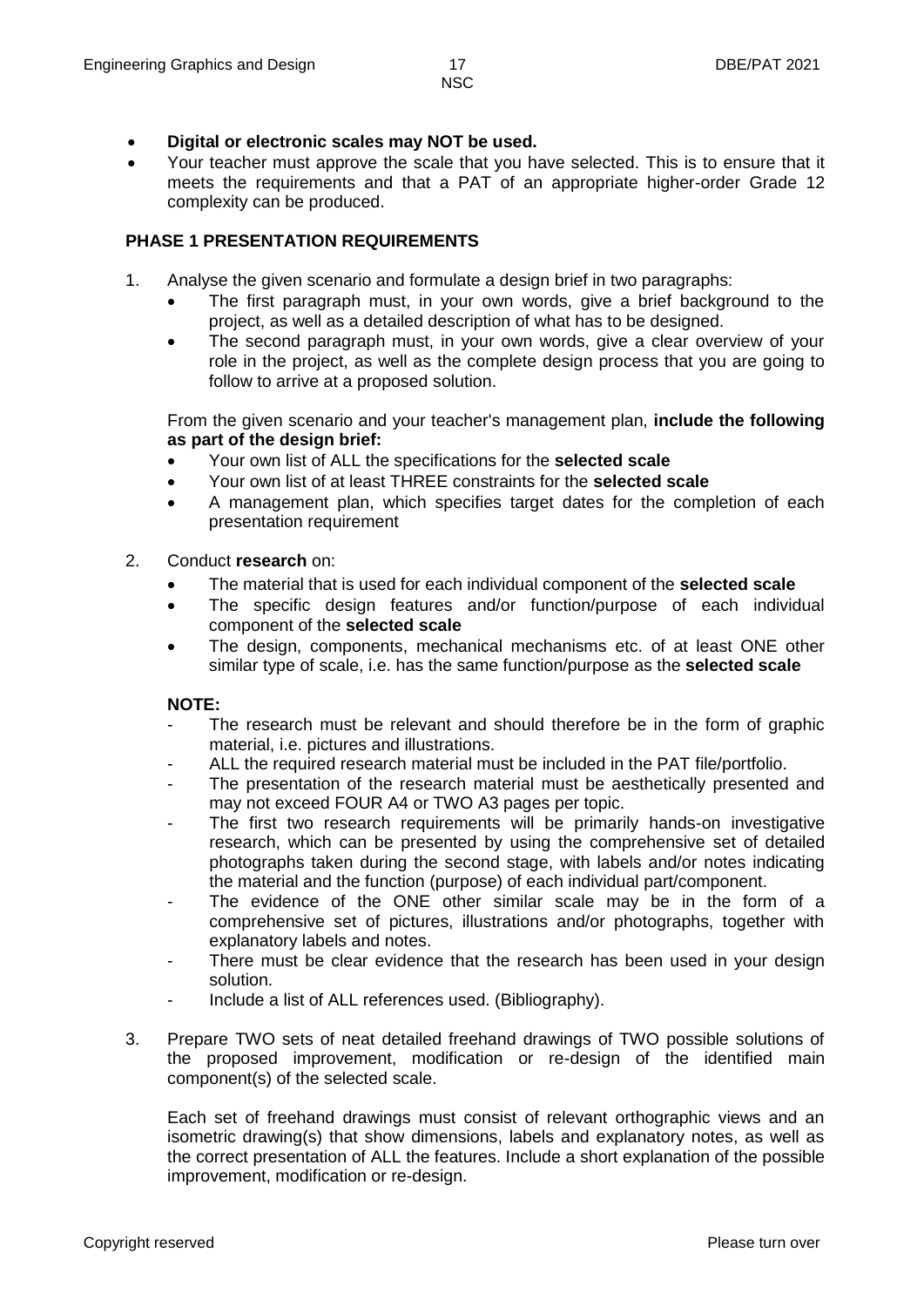#### **NOTE:**

- **Grid/Graph paper must be used** to generate the freehand drawings so that ALL features are drawn to proportion. The **grid/graph paper used must be included**  in the PAT file/portfolio.
- All the drawings must comply with the *SANS 10111 Guidelines.*
- These drawings must provide clear evidence that a high level of competency has been attained in **freehand drawing**.
- 4. Select the best solution, which demonstrates an in-depth understanding of the scenario within the context of the design brief, specifications and constraints.

On a separate page, compare and evaluate the TWO freehand solutions by:

- Creating a table with a minimum of FOUR descriptive criteria
- Creating and applying a simple rating scale to score each solution against each criterion
- Justifying each score by describing the positive and/or negative aspects of each solution against each criterion

Complete the process by writing a comprehensive summary giving reasons for your selected freehand solution. The summary must also include if there were any late changes made to the selected freehand solution, or not. If there were, they must be clearly described.

# **PHASE 2 PRESENTATION REQUIREMENTS**

- 5. Present the selected scale and the selected improvement/modification/re-design as a set of working drawings and a pictorial drawing (5.1, 5.2 and 5.3) that meet the following criteria:
	- All the working drawings must be presented on appropriately sized drawing sheets, set up with correct borders. ONLY the first drawing sheet (i.e. for 5.1) must be set up with an appropriate and complete mechanical title block as presented in the NSC Paper 2 analytical questions.
	- The drawings must provide clear evidence that a high level of competency has been attained in the following TWO drawing methods:
		- o Instrument drawing
		- o CAD (Computer-aided Drawing/Design)

#### **NOTE:**

- ONE entire working drawing (i.e. 5.1 **OR** 5.2) must be prepared using drawing instruments and the other using a CAD program.
- The isometric drawing (5.3) may be prepared either using drawing instruments or by using a CAD program.
- Schools that do not have CAD facilities must prepare all the required drawings (5.1, 5.2 and 5.3) by using drawing instruments.
- ALL the working drawings must comply with the *SANS 10111 Guidelines.*
- 5.1 Draw, to a suitable scale and in third-angle orthographic projection, an **ASSEMBLY DRAWING** of the selected scale, clearly showing all the parts **before any** improvements, modifications or re-designs have been affected.

#### **The assembly drawing must show the following FOUR views:**

- 5.1.1 The FRONT VIEW
- 5.1.2 A **second** PRIMARY VIEW
- 5.1.3 Any other TWO SECONDARY VIEWS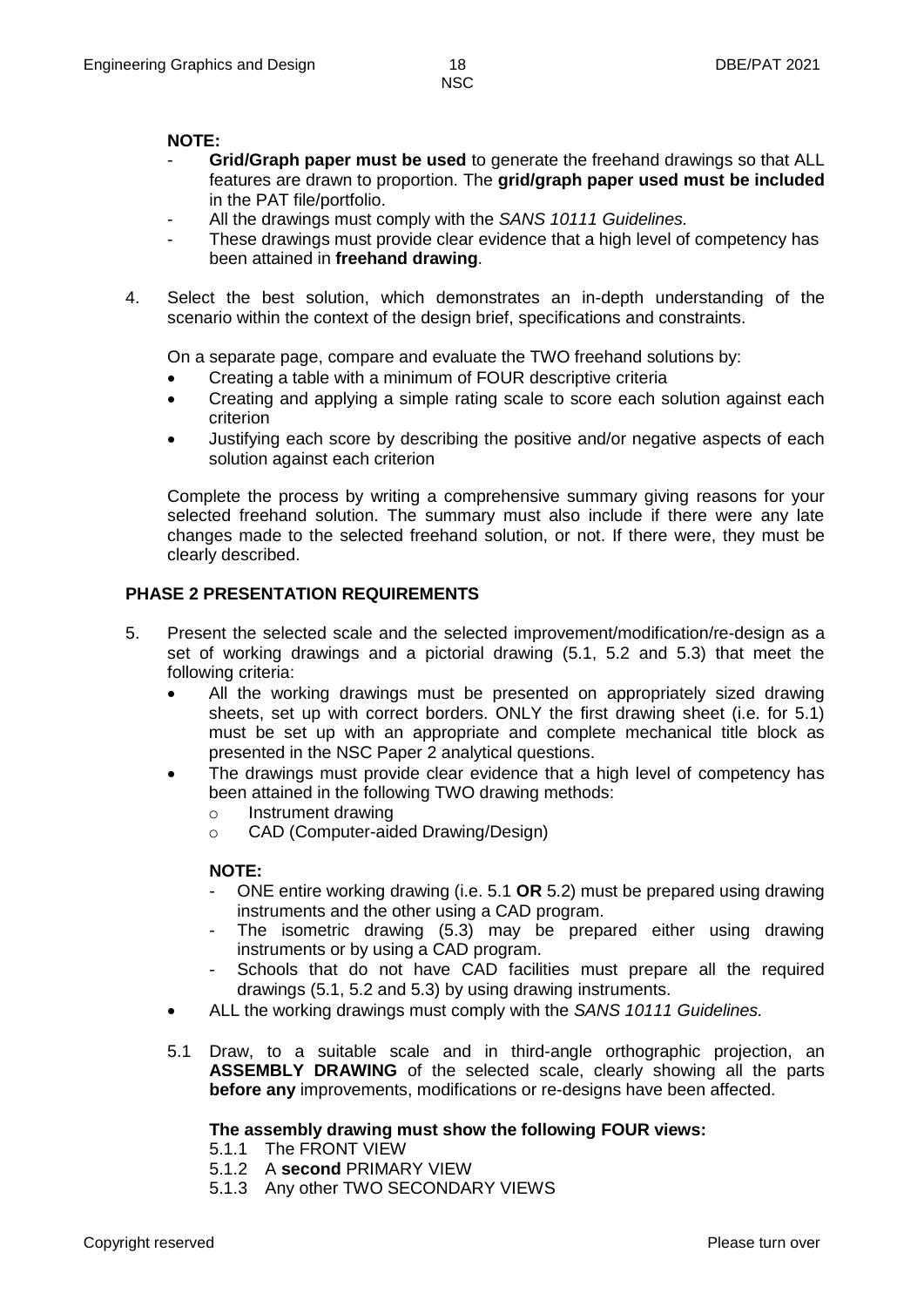**NOTE:** TWO of the views must be sectioned or contain types of sections.

# **Include the following:**

- Scale
- Detailed dimensions
- Labels and notes
- Cutting planes
- All hatching detail
- Projection symbol
- 5.2 Draw, to a suitable scale and in third-angle orthographic projection, a **DETAILED DRAWING** of the **identified component(s)** of the mechanical scale, clearly showing the selected improved/modified/re-designed component(s).

#### **The detailed drawing must show the following THREE views**:

- 5.2.1 The FRONT VIEW
- 5.2.2 Any other TWO VIEWS

**NOTE:** ONE of the views must be sectioned or contain a type of section.

#### **Include the following:**

- Comprehensive explanatory labels and notes
- Relevant welding and/or machining symbols (if required)
- Relevant tolerances (if required)
- Scale
- Detailed dimensioning
- Cutting plane(s)
- ALL hatching detail
- 5.3 Draw, to a suitable scale, a detailed **ISOMETRIC DRAWING** of the selected scale or of the improved, modified or re-designed component(s) that is of an appropriate Grade 12 level of complexity.

#### **NOTE:**

- Evidence of ALL auxiliary views and constructions used to produce the drawing must be clearly shown.
- Use a **copy** of the **isometric drawing**, which may contain artistic features, as the picture for the cover page of the PAT file/portfolio.

#### **PHASE 3 PRESENTATION REQUIREMENTS**

#### **Create a PAT file/portfolio containing:**

- A complete cover page
- An index
- The 2021 SUMMATIVE ASSESSMENT SHEET (see page 25)
- The completed DECLARATION OF AUTHENTICITY (see page 26)

#### **Include the following PHASE 1 and PHASE 2 presentation requirements in the correct sequence in the PAT file/portfolio after the DECLARATION OF AUTHENTICITY:**

- 1. ALL the design brief requirements
- 2. Evidence of ALL the resource material used for the required research
- 3. The TWO freehand drawings of the possible design solutions
- 4. ALL the evidence of the selection of the best solution
- 5. ALL the required working drawings (5.1 and 5.2) and the perspective drawing (5.3)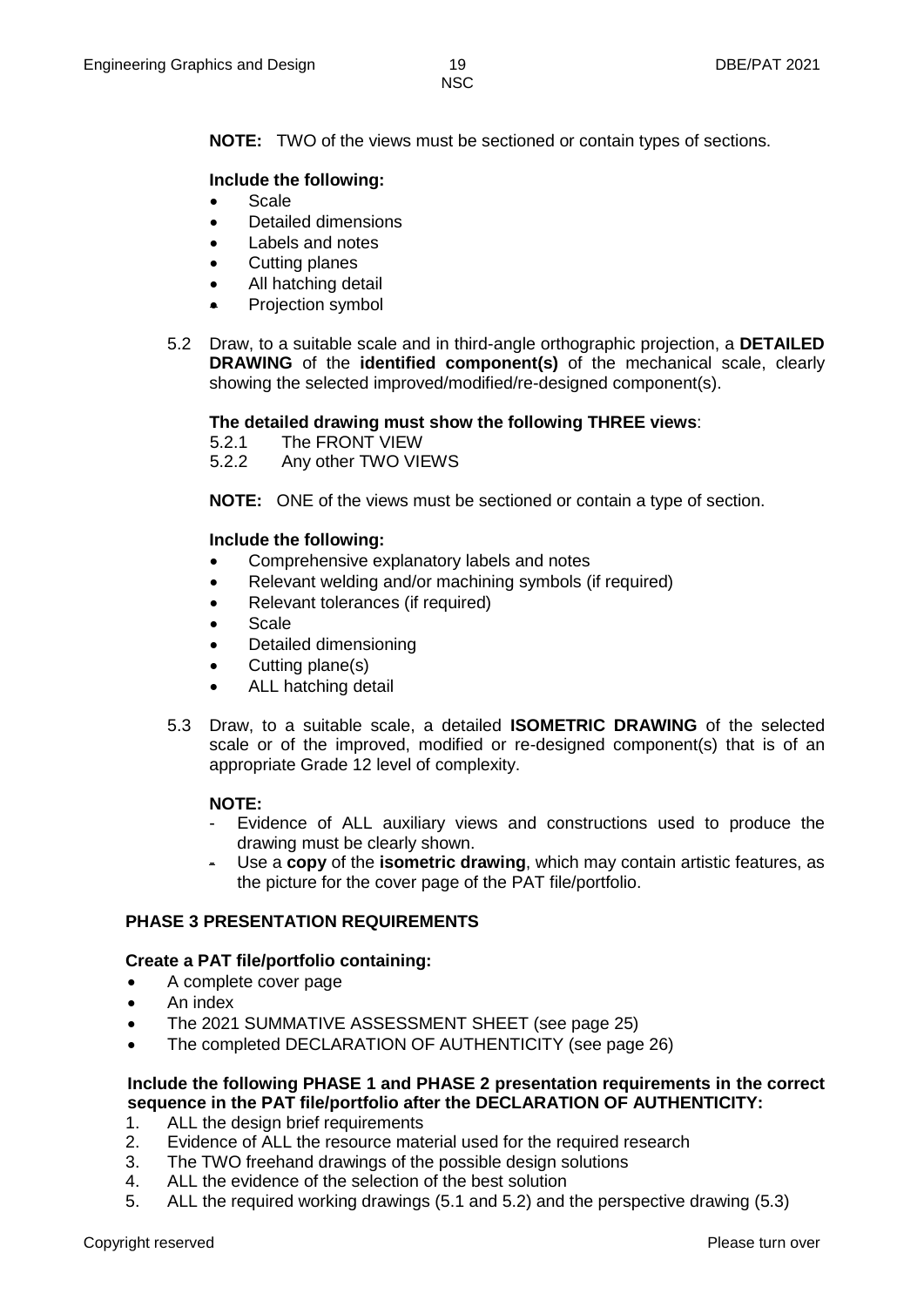6. The ASSESSMENT CRITERIA AND CHECKLIST FOR THE 2021 EGD MECHANICAL PAT (see pages 21 and 22), which must provide clear evidence of your own continuous self-assessment and the meeting of deadlines during the development of the PAT.

# **NOTE:**

Include the following on each page:

- Clear numbering according to the numbers of the presentation requirements
- Your (the learner's) name
- The date of completion and submission

#### **Assessment criteria and checklist for the 2021 EGD MECHANICAL PAT**

- The SUMMATIVE ASSESSMENT SHEET on page 25 of this PAT document must be used to indicate the final totals out of 10 for each assessment criterion.
- The contribution of each aspect of the PAT is as follows:
	- o The design process, i.e. presentation requirements numbers 1, 2, 3, 4, 6 and 7, will contribute 25 marks out of 100.
	- o The working drawings and the pictorial drawing, i.e. presentation requirement number 5, will contribute 50 marks out of 100.
	- o Drawing methods, drawing skills and presentation, which should be assessed according to ANNEXURE A, will contribute 25 marks out of 100.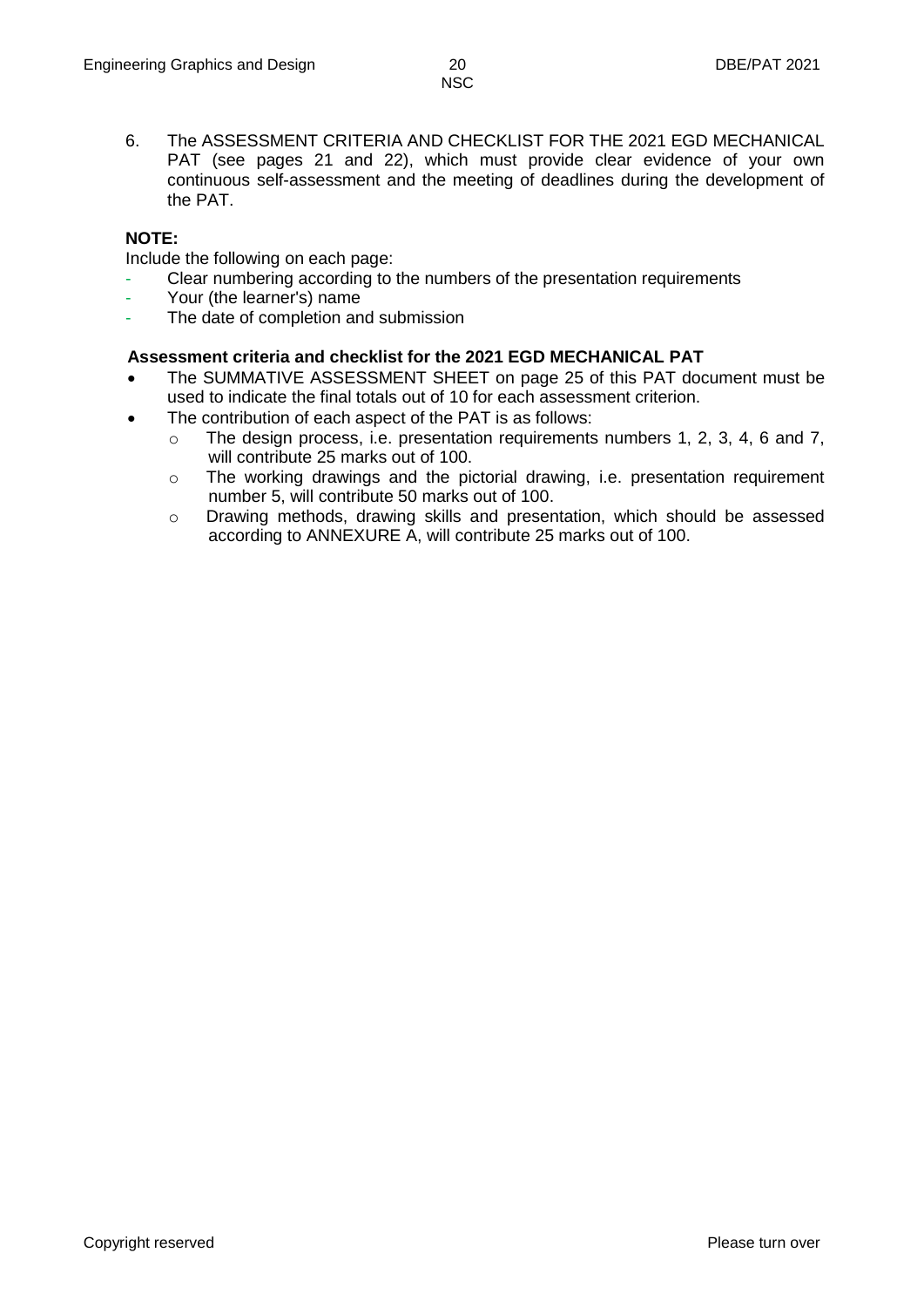|                                                                                                                                                          |                                                                                              | ASSESSMENT CRITERIA AND CHECKLIST FOR THE 2021 EGD MECHANICAL PAT                                                  |              |                                  |          |  |  |  |  |  |  |  |
|----------------------------------------------------------------------------------------------------------------------------------------------------------|----------------------------------------------------------------------------------------------|--------------------------------------------------------------------------------------------------------------------|--------------|----------------------------------|----------|--|--|--|--|--|--|--|
|                                                                                                                                                          | 1-mark level                                                                                 | Requirement not met or presented incorrectly<br>0                                                                  |              |                                  |          |  |  |  |  |  |  |  |
|                                                                                                                                                          | descriptive                                                                                  | Requirement has been met and/or presented correctly<br>$\mathbf 1$                                                 |              |                                  | Comments |  |  |  |  |  |  |  |
|                                                                                                                                                          |                                                                                              | 0 Requirement not met, or less than 30% evidence of knowledge shown (very poor)                                    |              |                                  |          |  |  |  |  |  |  |  |
|                                                                                                                                                          | 2-mark level                                                                                 | Requirement included and at least 30%+ evidence of knowledge shown (avg.)<br>$\mathbf{1}$                          | Checked      | <b>Maximum</b> mar               |          |  |  |  |  |  |  |  |
|                                                                                                                                                          | descriptive                                                                                  | 2 Presentation shows at least 80% or more evidence of knowledge (very good)                                        |              |                                  |          |  |  |  |  |  |  |  |
| <b>Design brief</b><br>1.                                                                                                                                |                                                                                              |                                                                                                                    |              |                                  |          |  |  |  |  |  |  |  |
|                                                                                                                                                          | 1 <sup>st</sup> paragraph: background and comprehensive description of what to design<br>1.1 |                                                                                                                    |              |                                  |          |  |  |  |  |  |  |  |
|                                                                                                                                                          | 1.2                                                                                          | 2 <sup>nd</sup> paragraph: your role and the design process you are going to follow                                |              | 2<br>$\overline{2}$              |          |  |  |  |  |  |  |  |
|                                                                                                                                                          | 1.3                                                                                          | A list of ALL the specifications of the selected mechanical scale device                                           |              | $\overline{2}$                   |          |  |  |  |  |  |  |  |
| 1.4                                                                                                                                                      |                                                                                              | $\overline{2}$                                                                                                     |              |                                  |          |  |  |  |  |  |  |  |
| 1.5                                                                                                                                                      |                                                                                              | $\overline{2}$                                                                                                     |              |                                  |          |  |  |  |  |  |  |  |
| A management plan with target dates for ALL the presentation requirements<br><b>TOTAL</b>                                                                |                                                                                              |                                                                                                                    |              |                                  |          |  |  |  |  |  |  |  |
| 2.                                                                                                                                                       |                                                                                              | Research (This should be restricted to a maximum of THREE A4 or TWO A3 pages per research topic.)                  |              |                                  |          |  |  |  |  |  |  |  |
|                                                                                                                                                          | <b>Relevant</b>                                                                              | 2.1<br>Materials used for each component of the selected scale                                                     |              | 2                                |          |  |  |  |  |  |  |  |
|                                                                                                                                                          | and usable                                                                                   | 2.2<br>Design features/function/purpose of each component of the selected scale                                    |              | $\boldsymbol{2}$                 |          |  |  |  |  |  |  |  |
|                                                                                                                                                          |                                                                                              | The design, components, mechanisms, etc. of another similar scale<br>research on: $2.3$                            |              | $\overline{2}$                   |          |  |  |  |  |  |  |  |
|                                                                                                                                                          |                                                                                              | Clear evidence that the research has been used in your proposed design solutions                                   |              | $\overline{2}$                   |          |  |  |  |  |  |  |  |
|                                                                                                                                                          |                                                                                              | A list of ALL references (Bibliography)                                                                            |              | $\overline{2}$                   |          |  |  |  |  |  |  |  |
|                                                                                                                                                          |                                                                                              |                                                                                                                    | <b>TOTAL</b> | 10                               |          |  |  |  |  |  |  |  |
| 3.                                                                                                                                                       |                                                                                              | Final mark for each solution<br>Freehand drawings of TWO possible design solutions                                 |              |                                  |          |  |  |  |  |  |  |  |
|                                                                                                                                                          | Assess                                                                                       | Relevant orthographic views of the component(s)<br>$\overline{2}$                                                  |              |                                  |          |  |  |  |  |  |  |  |
|                                                                                                                                                          | each                                                                                         | Isometric drawing of the component(s)<br>$\overline{2}$<br><b>Solution 1</b>                                       |              | 10                               |          |  |  |  |  |  |  |  |
|                                                                                                                                                          | freehand                                                                                     | Correct presentation of ALL the features<br>1                                                                      |              |                                  |          |  |  |  |  |  |  |  |
|                                                                                                                                                          | solution                                                                                     | $\overline{2}$<br>The relative size of all features and fixtures to each other                                     |              |                                  |          |  |  |  |  |  |  |  |
|                                                                                                                                                          | as                                                                                           | $\overline{2}$<br>Labels and explanatory notes                                                                     |              |                                  |          |  |  |  |  |  |  |  |
|                                                                                                                                                          | follows:                                                                                     | $\overline{2}$<br>Dimensioning<br><b>Solution 2</b>                                                                |              |                                  |          |  |  |  |  |  |  |  |
|                                                                                                                                                          |                                                                                              | $\overline{2}$<br>Description of improvement/modification/re-design                                                |              | 10                               |          |  |  |  |  |  |  |  |
|                                                                                                                                                          |                                                                                              | $\overline{2}$<br>Functionality of improvement/modification/re-design                                              |              |                                  |          |  |  |  |  |  |  |  |
|                                                                                                                                                          |                                                                                              | Subtotal = $15 \div 1,5 = TOTAL$<br>15                                                                             |              |                                  |          |  |  |  |  |  |  |  |
|                                                                                                                                                          |                                                                                              | $(1 = 1; 2 = 1; 3 = 2; 4 = 3; 5 = 3; 6 = 4; 7 = 5; 8 = 5; 9 = 6; 10 = 7; 11 = 7; 12 = 8; 13 = 9; 14 = 9; 15 = 10)$ |              |                                  |          |  |  |  |  |  |  |  |
| 4.                                                                                                                                                       |                                                                                              | Selecting the best freehand solution (This must be a separate presentation.)                                       |              |                                  |          |  |  |  |  |  |  |  |
|                                                                                                                                                          |                                                                                              | Table created for the selection process                                                                            |              | 2                                |          |  |  |  |  |  |  |  |
|                                                                                                                                                          |                                                                                              | Minimum of FOUR descriptive criteria to evaluate and compare                                                       |              | $\overline{2}$                   |          |  |  |  |  |  |  |  |
|                                                                                                                                                          |                                                                                              | Simple rating scale created and used to score each solution against each criterion                                 |              | $\overline{2}$                   |          |  |  |  |  |  |  |  |
|                                                                                                                                                          |                                                                                              | Each sore justified by describing the positive or negative aspects of each criterion                               |              | $\boldsymbol{2}$                 |          |  |  |  |  |  |  |  |
|                                                                                                                                                          |                                                                                              | Comprehensive summary with reasons for selected solution, incl. if there were late changes, or not                 |              | $\overline{2}$                   |          |  |  |  |  |  |  |  |
|                                                                                                                                                          |                                                                                              |                                                                                                                    | <b>TOTAL</b> | 10                               |          |  |  |  |  |  |  |  |
| 5.                                                                                                                                                       |                                                                                              | Working drawings and a pictorial drawing of the selected scale                                                     |              |                                  |          |  |  |  |  |  |  |  |
|                                                                                                                                                          |                                                                                              | <b>Drawing sheet preparation</b>                                                                                   |              |                                  |          |  |  |  |  |  |  |  |
|                                                                                                                                                          |                                                                                              | Appropriately sized drawing sheets                                                                                 |              |                                  |          |  |  |  |  |  |  |  |
|                                                                                                                                                          |                                                                                              | Borders on all the drawing sheets of working drawings                                                              |              | $\overline{c}$<br>$\overline{7}$ |          |  |  |  |  |  |  |  |
| Appropriate and complete mechanical title block on the first working drawing (5.1)<br>NOTE: Use the 7-mark simplified rubric on page 45 of the EGD CAPS. |                                                                                              |                                                                                                                    |              |                                  |          |  |  |  |  |  |  |  |
|                                                                                                                                                          | <b>TOTAL</b>                                                                                 | 10                                                                                                                 |              |                                  |          |  |  |  |  |  |  |  |
| 5.1                                                                                                                                                      |                                                                                              | ASSEMBLY DRAWING of the selected scale, before any improvements/modifications/re-designs                           |              |                                  |          |  |  |  |  |  |  |  |
|                                                                                                                                                          | 5.1.1                                                                                        | <b>FRONT VIEW</b> before any changes                                                                               |              | 2                                |          |  |  |  |  |  |  |  |
|                                                                                                                                                          | ALL the parts included and drawn correctly according to the actual selected scale            |                                                                                                                    |              |                                  |          |  |  |  |  |  |  |  |
|                                                                                                                                                          | ALL hatching detail or, if not sectioned, ALL external features                              |                                                                                                                    |              |                                  |          |  |  |  |  |  |  |  |
|                                                                                                                                                          |                                                                                              | ALL bolts and nuts and other fastening methods correct in ALL views                                                |              | $\overline{c}$                   |          |  |  |  |  |  |  |  |
|                                                                                                                                                          |                                                                                              | Labels and notes on ALL views                                                                                      |              | $\overline{2}$                   |          |  |  |  |  |  |  |  |
|                                                                                                                                                          |                                                                                              | Projection symbol                                                                                                  |              | 1                                |          |  |  |  |  |  |  |  |
|                                                                                                                                                          |                                                                                              |                                                                                                                    |              | 1                                |          |  |  |  |  |  |  |  |
|                                                                                                                                                          | Suitable scale selected and indicated correctly for ALL views<br><b>TOTAL</b>                |                                                                                                                    |              |                                  |          |  |  |  |  |  |  |  |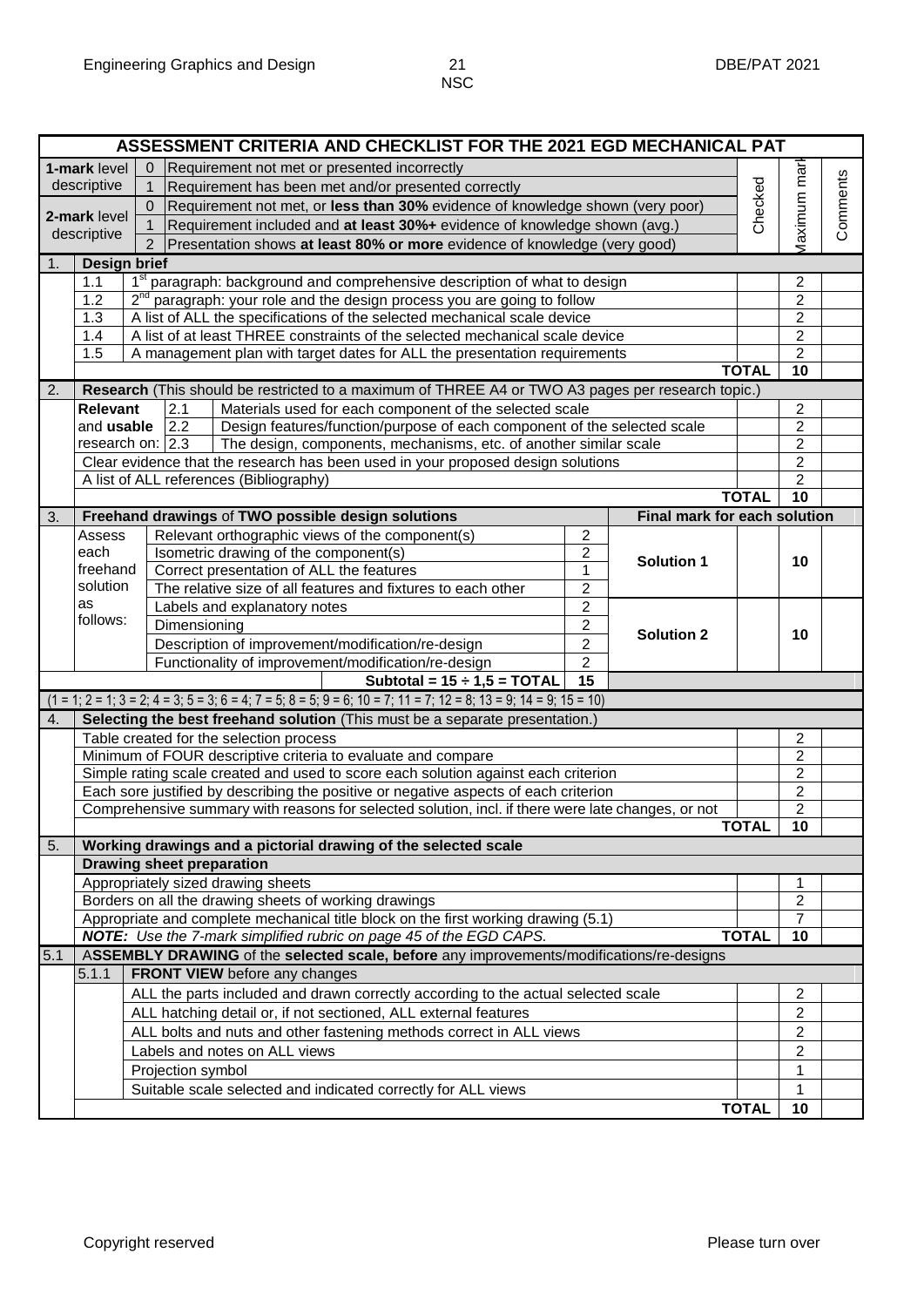|     | ASSESSMENT CRITERIA AND CHECKLIST FOR THE 2021 EGD MECHANICAL PAT                                           |              |                                  |  |  |  |  |  |  |  |
|-----|-------------------------------------------------------------------------------------------------------------|--------------|----------------------------------|--|--|--|--|--|--|--|
|     | 5.1.2<br>Second PRIMARY VIEW before any changes                                                             |              |                                  |  |  |  |  |  |  |  |
|     | ALL the parts included and drawn correctly according to the actual selected scale                           |              | $\overline{2}$                   |  |  |  |  |  |  |  |
|     | All hatching detail or, if not sectioned, external features                                                 |              | $\overline{2}$                   |  |  |  |  |  |  |  |
|     | Dimensions for ALL views                                                                                    |              | $\overline{2}$                   |  |  |  |  |  |  |  |
|     | ALL centre lines on ALL views                                                                               |              |                                  |  |  |  |  |  |  |  |
|     | ALL views drawn correctly in third-angle orthographic projection                                            |              | $\overline{2}$<br>$\overline{2}$ |  |  |  |  |  |  |  |
|     |                                                                                                             | <b>TOTAL</b> | 10                               |  |  |  |  |  |  |  |
|     | TWO other SECONDARY VIEWS before any changes<br>5.1.3                                                       |              |                                  |  |  |  |  |  |  |  |
|     |                                                                                                             |              |                                  |  |  |  |  |  |  |  |
|     | Appropriate secondary views selected                                                                        |              | $\overline{2}$                   |  |  |  |  |  |  |  |
|     | ALL the parts included and drawn correctly according to the actual selected scale                           |              | $\overline{2}$                   |  |  |  |  |  |  |  |
|     | All hatching detail or, if not sectioned, external features                                                 |              | $\mathbf 2$                      |  |  |  |  |  |  |  |
|     | TWO views sectioned or contain types of sections                                                            |              | $\overline{2}$                   |  |  |  |  |  |  |  |
|     | Correct cutting planes for the TWO sectional views and/or types of sections                                 |              | $\overline{2}$                   |  |  |  |  |  |  |  |
|     |                                                                                                             | <b>TOTAL</b> | 10                               |  |  |  |  |  |  |  |
| 5.2 | DETAILED DRAWING of the selected improvement/modification/re-design                                         |              |                                  |  |  |  |  |  |  |  |
|     | Appropriate view selected as the FRONT VIEW, and is drawn correctly                                         |              | 2                                |  |  |  |  |  |  |  |
|     | TWO other relevant VIEWS selected, and drawn correctly                                                      |              | $\overline{2}$                   |  |  |  |  |  |  |  |
|     | Improvement/Modification/Re-design correlates with selected freehand solution                               |              | $\overline{2}$                   |  |  |  |  |  |  |  |
|     | Comprehensive explanatory labels and notes                                                                  |              | $\overline{2}$                   |  |  |  |  |  |  |  |
|     | <b>Detailed dimensions</b>                                                                                  |              | $\overline{2}$                   |  |  |  |  |  |  |  |
|     | ONE view sectioned, or contain types of sections, and drawn correctly                                       |              | $\overline{2}$                   |  |  |  |  |  |  |  |
|     | Cutting plane(s)                                                                                            |              | 1                                |  |  |  |  |  |  |  |
|     | ALL hatching detail                                                                                         |              | $\overline{2}$                   |  |  |  |  |  |  |  |
|     | Relevant welding symbols and/or machining symbols and/or tolerances                                         |              | $\overline{c}$                   |  |  |  |  |  |  |  |
|     | Projection symbol                                                                                           |              | $\mathbf{1}$                     |  |  |  |  |  |  |  |
|     | Suitable scale selected and indicated correctly                                                             |              | 1                                |  |  |  |  |  |  |  |
|     | Drawing is in third-angle orthographic projection                                                           |              | 1                                |  |  |  |  |  |  |  |
|     | Subtotal = $20 \div 2 = \text{TOTAL}$                                                                       |              | $\overline{10}$                  |  |  |  |  |  |  |  |
|     |                                                                                                             |              |                                  |  |  |  |  |  |  |  |
| 5.3 | <b>Detailed ISOMETRIC DRAWING</b>                                                                           |              |                                  |  |  |  |  |  |  |  |
|     | Suitable SCALE selected and indicated correctly                                                             |              | 1                                |  |  |  |  |  |  |  |
|     | Evidence of ALL auxiliary views and constructions used for the drawing                                      |              | $\overline{2}$                   |  |  |  |  |  |  |  |
|     | Isometric drawing/answer (NOTE: Use 7-mark rubric on page 45 of the EGD CAPS.)                              |              | $\overline{7}$                   |  |  |  |  |  |  |  |
|     |                                                                                                             | <b>TOTAL</b> | 10                               |  |  |  |  |  |  |  |
| 6.  | Continuous self-evaluation and the meeting of deadlines                                                     |              |                                  |  |  |  |  |  |  |  |
|     | Checklist completed as evidence of continuous self-assessment<br>(mark out of $10 \div 2$ )                 |              | 5                                |  |  |  |  |  |  |  |
|     | The meeting of ALL the deadlines during the development<br>(mark out of $10 \div 2$ )                       |              | $\overline{5}$                   |  |  |  |  |  |  |  |
|     |                                                                                                             | <b>TOTAL</b> | 10                               |  |  |  |  |  |  |  |
| 7.  | Presentation of the complete PAT file/portfolio                                                             |              |                                  |  |  |  |  |  |  |  |
|     | Cover page with a copy of the isometric drawing                                                             |              | 1                                |  |  |  |  |  |  |  |
|     | Index                                                                                                       |              | 1                                |  |  |  |  |  |  |  |
|     | Summative assessment sheet and declaration                                                                  |              | 1                                |  |  |  |  |  |  |  |
|     | Correct sequencing of ALL presentation requirements                                                         |              | 1                                |  |  |  |  |  |  |  |
|     | Name and numbering on ALL the presentation requirements                                                     |              | 1                                |  |  |  |  |  |  |  |
|     | General impression of file/portfolio, e.g. binding, appearance etc.<br>(mark out of $10 \div 2$ )           |              | $\overline{5}$                   |  |  |  |  |  |  |  |
|     |                                                                                                             | <b>TOTAL</b> | 10                               |  |  |  |  |  |  |  |
|     | Assessment of drawing methods, drawing skills and presentation                                              |              |                                  |  |  |  |  |  |  |  |
|     |                                                                                                             |              |                                  |  |  |  |  |  |  |  |
| a.  | <b>Freehand drawings</b>                                                                                    |              |                                  |  |  |  |  |  |  |  |
|     | Freehand drawing methods and skills<br>(See ANNEXURE A on page 23.)                                         |              | 10                               |  |  |  |  |  |  |  |
|     | NOTE: No evidence of grid/graph paper used = max. 7 marks, even if drawn excellently.                       |              |                                  |  |  |  |  |  |  |  |
|     | Neatness (2) + correct line types used (2) + line consistency (2) + printing/writing (2) + dimensioning (2) |              | 10                               |  |  |  |  |  |  |  |
|     | (Also see ANNEXURE A on page 23.)                                                                           |              |                                  |  |  |  |  |  |  |  |
| b.  | <b>Instrument drawings</b>                                                                                  |              |                                  |  |  |  |  |  |  |  |
|     | Use of drawing instruments, drawing methods and skills<br>(See ANNEXURE A on page 23.)                      |              | 10                               |  |  |  |  |  |  |  |
|     | Neatness (2) + correct line types used (2) + line consistency (2) + printing/writing (2) + dimensioning (2) |              | 10                               |  |  |  |  |  |  |  |
|     | (Also see ANNEXURE A on page 23.)                                                                           |              |                                  |  |  |  |  |  |  |  |
| c.  | <b>CAD drawings</b>                                                                                         |              |                                  |  |  |  |  |  |  |  |
|     | Competence displayed in using a CAD program<br>(See ANNEXURE A on page 23.)                                 |              | 10                               |  |  |  |  |  |  |  |
|     |                                                                                                             |              |                                  |  |  |  |  |  |  |  |
|     | Layout and correctness of the drawing presentation<br>(See ANNEXURE A on page 23.)                          |              | 10                               |  |  |  |  |  |  |  |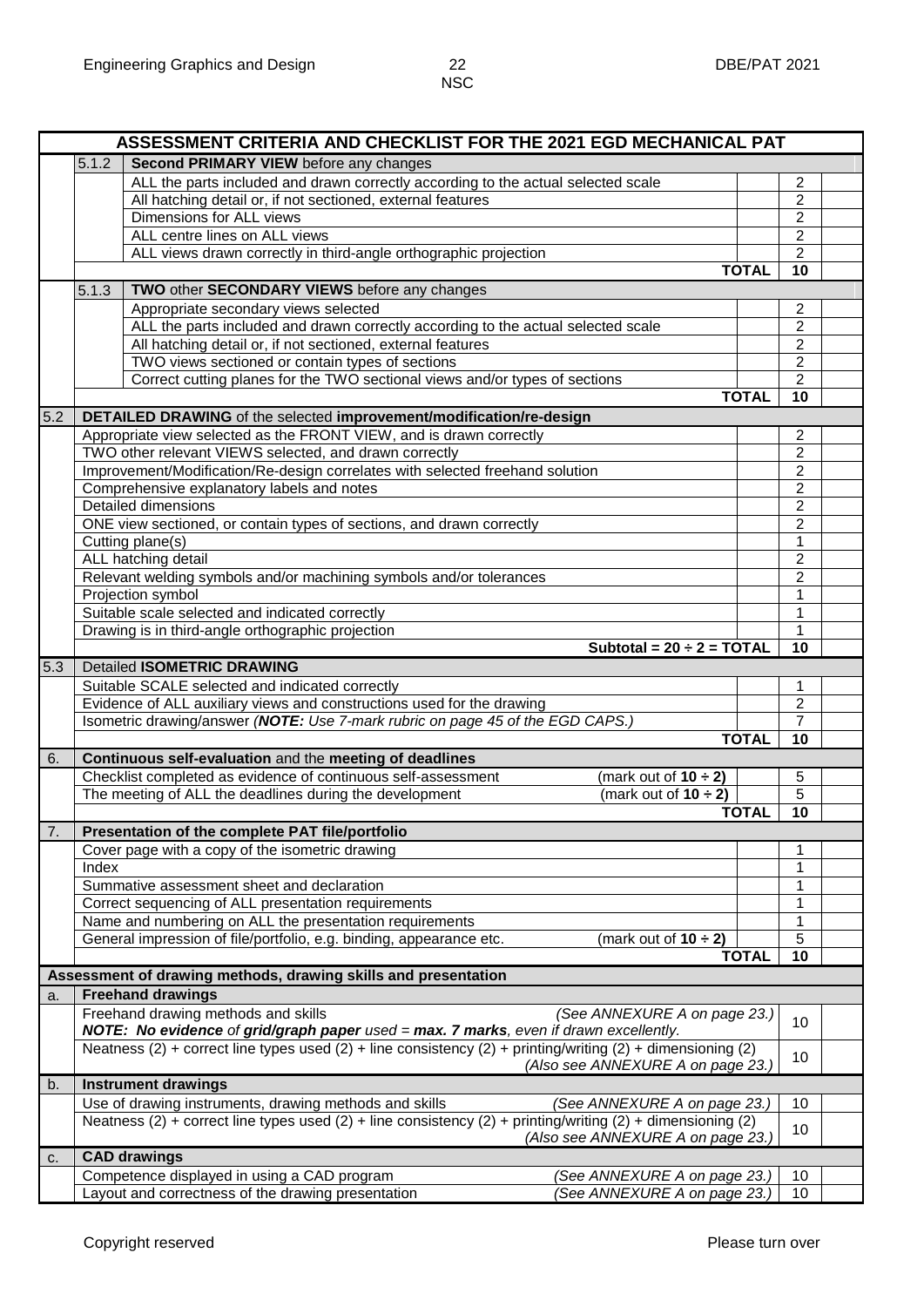#### **8. ANNEXURE A: ASSESSMENT RUBRIC**

# **ASSESSING DRAWING METHODS, DRAWING SKILLS AND PRESENTATION**

| <b>LEVELS OF PERFORMANCE</b> |                                               |                                                                                                                                                |                                                                                                                                         |                                                                                                                                                                                                                                                               |                                                                                                                                     |                                                                                                                                                                                                                                                                                                                                                                                                                      |                                                                                              |                                                                |                                                                                                                                      |                                                                                                                                         |                                                                               |                                                                               |              |  |
|------------------------------|-----------------------------------------------|------------------------------------------------------------------------------------------------------------------------------------------------|-----------------------------------------------------------------------------------------------------------------------------------------|---------------------------------------------------------------------------------------------------------------------------------------------------------------------------------------------------------------------------------------------------------------|-------------------------------------------------------------------------------------------------------------------------------------|----------------------------------------------------------------------------------------------------------------------------------------------------------------------------------------------------------------------------------------------------------------------------------------------------------------------------------------------------------------------------------------------------------------------|----------------------------------------------------------------------------------------------|----------------------------------------------------------------|--------------------------------------------------------------------------------------------------------------------------------------|-----------------------------------------------------------------------------------------------------------------------------------------|-------------------------------------------------------------------------------|-------------------------------------------------------------------------------|--------------|--|
|                              |                                               |                                                                                                                                                | 9<br>$\overline{7}$<br>$5\phantom{.0}$<br>10<br>8<br>6<br>4                                                                             |                                                                                                                                                                                                                                                               |                                                                                                                                     |                                                                                                                                                                                                                                                                                                                                                                                                                      |                                                                                              |                                                                |                                                                                                                                      | 3                                                                                                                                       | $\overline{2}$                                                                | 1                                                                             | $\mathbf{0}$ |  |
| <b>MARK ALLOCATION</b>       |                                               |                                                                                                                                                | 100%                                                                                                                                    | 99%-90%                                                                                                                                                                                                                                                       | 89%-80%                                                                                                                             | 79%-70%                                                                                                                                                                                                                                                                                                                                                                                                              | 69%-60%                                                                                      | 59%-50%                                                        | 49%-40%                                                                                                                              | 39%-30%                                                                                                                                 | 29%-20% 19%-1%                                                                |                                                                               | 0%           |  |
| drawing                      | <b>METHODS</b><br><b>AND SKILLS</b>           | The drawings display<br>correct freehand drawing<br>methods and skills as<br>well as the method used to<br>ensure good proportion<br>and size. | <b>NOTE:</b>                                                                                                                            | No evidence of grid/graph paper used = $maximum 7$ marks, even if<br>excellent drawing methods and skills are displayed!<br>The drawings display excellent drawing<br>methods and skills and the method<br>used to ensure outstanding proportion<br>and size. |                                                                                                                                     | The drawings display poor<br>The drawings display very<br>drawing methods and skills<br>poor drawing methods<br>and there is little to no evidence<br>The drawings display satisfactory<br>and skills and no method<br>of the method used which<br>drawing methods and skills and the<br>was used to ensure correct<br>resulted in poor proportion and<br>method used to ensure satisfactory<br>proportion.<br>size. |                                                                                              |                                                                |                                                                                                                                      |                                                                                                                                         |                                                                               |                                                                               |              |  |
|                              |                                               | Final drawing presentation is neat and                                                                                                         |                                                                                                                                         |                                                                                                                                                                                                                                                               |                                                                                                                                     |                                                                                                                                                                                                                                                                                                                                                                                                                      |                                                                                              |                                                                |                                                                                                                                      | Neatness (2) + correct line types used (2) + line quality/consistency (2) + compliant printing/writing (2) + compliant dimensioning (2) |                                                                               |                                                                               |              |  |
| Freehand                     |                                               | the line types used, line constancy/<br>quality, printing and dimensioning are<br>correct.                                                     |                                                                                                                                         | The drawings are very neat and all line<br>work/line quality, printing and<br>dimensioning are outstanding and<br>consistent.                                                                                                                                 |                                                                                                                                     | <b>ADDITIONAL DESCRIPTORS/GUIDELINES:</b><br>The drawings are neat and line<br>work/line quality, printing and<br>dimensioning are generally good and<br>mostly consistent.                                                                                                                                                                                                                                          |                                                                                              |                                                                | The drawings are <b>untidy</b> with<br>inconsistent line work/line<br>quality, printing and<br>dimensioning.                         | The line work/line quality,<br>printing and dimensioning<br>are unacceptable.                                                           |                                                                               |                                                                               |              |  |
| drawing                      | <b>METHODS</b><br><b>AND SKILLS</b>           | The drawings display the<br>correct use of drawing<br>instruments, drawing<br>methods and skills.                                              |                                                                                                                                         | The drawings display the correct use of<br>drawing instruments and an<br>outstanding application of drawing<br>methods and skills.                                                                                                                            |                                                                                                                                     | The drawings display the correct use of<br>drawing instruments and a satisfactory<br>and mostly correct application of<br>drawing methods and skills.                                                                                                                                                                                                                                                                |                                                                                              |                                                                | The drawings display poor use<br>of drawing instruments and a<br>poor and incorrect application<br>of drawing methods and<br>skills. | The drawings display an<br>incorrect use of drawing<br>instruments with incorrect<br>applications of drawing<br>methods and skills.     |                                                                               |                                                                               |              |  |
|                              |                                               |                                                                                                                                                | Neatness (2) + correct line types used (2) + line quality/consistency (2) + compliant printing/writing (2) + compliant dimensioning (2) |                                                                                                                                                                                                                                                               |                                                                                                                                     |                                                                                                                                                                                                                                                                                                                                                                                                                      |                                                                                              |                                                                |                                                                                                                                      |                                                                                                                                         |                                                                               |                                                                               |              |  |
| Instrument                   |                                               | Final drawing presentation is neat and<br>the line types used, line constancy/<br>quality, printing and dimensioning are<br>correct.           |                                                                                                                                         | The drawings are very neat and all line<br>work/line quality, printing and<br>dimensioning are outstanding and<br>consistent.                                                                                                                                 |                                                                                                                                     | <b>ADDITIONAL DESCRIPTORS/GUIDELINES:</b><br>The drawings are neat and the line<br>work/line quality, printing and<br>dimensioning are generally good and<br>mostly consistent.                                                                                                                                                                                                                                      |                                                                                              |                                                                | The drawings are untidy, and<br>the line work/line quality,<br>printing and dimensioning are<br>inconsistent.                        |                                                                                                                                         | The line work/line quality,<br>printing and dimensioning<br>are unacceptable. |                                                                               |              |  |
| drawing<br>CAD               | <b>METHODS</b><br><b>AND</b><br><b>SKILLS</b> | The level of competence<br>displayed in using a<br>CAD program                                                                                 | Displays a high level of skills, knowledge<br>and ability in using a CAD program.                                                       |                                                                                                                                                                                                                                                               |                                                                                                                                     |                                                                                                                                                                                                                                                                                                                                                                                                                      | Displays a satisfactory level of skills,<br>knowledge and ability in using a CAD<br>program. |                                                                |                                                                                                                                      | Displays a poor level of skills,<br>knowledge and ability in using a<br>CAD program.                                                    |                                                                               | Shows little to no skills.<br>knowledge or ability in using<br>a CAD program. |              |  |
|                              |                                               | Layout of the final drawing is correct and<br>the line work, printing and dimensioning<br>are compliant and consistent.                        | The layout of the drawings is correct and<br>the line work, printing and<br>dimensioning are compliant and                              |                                                                                                                                                                                                                                                               | The layout of the drawings is acceptable<br>and the line work, printing and<br>dimensioning are mostly compliant<br>and consistent. |                                                                                                                                                                                                                                                                                                                                                                                                                      | very poor and the line work,<br>not compliant and inconsistent.                              | The layout of the drawings is<br>printing and dimensioning are |                                                                                                                                      | The layout, line work,<br>printing and dimensioning<br>are unacceptable.                                                                |                                                                               |                                                                               |              |  |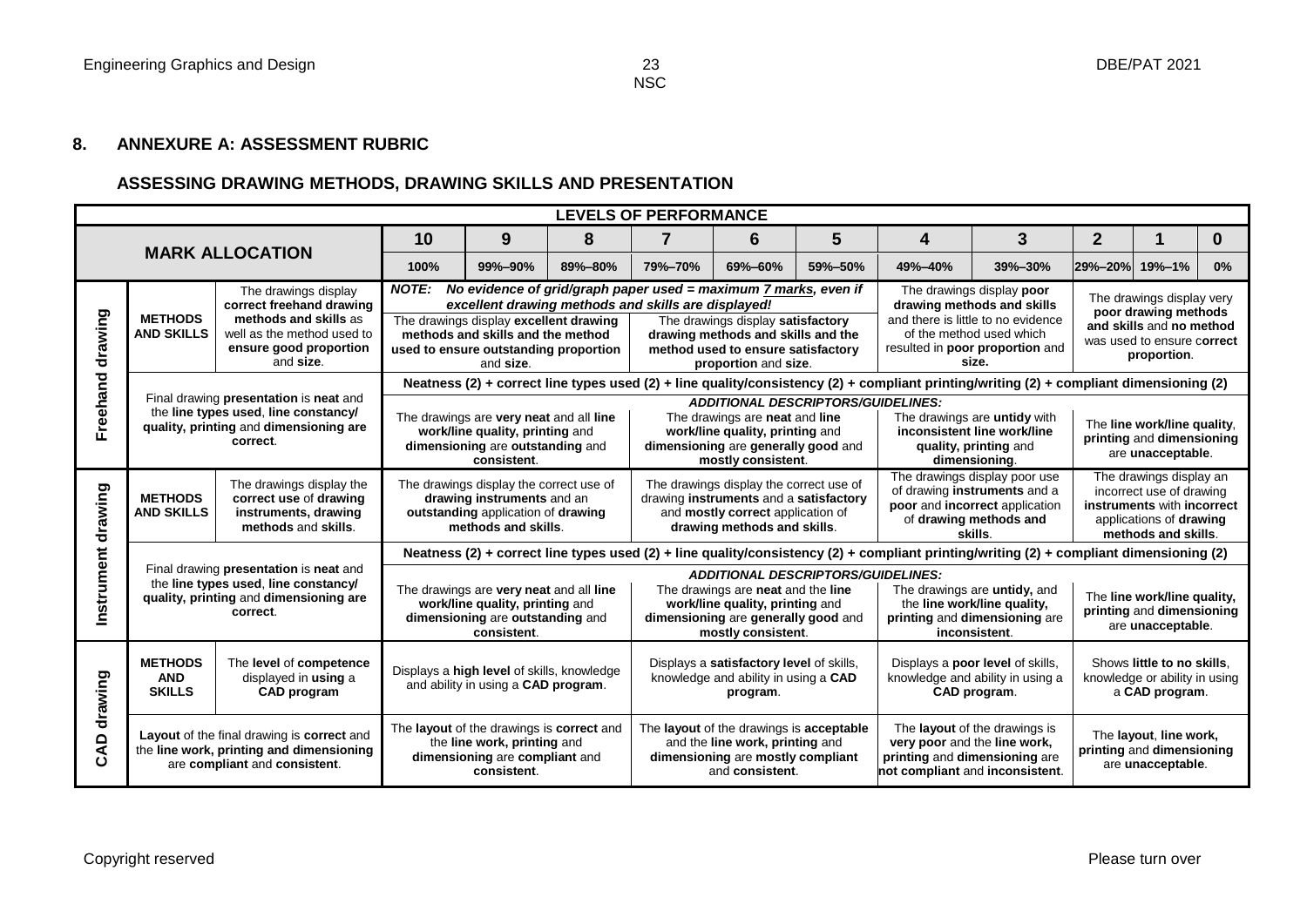# **9. SIMPLIFIED RUBRIC FOR ALLOCATION AND VERIFICATION OF MARKS**

#### **NOTE:**

- **The final mark out of 10 of each assessment criterion**, i.e. the overall level of achievement according to the presentation requirement, **must be verified according to this rubric**.
- This rubric must also be used to allocate marks for all aspects of the assessment criteria which require a mark out of 10.

| <b>VERIFICATION AND MARK ALLOCATION</b>                                   |                                    |                                           |                |  |  |  |  |  |  |  |
|---------------------------------------------------------------------------|------------------------------------|-------------------------------------------|----------------|--|--|--|--|--|--|--|
| <b>DESCRIPTION FOR MARK</b>                                               | <b>GENERAL</b><br><b>INDICATOR</b> | ± %                                       | <b>MARK</b>    |  |  |  |  |  |  |  |
| <b>ALL/MORE than ALL the REQUIREMENTS are met.</b><br>- PERFECT -         | <b>Error-free</b>                  | 100%                                      | 10             |  |  |  |  |  |  |  |
| ALL (ALMOST ALL) the REQUIREMENTS are met.<br>- OUTSTANDING -             | Very few errors                    | $90% +$                                   | 9              |  |  |  |  |  |  |  |
| <b>ALMOST ALL (MOST OF) the REQUIREMENTS</b><br>are met.<br>- VERY GOOD - | <b>Few errors</b>                  | $80% +$                                   | 8              |  |  |  |  |  |  |  |
| The REQUIREMENTS are met SUBSTANTIALLY.<br>- GOOD -                       | <b>Some errors</b>                 | $70% +$                                   | $\overline{7}$ |  |  |  |  |  |  |  |
| The REQUIREMENTS are met ADEQUATELY.<br>- SATISFACTORY -                  |                                    | $60% +$                                   | 6              |  |  |  |  |  |  |  |
| The REQUIREMENTS are met <b>MODERATELY</b> .<br>- ACCEPTABLE -            |                                    | $50% +$                                   | 5              |  |  |  |  |  |  |  |
| ONLY SOME of the REQUIREMENTS are met.<br>- UNACCEPTABLE -                | <b>Many errors</b>                 | $40% +$                                   | 4              |  |  |  |  |  |  |  |
| <b>VERY FEW of the REQUIREMENTS are met.</b><br>- NOT ACHIEVED -          | <b>Mostly wrong</b>                | $30% +$<br>Only a few correct<br>features | $\mathbf{3}$   |  |  |  |  |  |  |  |
| The REQUIREMENTS are NOT met.                                             | <b>Completely</b>                  | <b>29% and</b><br><b>LESS</b>             | $\overline{2}$ |  |  |  |  |  |  |  |
| - VERY POOR -                                                             | wrong                              | Something done<br>incorrectly/<br>poorly  | 1              |  |  |  |  |  |  |  |
| <b>NOT DONE!</b>                                                          | No work<br>handed in!              | <b>Nothing to</b><br>mark!                | 0              |  |  |  |  |  |  |  |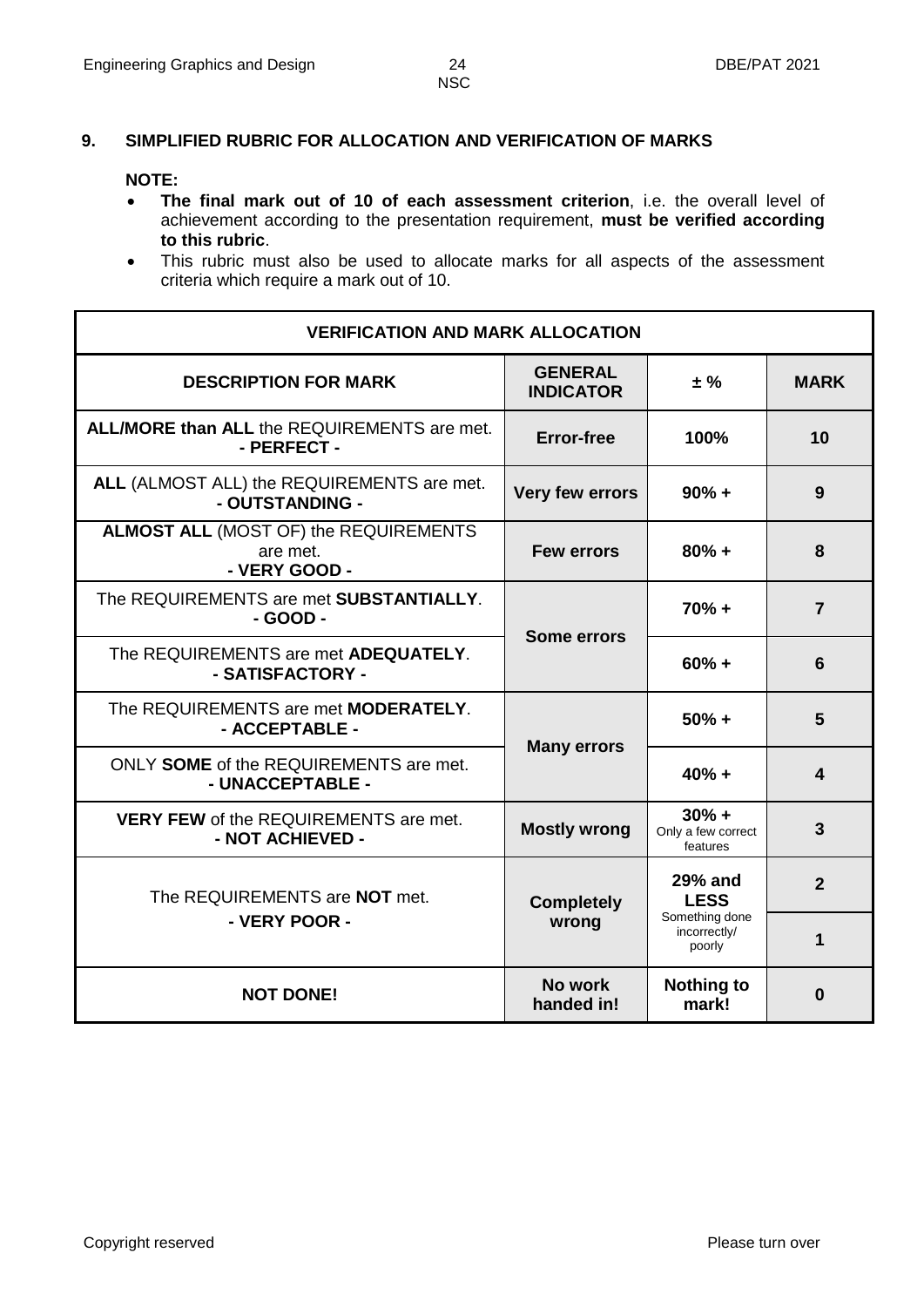# **10. PAT 2021: SUMMATIVE ASSESSMENT SHEET**

| <b>PAT 2021</b><br><b>SUMMATIVE ASSESSMENT SHEET</b> |                                                                   |                                                                                                  |             |                          |                                                                                                                           |                                   |                                                                                    |                                                                                                    |                                                                                                                                                             |                                   |                                                                                                                                |                                                        |                |
|------------------------------------------------------|-------------------------------------------------------------------|--------------------------------------------------------------------------------------------------|-------------|--------------------------|---------------------------------------------------------------------------------------------------------------------------|-----------------------------------|------------------------------------------------------------------------------------|----------------------------------------------------------------------------------------------------|-------------------------------------------------------------------------------------------------------------------------------------------------------------|-----------------------------------|--------------------------------------------------------------------------------------------------------------------------------|--------------------------------------------------------|----------------|
|                                                      |                                                                   |                                                                                                  |             |                          |                                                                                                                           |                                   |                                                                                    |                                                                                                    |                                                                                                                                                             |                                   |                                                                                                                                |                                                        |                |
|                                                      |                                                                   |                                                                                                  |             |                          |                                                                                                                           |                                   |                                                                                    |                                                                                                    |                                                                                                                                                             |                                   |                                                                                                                                |                                                        |                |
|                                                      |                                                                   |                                                                                                  |             |                          |                                                                                                                           |                                   |                                                                                    |                                                                                                    |                                                                                                                                                             |                                   |                                                                                                                                |                                                        |                |
|                                                      |                                                                   |                                                                                                  |             |                          |                                                                                                                           |                                   |                                                                                    |                                                                                                    |                                                                                                                                                             |                                   |                                                                                                                                |                                                        |                |
|                                                      |                                                                   | <b>PART A: Design Process</b>                                                                    |             |                          |                                                                                                                           |                                   |                                                                                    | <b>PART B: Working and pictorial drawings</b>                                                      |                                                                                                                                                             |                                   | Drawing competency and skill                                                                                                   |                                                        |                |
|                                                      | <b>CRITERIA</b>                                                   |                                                                                                  | <b>MARK</b> |                          |                                                                                                                           |                                   | <b>CRITERIA</b>                                                                    |                                                                                                    | <b>MARK</b>                                                                                                                                                 |                                   | <b>CRITERIA</b>                                                                                                                |                                                        | <b>MARK</b>    |
|                                                      |                                                                   | A design brief<br>demonstrating a clear                                                          |             |                          |                                                                                                                           |                                   |                                                                                    | All drawing sheets are appropriately set up with a<br>border and an appropriate title block/panel. |                                                                                                                                                             |                                   | The drawings display<br>correct freehand drawing                                                                               |                                                        |                |
| 1                                                    |                                                                   | understanding of the scenario<br>and the specifications,<br>constraints and a<br>management plan |             |                          |                                                                                                                           | 5.1.1                             | PAT 1: Plan                                                                        | View 1<br>PAT 2: Front view                                                                        |                                                                                                                                                             | Freehand drawing:                 | <b>METHOD</b><br>methods and skills and<br>the method used to<br>ensure proportion and<br>size.                                |                                                        |                |
| 2                                                    |                                                                   | Evidence of relevant and<br>usable research with the<br>inclusion of a bibliography              |             |                          | Assess each view's accuracy and correctness according<br>to the selected solution/device, the stipulated requirements and |                                   |                                                                                    | View 2                                                                                             |                                                                                                                                                             |                                   | The final drawing presentation<br>is neat and there is consistency<br>of line work/line quality,                               |                                                        |                |
|                                                      |                                                                   | 1 <sup>st</sup><br><b>Solution</b>                                                               |             | Orthographic drawings    | drawing principals                                                                                                        | 5.1.2                             |                                                                                    | PAT 1: Elevation<br>PAT 2: Top view                                                                |                                                                                                                                                             |                                   |                                                                                                                                | printing and dimensioning.<br>The drawings display the |                |
| 3                                                    | <b>TWO</b> detailed freehand<br>drawings of possible<br>solutions | 2 <sub>nd</sub><br><b>Solution</b>                                                               |             |                          |                                                                                                                           | 5.1.3                             |                                                                                    | View 3<br>PAT 1: Section (x 2)<br>PAT 2: Secondary view<br>(x 2)                                   |                                                                                                                                                             | Instrument drawing:<br>ANNEXURE A | <b>METHOD</b><br>correct use of drawing<br>instruments, drawing<br>methods and skills.                                         |                                                        |                |
| 4                                                    | Selecting the best solution<br>which demonstrates a clear         |                                                                                                  |             |                          |                                                                                                                           | 5.2                               |                                                                                    | PAT 1: Site plan<br>PAT 2: Detailed drawing                                                        |                                                                                                                                                             |                                   | The final drawing presentation<br>is neat and there is consistency<br>of line work/line quality,<br>printing and dimensioning. |                                                        |                |
|                                                      |                                                                   | understanding of the<br>design brief                                                             |             | Pictorial Drawing<br>5.3 |                                                                                                                           | The correct drawing<br>method and |                                                                                    |                                                                                                    | <b>METHOD</b><br>The level of competence<br>is displayed in using a<br>CAD program.                                                                         |                                   |                                                                                                                                |                                                        |                |
| 6                                                    |                                                                   | Clear evidence of<br>evaluation and the meeting<br>of deadlines of all the<br>requirements       |             |                          |                                                                                                                           |                                   | presentation of the<br>pictorial drawing<br>PAT 1: Perspective<br>PAT 2: Isometric |                                                                                                    | CAD drawing:<br>ANNEXURE A<br>The layout of the final drawing is<br>correct and the line work,<br>printing and dimensioning is<br>compliant and consistent. |                                   |                                                                                                                                |                                                        |                |
|                                                      |                                                                   | The presentation of the                                                                          |             |                          |                                                                                                                           |                                   |                                                                                    |                                                                                                    |                                                                                                                                                             | <b>NO CAD drawings</b>            |                                                                                                                                |                                                        | /40            |
| 7                                                    |                                                                   | complete PAT file/portfolio                                                                      |             |                          |                                                                                                                           |                                   |                                                                                    |                                                                                                    |                                                                                                                                                             |                                   | <b>With CAD drawings</b>                                                                                                       |                                                        | /60            |
|                                                      | <b>SUBTOTAL</b>                                                   |                                                                                                  | /70         |                          | <b>SUBTOTAL</b>                                                                                                           |                                   |                                                                                    |                                                                                                    | /60                                                                                                                                                         | <b>CALCULATION</b><br>without CAD |                                                                                                                                | x 0.63                                                 |                |
|                                                      | CALCULATION                                                       |                                                                                                  | x 0.36      | CALCULATION              |                                                                                                                           |                                   | x 0.84                                                                             |                                                                                                    | CALCULATION<br>with CAD                                                                                                                                     |                                   |                                                                                                                                | x 0.42                                                 |                |
|                                                      |                                                                   | <b>Teacher's TOTAL</b>                                                                           |             |                          |                                                                                                                           |                                   |                                                                                    | <b>Teacher's TOTAL</b>                                                                             |                                                                                                                                                             |                                   | <b>Teacher's TOTAL</b>                                                                                                         |                                                        |                |
|                                                      | <b>TOTAL: A</b>                                                   |                                                                                                  | 125         |                          | <b>TOTAL: B</b>                                                                                                           |                                   |                                                                                    |                                                                                                    | /50                                                                                                                                                         |                                   | <b>TOTAL: C</b>                                                                                                                |                                                        | 25             |
|                                                      |                                                                   | <b>Moderated TOTAL</b>                                                                           |             |                          |                                                                                                                           |                                   |                                                                                    | <b>Moderated TOTAL</b>                                                                             |                                                                                                                                                             |                                   | <b>Moderated TOTAL</b>                                                                                                         |                                                        |                |
|                                                      | <b>TOTAL: A</b>                                                   |                                                                                                  | /25         |                          | <b>TOTAL: B</b>                                                                                                           |                                   |                                                                                    |                                                                                                    | /50                                                                                                                                                         |                                   | <b>TOTAL: C</b>                                                                                                                |                                                        | 125            |
|                                                      | TEACHER'S TOTAL:                                                  |                                                                                                  |             |                          | $A + B + C =$                                                                                                             |                                   |                                                                                    |                                                                                                    | /100                                                                                                                                                        |                                   | <b>TEACHER:</b><br>Initial                                                                                                     | <b>MODERATOR:</b>                                      | <b>Initial</b> |
|                                                      | <b>MODERATED TOTAL:</b>                                           |                                                                                                  |             |                          | $A + B + C =$                                                                                                             |                                   |                                                                                    |                                                                                                    | /100                                                                                                                                                        |                                   |                                                                                                                                |                                                        |                |